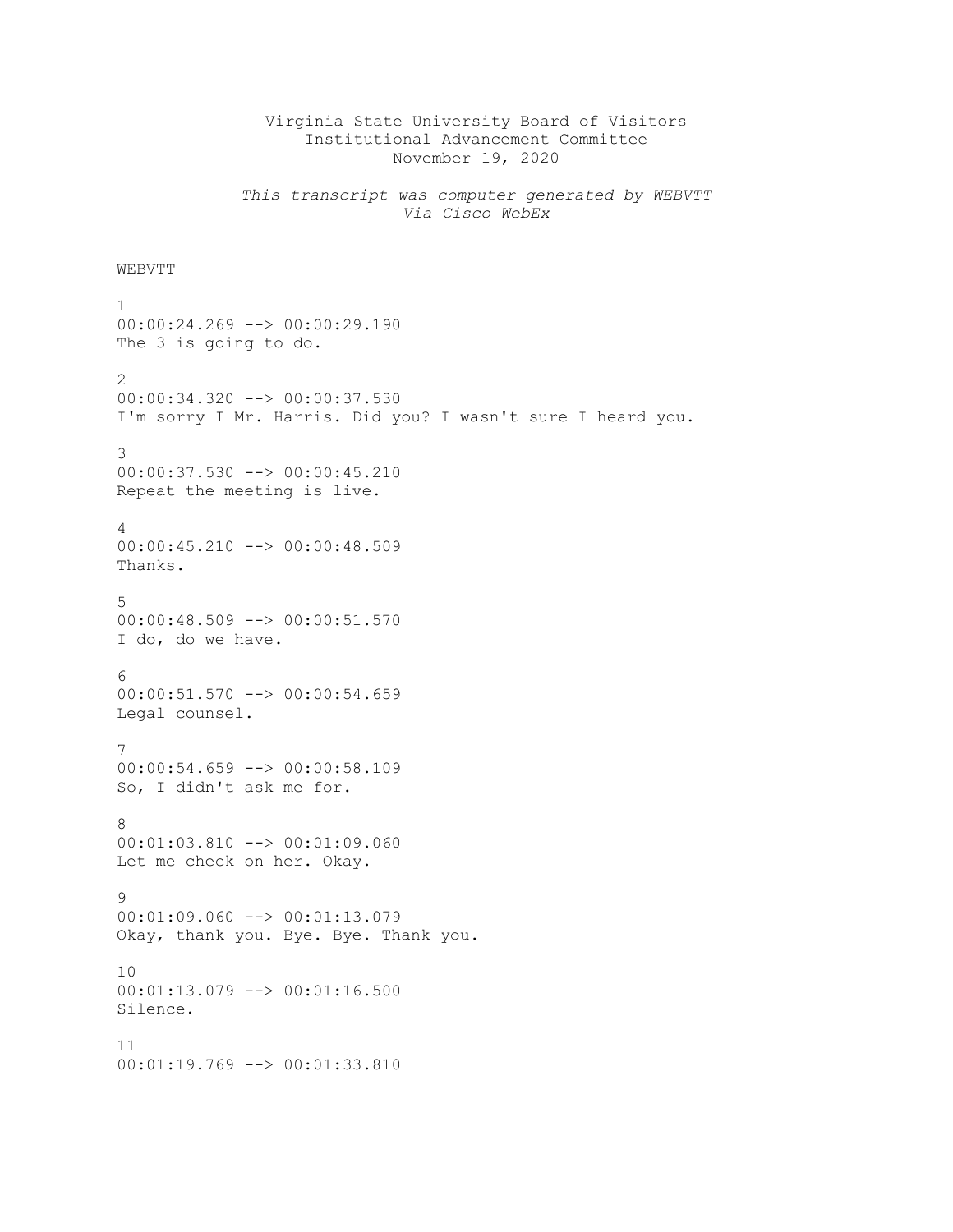So start my video for a couple minutes I can grab a bite to eat my lunch just delivered. So I don't think you want to see Brussels fries hanging out of my mouth. 12 00:01:33.810 --> 00:01:39.750 I have done the same thing. 13 00:02:43.469 --> 00:02:48.900 In case continue to write. 14 00:04:43.528 --> 00:04:48.509 Mr. President will you please pick up this man? 15 00:04:48.509 --> 00:04:53.879 Talk to Ray. 16 00:04:53.879 --> 00:04:59.579 On your cell phone please, I don't I don't have a call coming in. Okay. 17 00:04:59.579 --> 00:05:04.439 And you need to meet. 18 00:05:06.478 --> 00:05:14.728 Okay, okay. The. 19  $00:06:07.139$  -->  $00:06:14.939$ Excuse me? Mr Winston and Richardson I will be calling you both. 20 00:06:20.158 --> 00:06:24.149 Okay.  $21$ 00:09:16.438 --> 00:09:49.649 Silence. 22 00:09:50.969 --> 00:09:55.408 Okay, Eva. Okay. 23 00:09:55.408 --> 00:09:58.649 Can everyone hear me now? 24 00:10:00.418 --> 00:10:11.879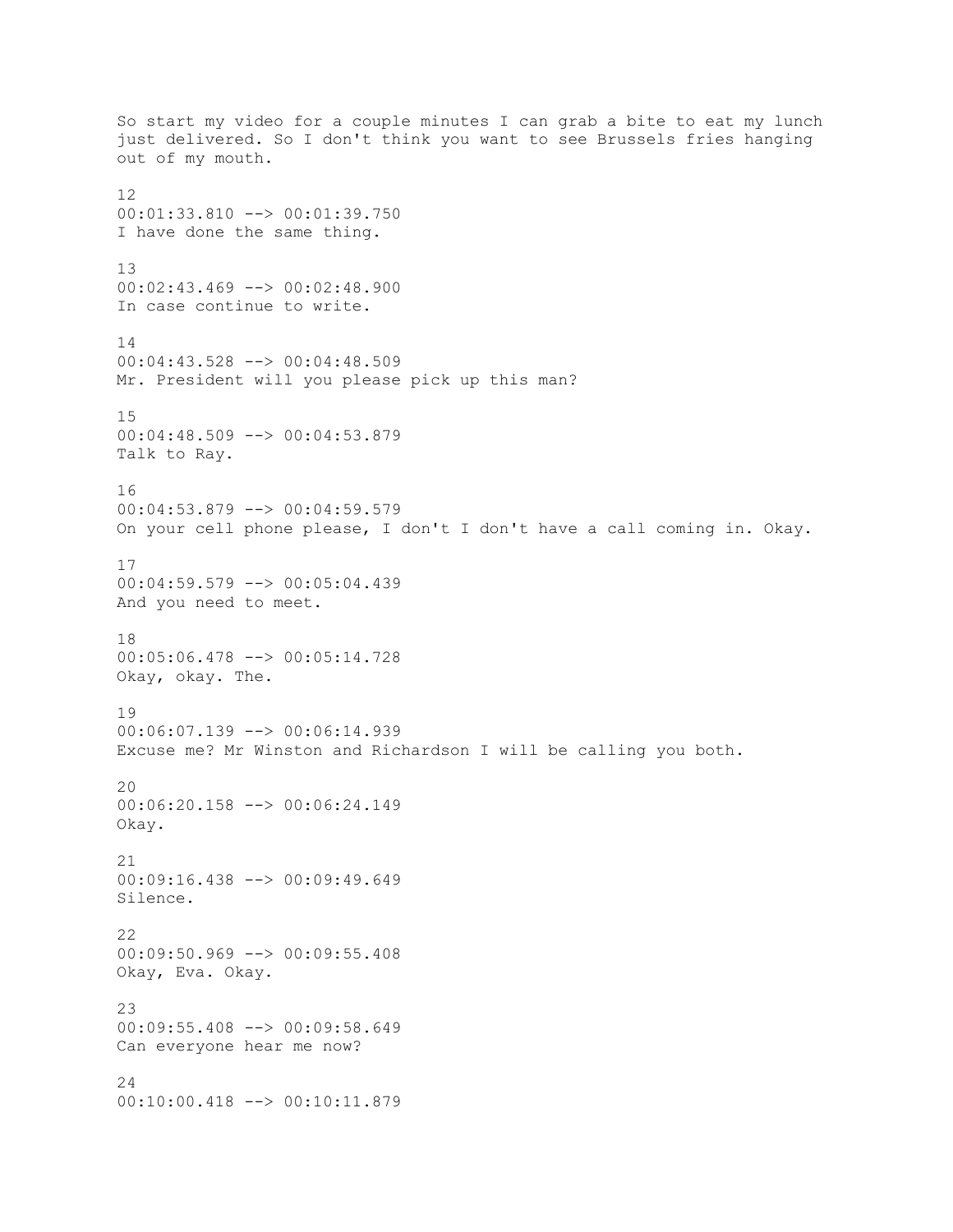Yes, okay. I'll call to order the Virginia State University board of visitors committee on institutional advancement a virtual meeting of November 19th, 2020. 25 00:10:11.879 --> 00:10:25.678 How will you have the caveat that the legal counsel has not been able to join the meeting yet? Uh, so anything talking of vote. 26 00:10:25.678 --> 00:10:29.249 We will table it until her arrival. 27 00:10:29.249 --> 00:10:33.599 Dr. red would you please do our roll call? 28 00:10:33.599 --> 00:10:39.359 Good afternoon everyone baby, which is. 29 00:10:39.359 --> 00:10:43.589 Present back Valerie brown present. 30  $00:10:43.589$  -->  $00:10:55.438$ Is 1st, it was here. I see her. She's here. 31 00:10:55.438 --> 00:11:09.808 She was here too. Okay. Dr here I'm here to Christine. Darn. I'm here. Okay. Thank you. Ms. shove. Ongoing. 32 00:11:12.928 --> 00:11:17.759 Okay. 33 00:11:17.759 --> 00:11:23.908 I am here. Okay, this is here. You do have a quorum of. 34 00:11:23.908 --> 00:11:31.469 Board members we would like to recognize is Beverly Jones chair foundation is also a member of the committee. 35 00:11:31.469 --> 00:11:36.839 Thank you thank you Brian Wednesday director excellence issue. 36 00:11:36.839 --> 00:11:47.308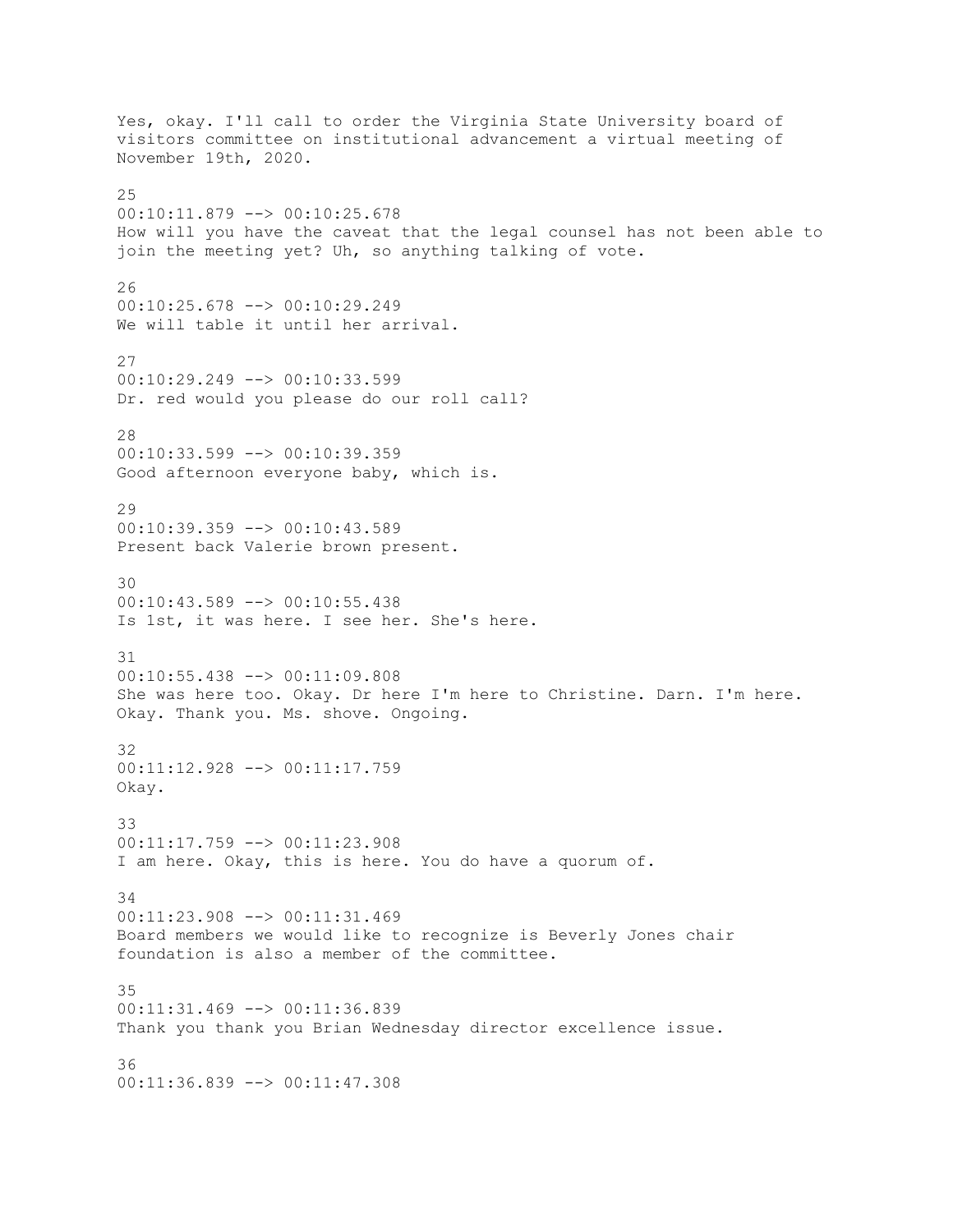Thank you, thank you, we're going to call on the show. Me, send the invitation to the meeting. 37 00:11:47.308 --> 00:11:51.928 Yes, good afternoon. Everyone, I'm pleased that with me. 38 00:11:51.928 --> 00:12:01.979 Loving heavenly father, we come to you this hour asking for your blessing guidance and as we gather together today in the name of Virginia State University. 39 00:12:02.364 --> 00:12:10.614 Thank you for keeping us and protecting us for being seen and unseen and we pray for and lift up the labs with them been impacted by Kobe. 40 00:12:10.614 --> 00:12:18.053 My team, we pray for guidance and wisdom, and the matters at hand, and ask that you would give us a clear mind a joyous heart. 41 00:12:18.413 --> 00:12:26.724 And in the through the acid spirit, for the work, we will accomplish during this meeting where it says in Jeremiah, 29 and 11 for I know the plans I have for, you. 42 00:12:27.328 --> 00:12:34.769 Plans to prosper you and some harm you to give you a hope and a future that is through the plan that you have for Virginia state. 43 00:12:34.769 --> 00:12:46.828 As we commit to the work of transforming lives, taking us to higher levels of excellence, productivity and impact we ask these things in your name. Amen. Amen.  $\Delta \Delta$ 00:12:46.828 --> 00:12:57.418 Well, ask that, if you're not speaking, if you please place your speakers on mute as some of this sounds are very sensitive. Some of your. 45 00:12:57.418 --> 00:13:02.788 Yeah, Mike's are very sensitive and pick will pick up the least the. 46 00:13:02.788 --> 00:13:06.808 Quiet is noise. Okay. Thank you.

47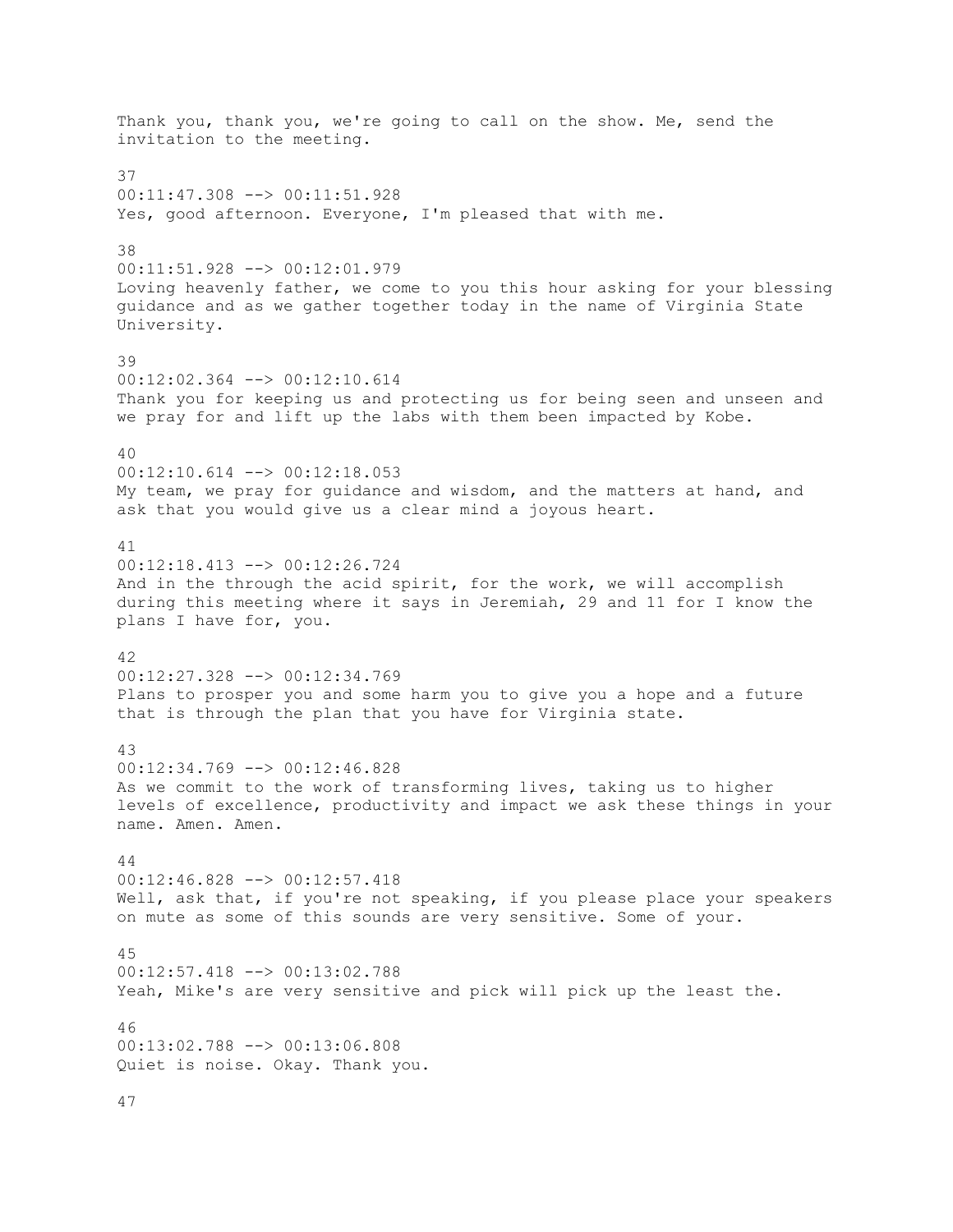00:13:06.808 --> 00:13:09.869 Okay, we will. 48 00:13:09.869 --> 00:13:16.379 Do the approval of the agenda and approval of the previous meeting minutes again at the end overlaid on. 49 00:13:16.379 --> 00:13:20.578 The sign with call the doctor for our President's remarks. 50 00:13:21.803 --> 00:13:32.004 Thank you. Thank you very much. Mr. chair. I just wanted to let you know that. We are I'm in the final stages of the hiring for the new vice president for external relations. 51 00:13:32.754 --> 00:13:47.724 The title is slightly different as we have included government, relations and communications under advancement. But that position is in the final stages, and by our next meeting, I hope to have someone here so that we can wish them welcome them to Virginia State University. 52  $00:13:48.058$  -->  $00:13:52.408$ That's all I have, sir. Thank you. That's great news. We look forward to it. 53 00:13:52.408 --> 00:13:57.749 And hopefully the person that you chose, and will choose us to. 54  $00:13:57.749$  -->  $00:14:04.469$ Okay, now, for our reports and recommendations from the sponsored programs Dr. 55 00:14:07.048 --> 00:14:19.078 Good afternoon. Everyone good afternoon. Hopefully. Hopefully everyone hear me. I'm having a little bit of problem with at least the video, but I did want to go ahead and go through my. 56 00:14:21.778 --> 00:14:33.089 Who's responsible for that is that he'll be Dr who has responsibility for the slides for access to the slides. 57 00:14:33.089 --> 00:14:40.438 Silence.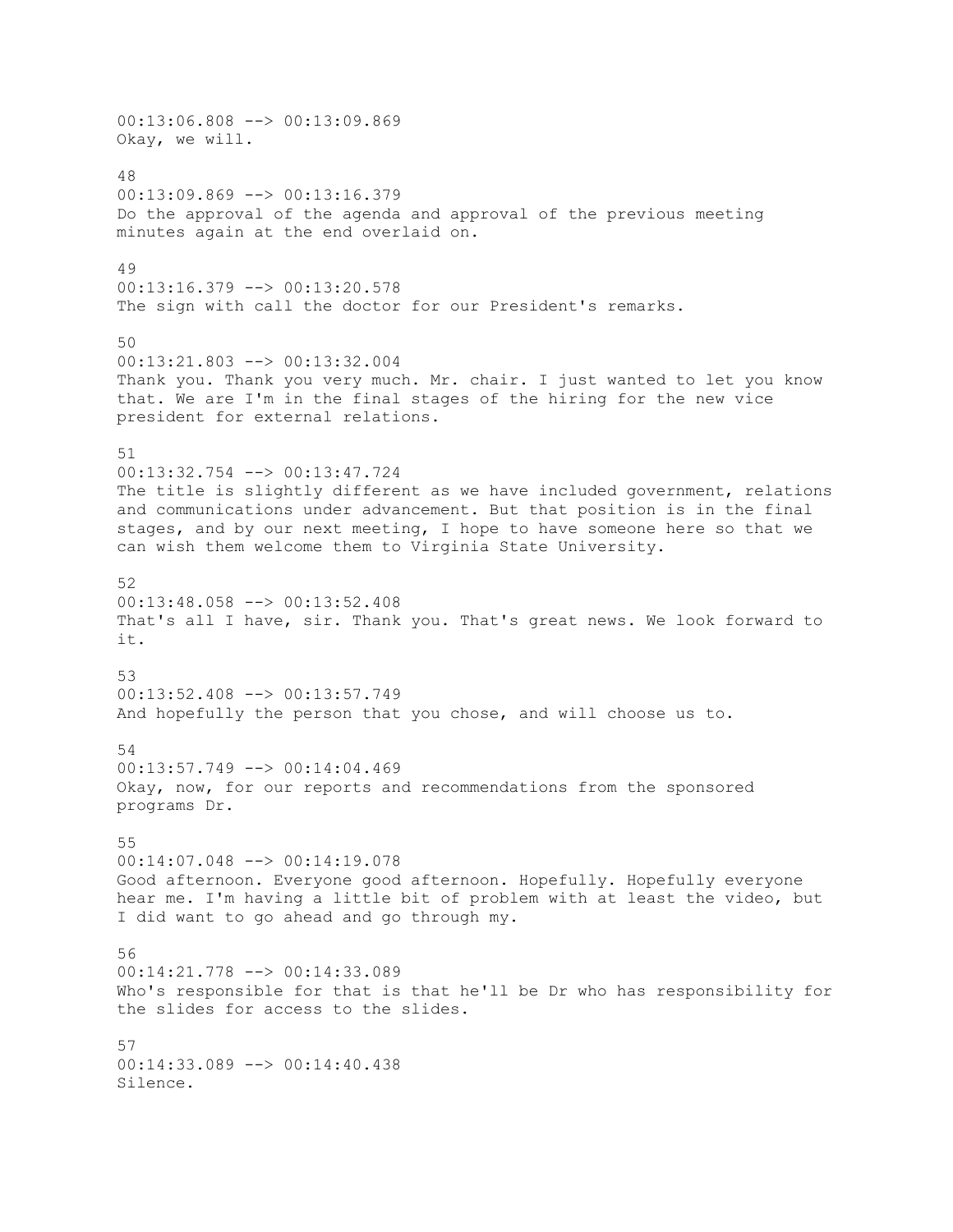58 00:14:40.438 --> 00:14:44.399 Yeah, doctor, it's sharing them them. 59 00:14:47.818 --> 00:14:50.999 Silence. 60 00:14:55.048 --> 00:15:00.629 Silence. 61 00:15:00.629 --> 00:15:03.658 Silence. 62 00:15:03.658 --> 00:15:07.828 Silence. 63 00:15:09.119 --> 00:15:17.068 Silence. 64 00:15:24.058 --> 00:15:29.489 Silence. 65 00:15:31.379 --> 00:15:38.158 Hey, Dr case, can you see your screen. 66  $00:15:38.158$  -->  $00:15:43.769$ You said. 67 00:15:46.979 --> 00:16:01.048 Looks like, we've lost him that. 68 00:16:01.048 --> 00:16:06.719 Okay, we'll give him another minute or 2 if. 69 00:16:06.719 --> 00:16:10.979 We can always go to the next on the agenda then come back. 70 00:16:10.979 --> 00:16:15.028 I can't see who's. 71 00:16:15.028 --> 00:16:18.149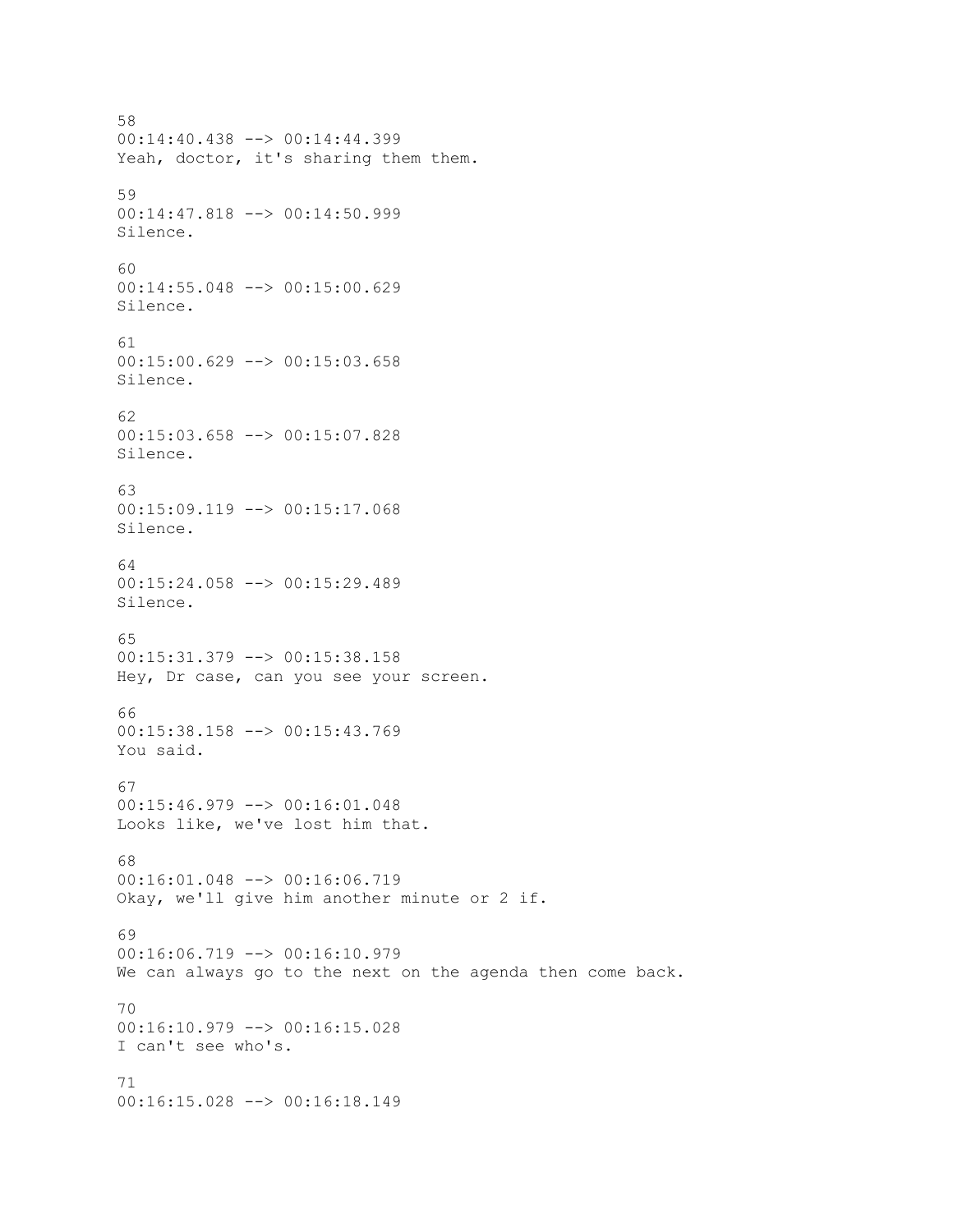We had attendance right now. 72 00:16:18.149 --> 00:16:23.698 This is. 73 00:16:23.698 --> 00:16:35.999 Maybe, sir, we should come back to here is on. He's still showing the president. 74  $00:16:35.999$  -->  $00:16:40.859$ Okay, okay. We'll move on. 75 00:16:40.859 --> 00:16:51.778 The burden are you ready? That's the burden. 76 00:16:54.599 --> 00:16:58.918 Can you hear me? Yes, we can hear you. Now. Thank you. 77 00:16:58.918 --> 00:17:04.588 All right, thank you. Let me just a moment this. 78 00:17:05.729 --> 00:17:13.739 All right, so if there was 1 word to describe this year's general assembly session. 79  $00:17:14.094$  -->  $00:17:28.463$ It would be a word that all of us have found ourselves using over and over again this year. And that word, of course, is unprecedented. If you look at the chart before you, it outlines what the 2020 budget process was anticipated to look like in full, starting in August of 2019. 80 00:17:28.463 --> 00:17:37.074 many people believe that. We just show up for the general assembly session in January, and then do all the work. But the work actually begins months in advance of the session. 81 00:17:39.594 --> 00:17:49.884 In a previous presentation that I did for the board, I showed you all pictures from, and on campus, 1 campus tour from August 2019 that we provided for members of the governor's cabinet. 82 00:17:49.884 --> 00:17:55.673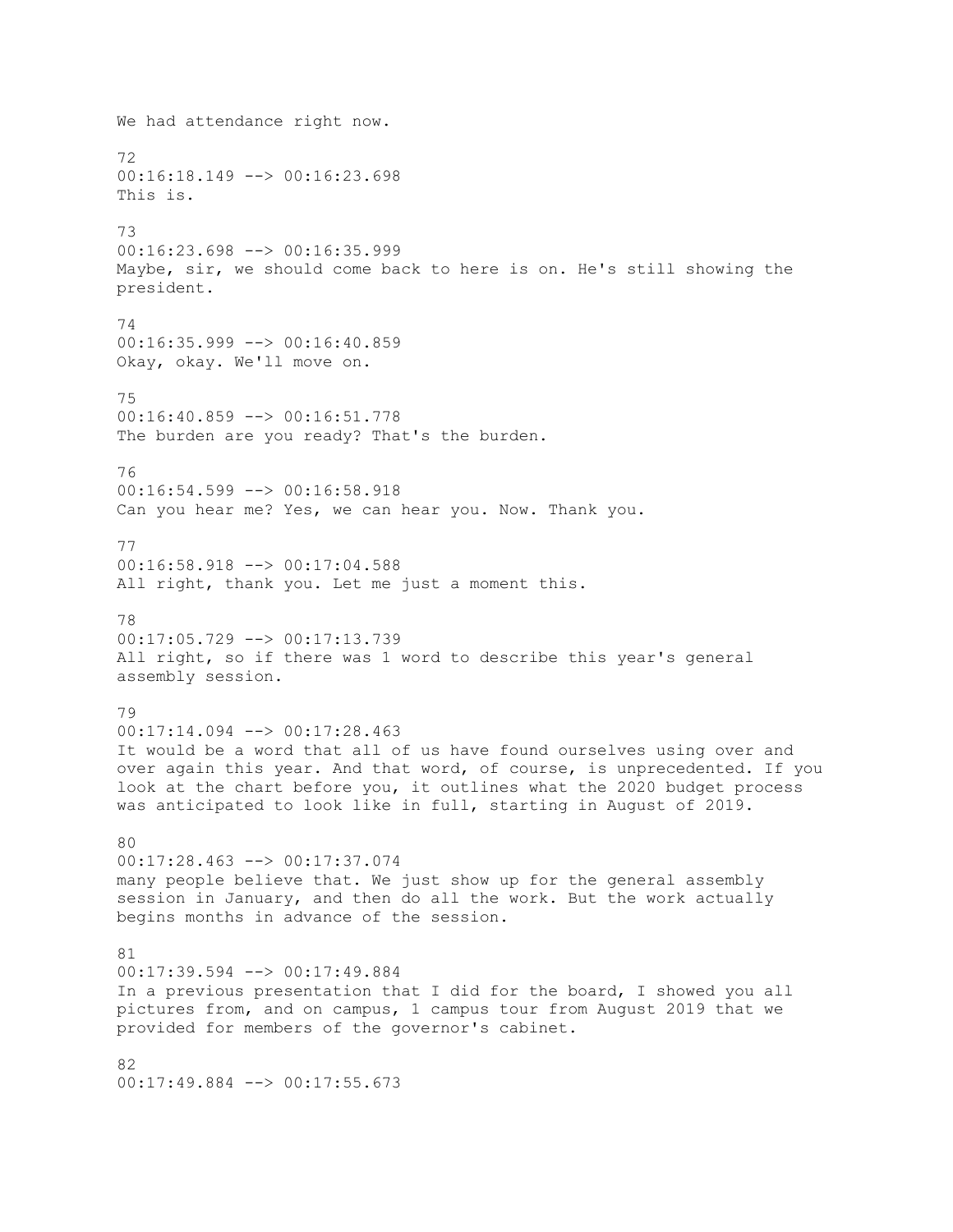So that they could see 1st hand the reasoning behind the report that we were going to submit to follow. 83 00:17:57.778 --> 00:18:11.663 The following month to be inserted into the governor's biannual budget, I believe this approach was highly effective and I can recall, for example, the secretary of finance taking 1 step into our current admissions building. 84 00:18:12.144 --> 00:18:14.273 And the 1st thing that he said was I get it. 85 00:18:14.608 --> 00:18:18.298 Up all. Right. Thanks. 86 00:18:18.298 --> 00:18:21.868 Excuse me we have some background. 87 00:18:21.868 --> 00:18:25.798 Conversations going on, please mute your phones. 88 00:18:28.374 --> 00:18:30.114 This moves us along to December, 89 00:18:30.144 --> 00:18:33.564 where the governor introduced his budget before the joint money committees, 90 00:18:34.074 --> 00:18:45.473 and highlighted significant investment into Virginia's to public North state and Virginia state majority of our budget requests were then added to the governor's proposed budget, 91 00:18:46.193 --> 00:18:56.273 which is sent to the general assembly in the form of a budget bill doesn't against the budget deliberation process that you see at the bottom whereby the end of the session in March, 92 00:18:56.273 --> 00:18:58.253 the general assembly approved a budget. 93 00:18:58.558 --> 00:19:06.179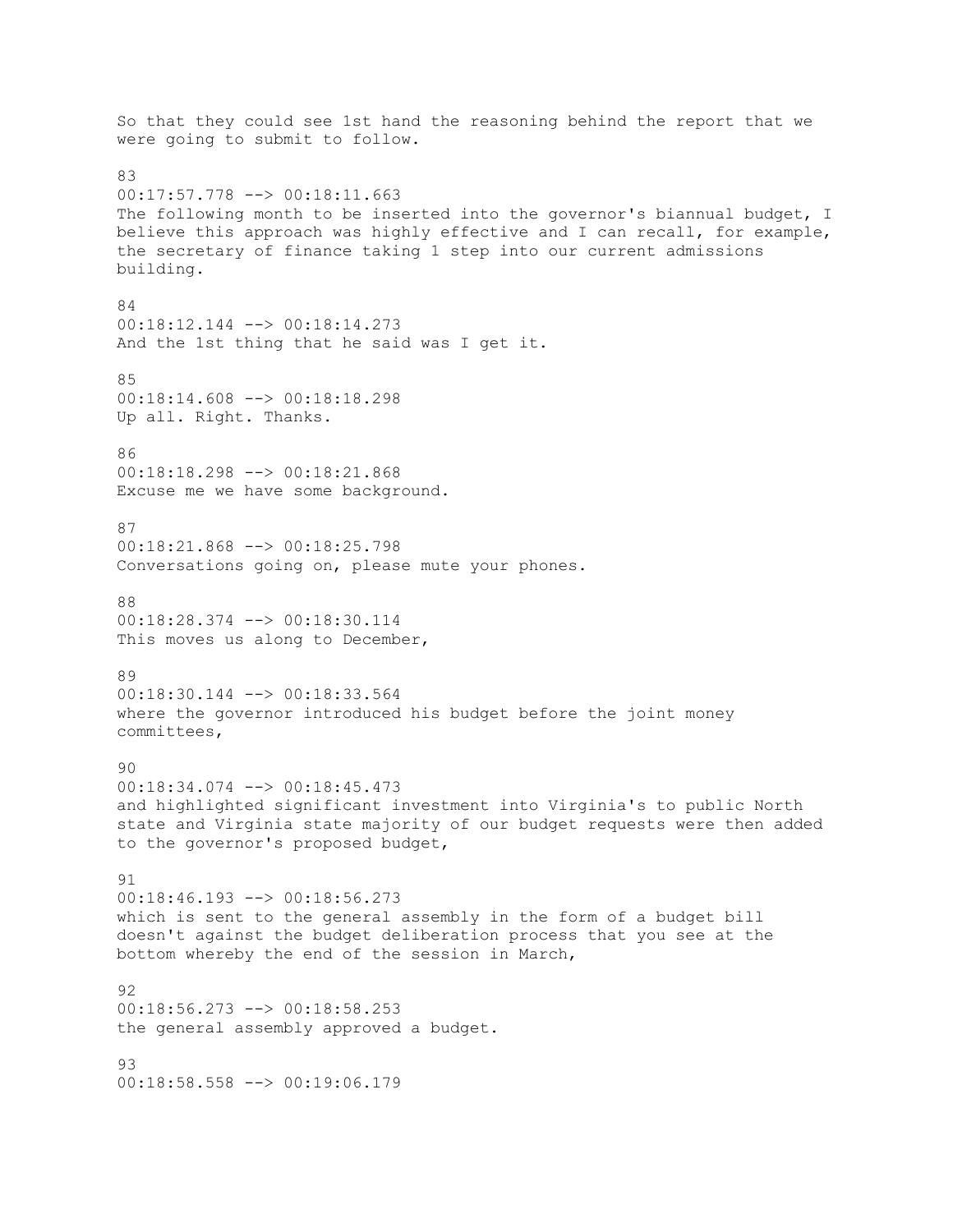Through a conference committee and sends it over to the governor to be signed veto, returned to the general assembly with the amendments. 94 00:19:06.179 --> 00:19:09.388 If you go to the next side, please. 95 00:19:18.503 --> 00:19:28.284 We ended the 2020 general assembly session with the largest legislative package that Virginia State University has ever received. 96 00:19:30.084 --> 00:19:43.284 Well, let us, okay, we ended the 2020 assembly session with the largest legislative package that Virginia State University has ever received. It was 166M dollars and indeed a historic budget for the University. 97 00:19:43.584 --> 00:19:49.253 We received funding for data center, modernization, establishing, which is our financial aid. 98 00:19:53.878 --> 00:20:05.308 Um, program for eligible students in the surrounding area, the expansion of the intrusive advising early warning system that Dr palm was speaking about earlier. 99 00:20:05.308 --> 00:20:05.608 Uh, 100 00:20:05.604 --> 00:20:09.114 the expansion of supplemental instructional programs, 101  $00:20:09.443$  -->  $00:20:13.433$ summer bridge program that was money for financial aid, 102 00:20:13.433 --> 00:20:20.574 optimization and money to also implement a program for developing stem educators. 103 00:20:21.179 --> 00:20:27.749 On agency, 234 side there was also additional funding added for a state match. 104 00:20:27.749 --> 00:20:31.888 Next slide please.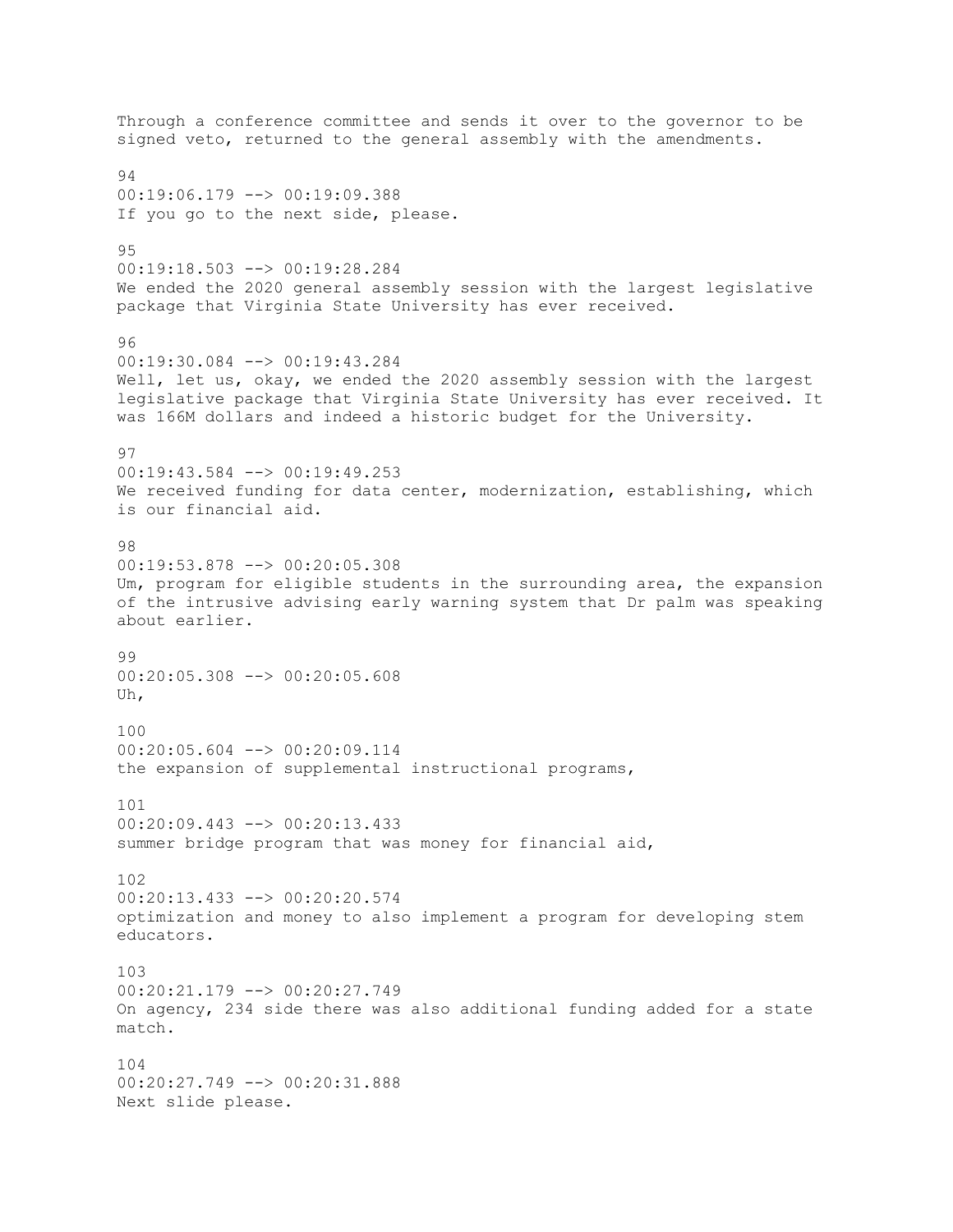105 00:20:31.888 --> 00:20:46.288 The majority of our funding were for capital projects, which with the accepting of, with the exception of detail planning for summer seat were fully funded. 106 00:20:46.288 --> 00:20:46.528 Uh, 107 00:20:46.554 --> 00:20:47.273 as you can see, 108 00:20:47.273 --> 00:20:51.503 we have improving and replacing the technology infrastructure, 109 00:20:51.743 --> 00:20:55.763 demolition of Harris hall and Daniel's gymnasium improvement campus, 110 00:20:55.763 --> 00:20:56.963 struck campus, 111 00:20:56.963 --> 00:20:58.344 safety and infrastructure, 112 00:20:58.763 --> 00:21:01.134 construction of the new admissions building, 113 00:21:01.493 --> 00:21:02.213 waterproofing, 114 00:21:02.213 --> 00:21:03.384 campus building and, 115 00:21:03.384 --> 00:21:03.864 like I said, 116 00:21:03.864 --> 00:21:06.144 detail planning for renovating summer. 117 00:21:06.144 --> 00:21:18.743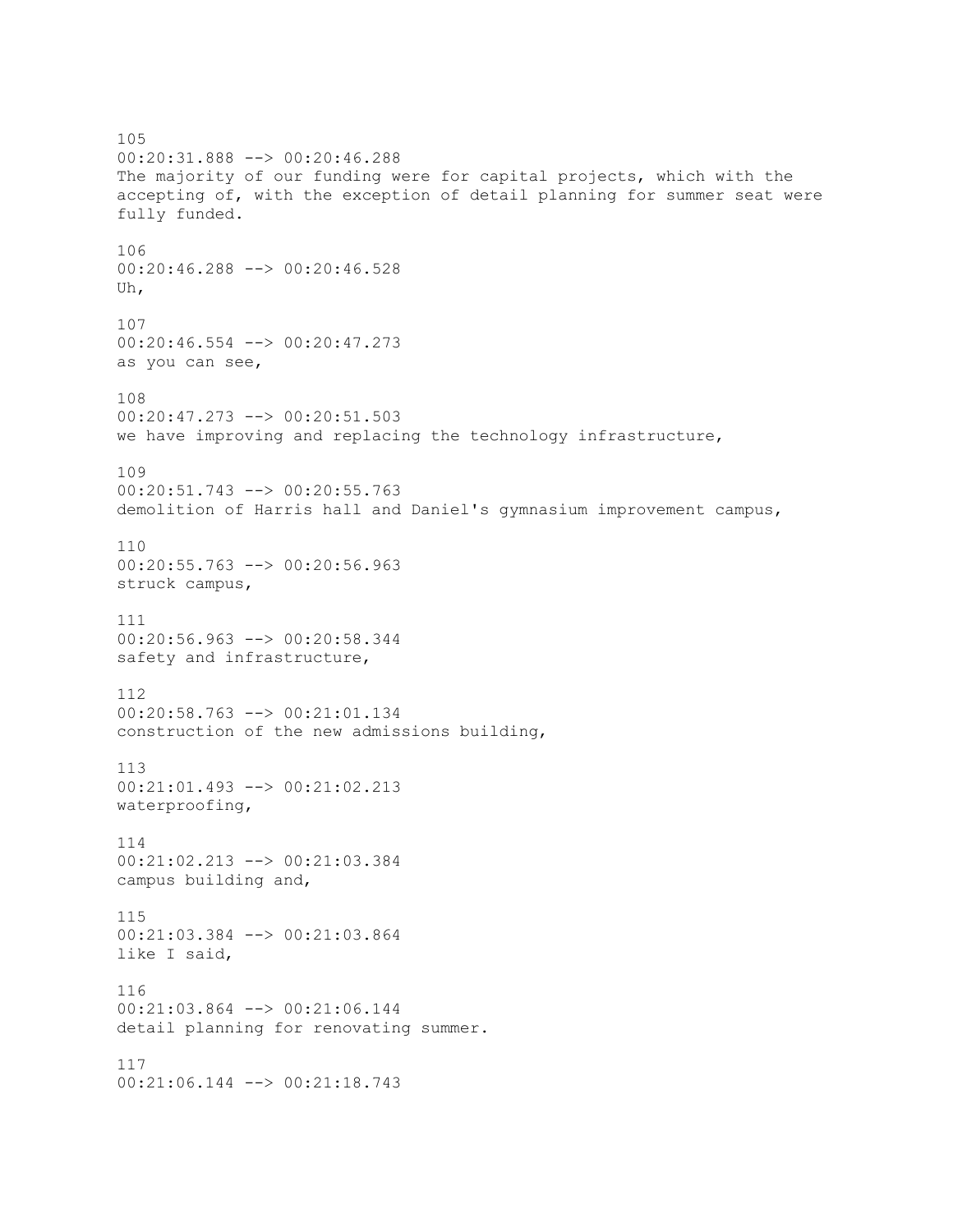See, I just want to highlight there is an additional and your additional information. There are pictures of these projects so that you can look at them a little later on. 118 00:21:19.078 --> 00:21:22.709 Next slide. 119 00:21:24.534 --> 00:21:33.084 But April comes and covert 19 began to take his place amongst Virginia and the rest of the nation. 120 00:21:33.443 --> 00:21:44.064 And the governor was forced to make a tough decision to all of the new spending, including all of our new funding for fiscal year, 2001 and 22. he intern called the general assembly. 121 00:21:47.638 --> 00:21:52.648 And for the state to re, forecast is. 122 00:21:52.648 --> 00:22:01.229 Challenges faced as a result of the pandemic as well as to address policing and criminal justice reform. 123 00:22:01.229 --> 00:22:07.439 Uh, following the civil unrest, as the result of the death of George Floyd. 124 00:22:11.009 --> 00:22:19.229 Special saying on the governor reintroduced the budget recommendations. 125  $00:22:19.229$  -->  $00:22:34.138$ To the joint money committees and within doing so people restore 1 time funding for fiscal year, 21 for only 2 of Virginia's higher ed institutions and those 2 institutions where Virginia State University in Norfolk State University. 126 00:22:34.138 --> 00:22:43.618 Uh, this included 6.5M dollars, total for agency, 212 and 1.5M dollars for agency to 34. 127 00:22:46.499 --> 00:22:52.798 Is our agriculture and cooperative extension and.

128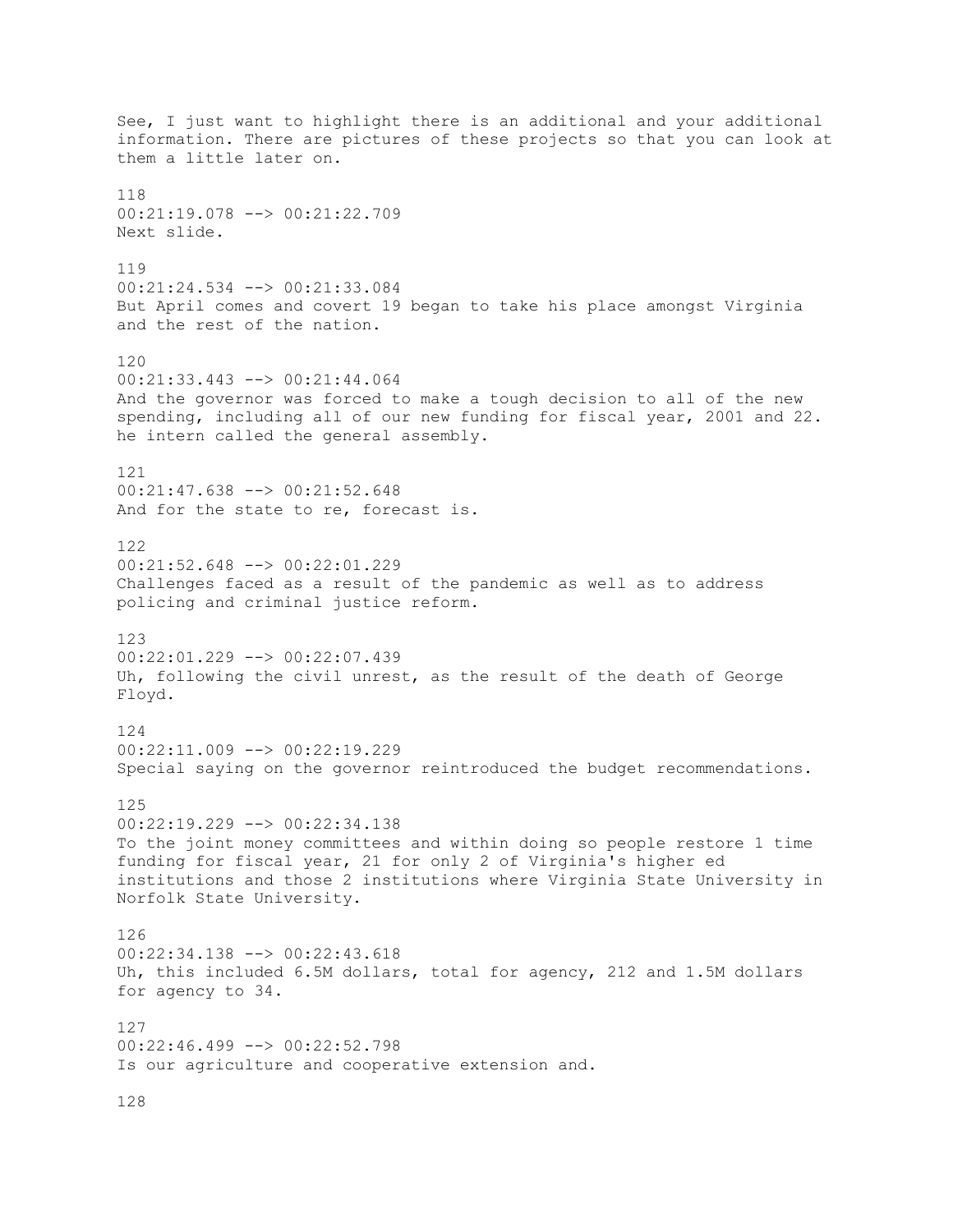00:22:54.058 --> 00:22:58.108 If you go to the next slide. 129 00:23:03.144 --> 00:23:11.663 All right, so also, at the end of the special session, the general assembly approved a budget restoring our fiscal year 21. 130 00:23:13.499 --> 00:23:16.588 Dollars. 131 00:23:16.588 --> 00:23:28.348 Has included 1.7M for, from an invitation designated to support public universities and maintaining affordable access as well as. 132 00:23:28.348 --> 00:23:42.449 9.3M dollars that will be awarded to issue as part of an allocation from the federal cares act dollars through the corona relief fund. This isn't included on the slide but there are also. 133 00:23:42.449 --> 00:23:55.854 And this is thanks to participation from the board and writing a letter to the governor. There was also 738000 dollars. We also received from the governor's emergency education relief fund gear fund. 134 00:24:01.739 --> 00:24:05.608 I'll be a success session. 135 00:24:05.608 --> 00:24:15.479 For issue, and the governor announced that he signed his bill into law yesterday there's still work that needs to be. 136 00:24:15.479 --> 00:24:20.788 20, uh, we will please. 137 00:24:20.788 --> 00:24:24.088 Hey. 138 00:24:26.459 --> 00:24:31.558 Already for the upcoming session. 139 00:24:31.558 --> 00:24:44.219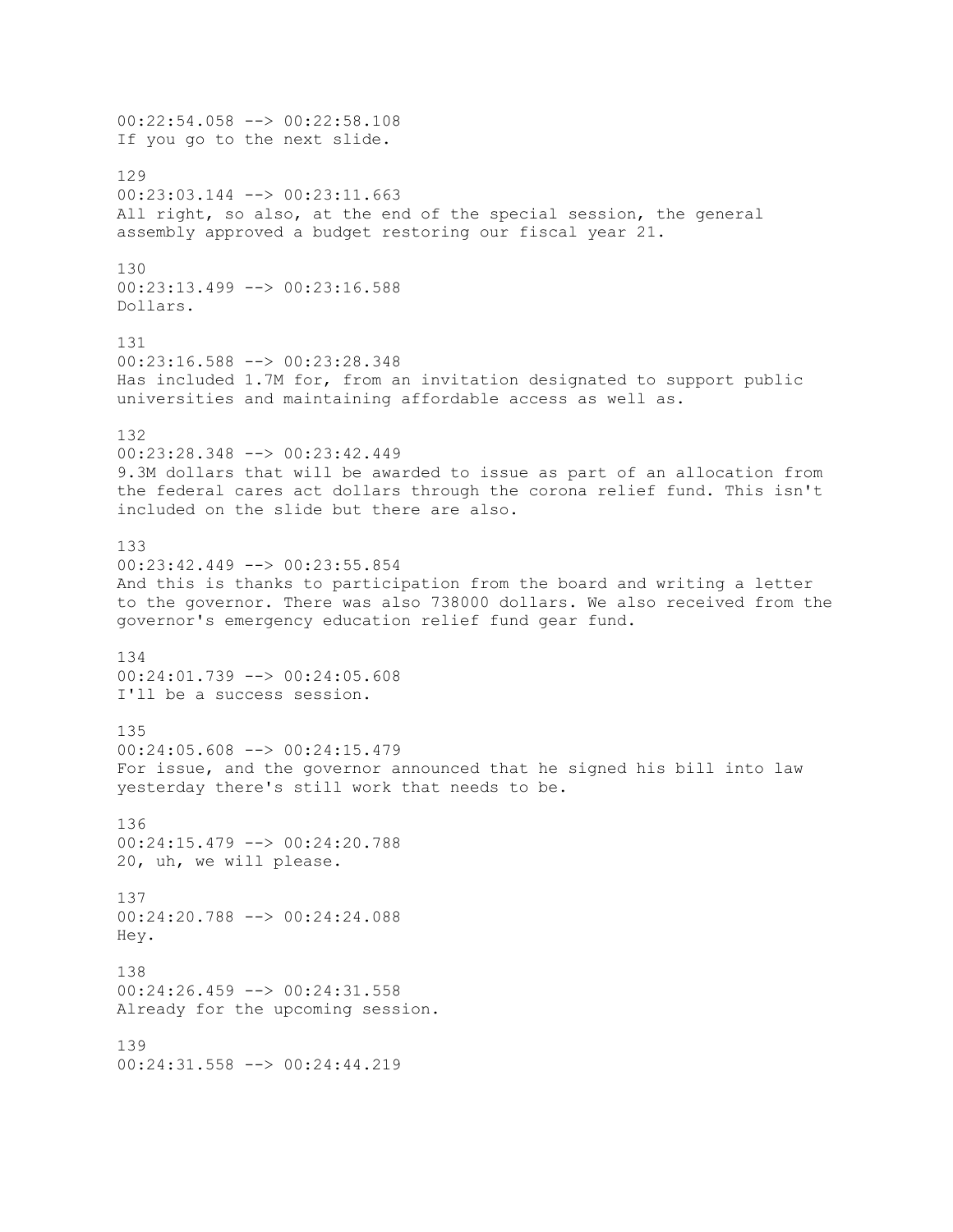It's taking place as we speak, also submitted budget request to the governor's office. If you go to the next slide, we committed our budget request to the governor. 140 00:24:44.219 --> 00:24:58.259 For restoration of the funds that were on a lot of for fiscal year, 22 as well as submitted for a request for a program called spar student, persistence and academic recovery program. 141 00:24:58.259 --> 00:25:12.989 The new requests that come in now, have to meet 1 of the 4 criteria and majority of our requests that submit fit within. 142 00:25:14.219 --> 00:25:18.719 Identify the emergency needs, including response to code related 19 pandemic. 143 00:25:18.719 --> 00:25:22.259 You can go next. 144 00:25:25.828 --> 00:25:40.679 So this is just that we have, as I stated, it's the same request to have the money. That was a lot of for fiscal year 2002 to have it restored into there. And then also to add our student. 145  $00:25:40.679$  -->  $00:25:53.398$ The academic recovery program, we have also submitted a capital. 146 00:25:53.398 --> 00:25:58.858 To improve H, back infectious aerosol control campus. Y. 147 00:25:58.858 --> 00:26:12.838 Hey, Virginia hall in to the library and our number 1 priority is to construct the building. How standing leaders of tomorrow leadership building, which is our book. 148 00:26:12.838 --> 00:26:19.048 As I stated the things that were passed in the recent budget. 149 00:26:19.048 --> 00:26:28.048 Projects you can see the pictures I want to give kudos to Kevin and his team Jane Harris and Adrian.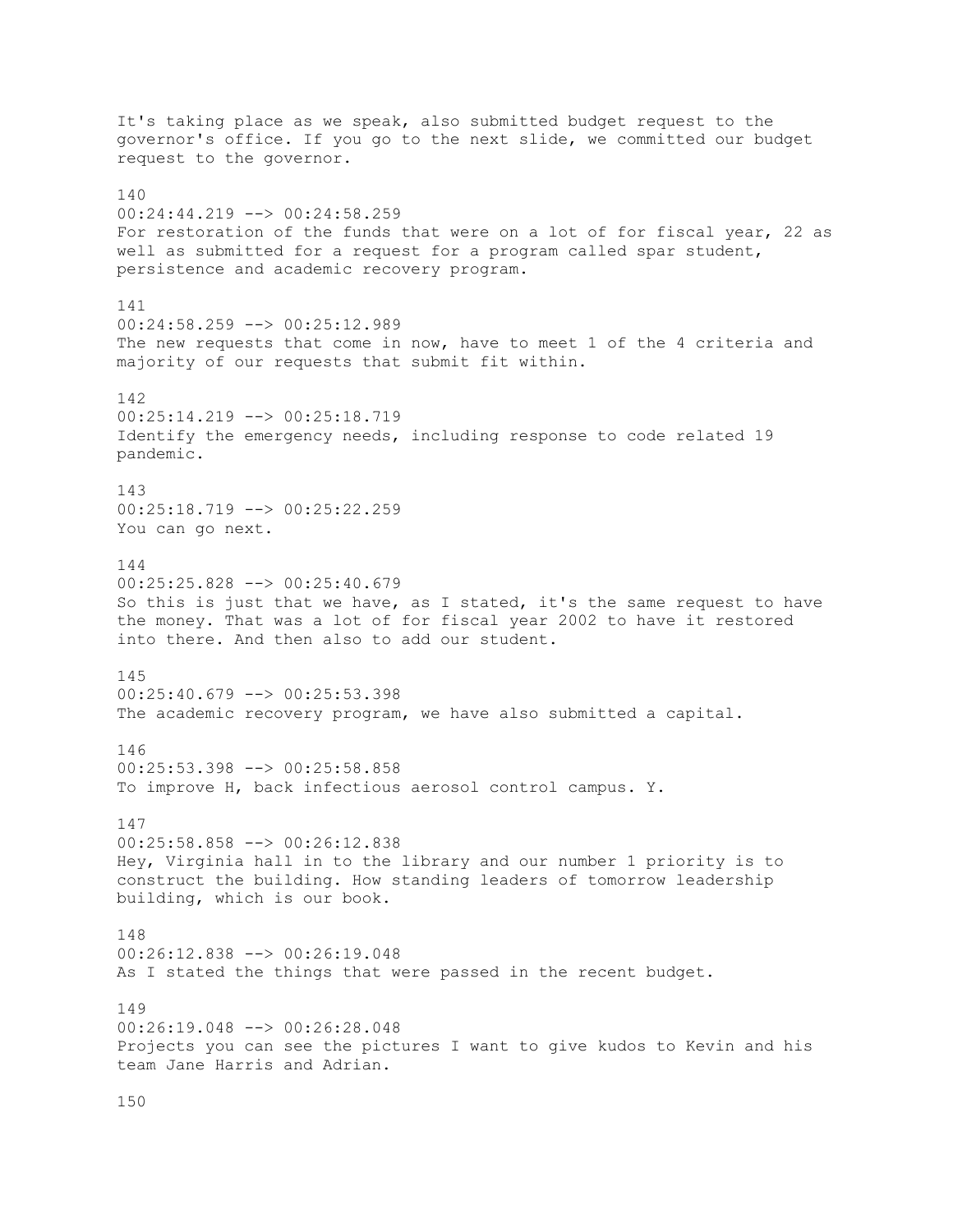00:26:30.749 --> 00:26:33.778 To ensure that we respond. 151 00:26:35.848 --> 00:26:40.858 For the planning budget made request for fiscal impact statements and that stuff is. 152 00:26:40.858 --> 00:26:54.808 It doesn't go notice and it goes appreciate it makes you also want to give credit to the president who does a wonderful job speaking on behalf of the institution and he also makes my job easier. So. 153 00:26:54.808 --> 00:27:04.588 That concludes my report. Hey, you have any questions for an impressive group for. 154 00:27:04.588 --> 00:27:09.538 Collateral impressive results this year. Congratulations to you. And your team and. 155 00:27:09.538 --> 00:27:18.449 The rest of the issue that might accusing knowledge, including Kevin and his staff as well as our president too. I know. Is really. 156 00:27:18.449 --> 00:27:22.409 Working the crowds, the aisles and everything else to. 157 00:27:22.409 --> 00:27:25.919 Make sure that the issue story. 158 00:27:25.919 --> 00:27:33.719 Is well tell and the needs are quite well articulated so congratulations to you again. Your staff. 159 00:27:33.719 --> 00:27:37.288 And those who work with you. 160 00:27:38.548 --> 00:27:45.898 I don't know if these slides these are just the slides that I was telling you about the various projects. 161 00:27:49.288 --> 00:27:55.078 Okay, thank you.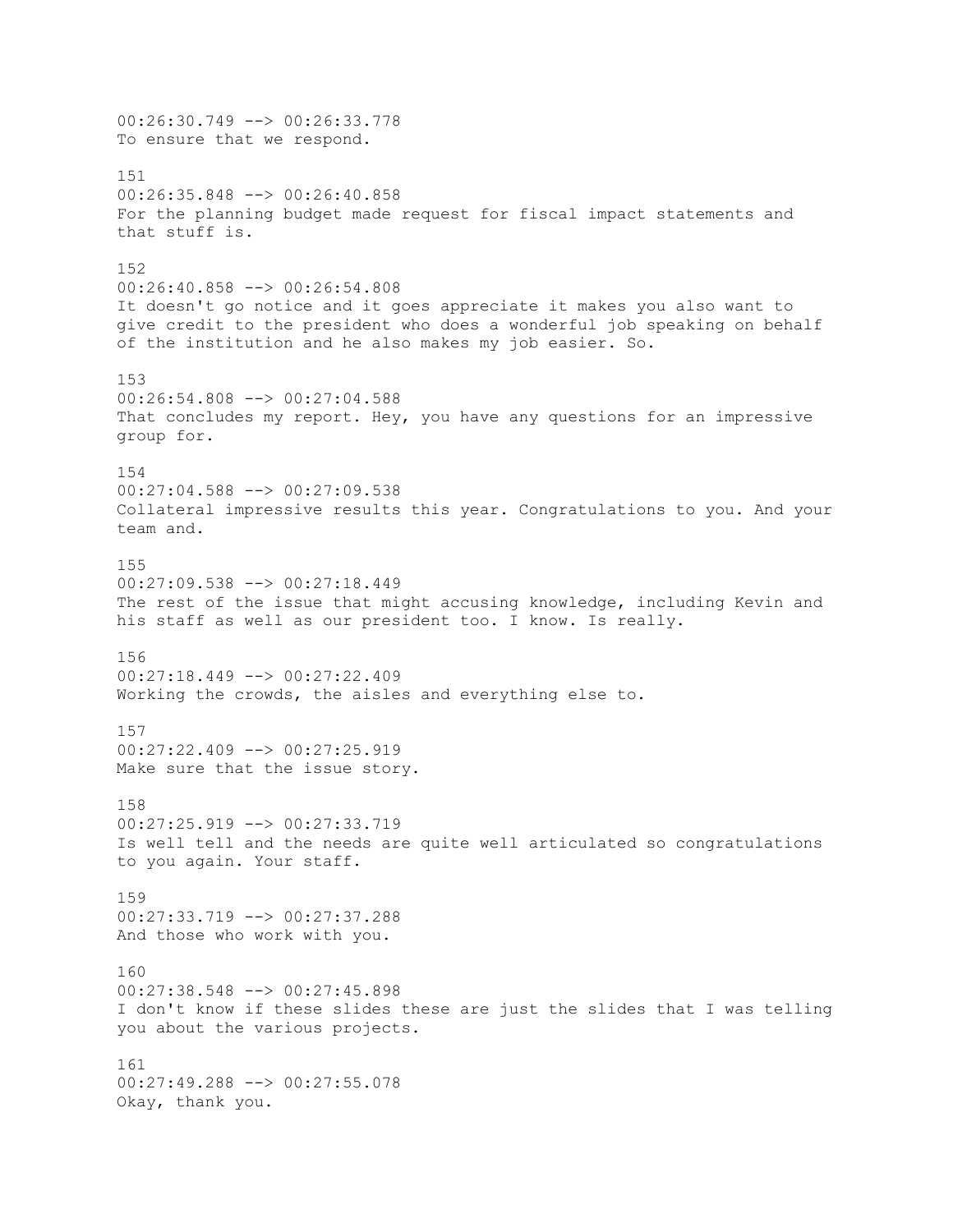162 00:27:56.189 --> 00:27:59.249 Oh, okay. So for this. 163 00:27:59.249 --> 00:28:05.759 1, yeah, I'll do it 1, other thing that I like to do during my presentations is make sure that. 164 00:28:05.759 --> 00:28:09.538 We had a lot and who was able to come visit us on camp. 165 00:28:09.538 --> 00:28:15.689 And this year we had delegate aired as well as. 166 00:28:25.019 --> 00:28:28.739 Your company you are coming in and out of. 167 00:28:31.888 --> 00:28:35.368 Can you hear me okay. 168 00:28:35.368 --> 00:28:39.868 Can hear you now yeah, so we have a. 169 00:28:41.128 --> 00:28:50.759 Because the mayor of the city of Charlottesville here on the line, who's going to tell you a little bit more about the Institute. 170 00:28:50.759 --> 00:28:56.519 Welcome this afternoon everyone how are you. 171 00:28:56.519 --> 00:29:05.669 Well, thank you, thank you for joining us Thank you so much for having me. I would be remiss if I did not acknowledge our wonderful president president Abdullah. 172 00:29:05.669 --> 00:29:10.798 Played a phenomenal role in terms of helping us bring the John, our selection Institute. 173 00:29:10.798 --> 00:29:16.828 The fruition as well as our provost. Dr. Dr. Palm has been a huge supporter from day 1.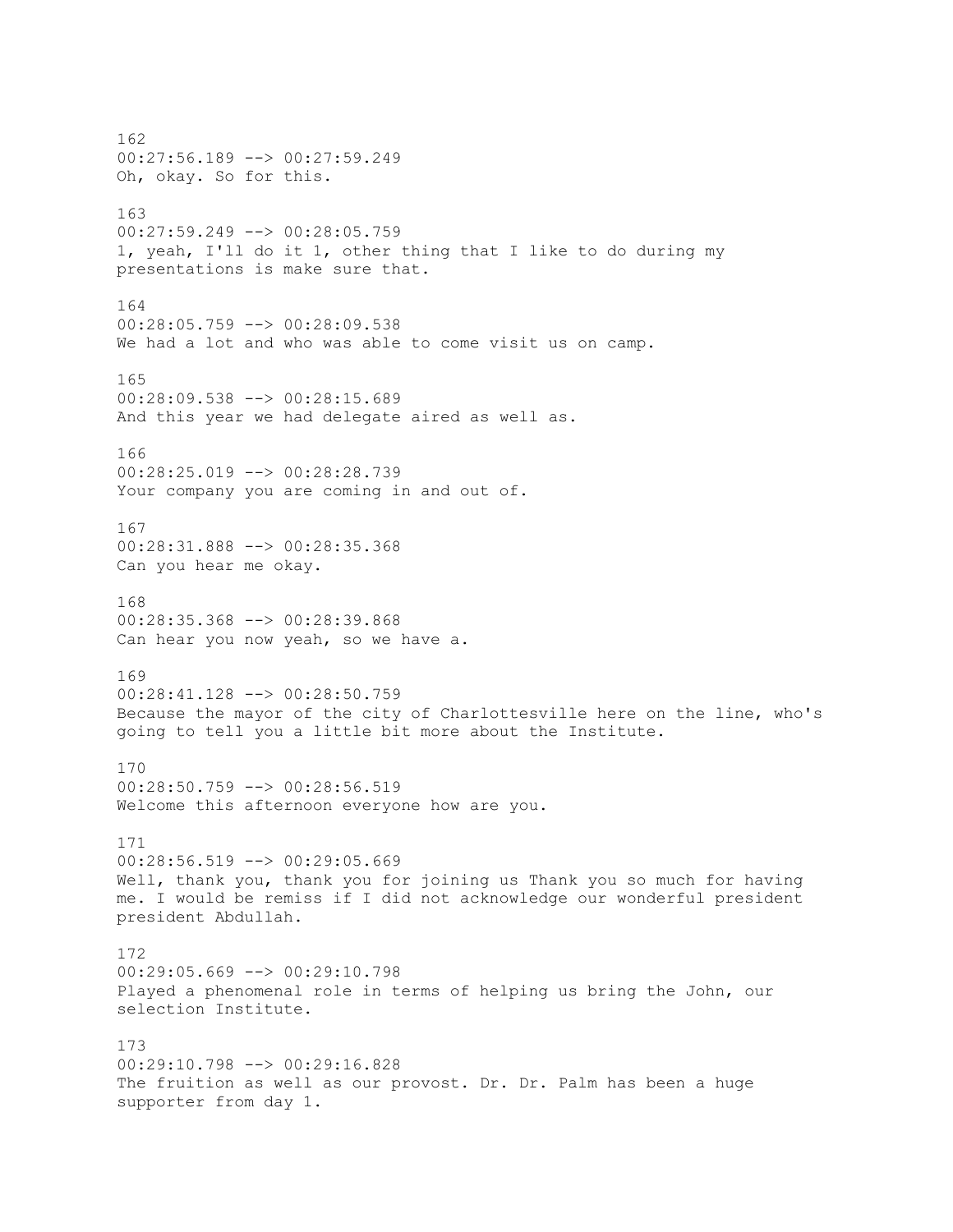174 00:29:16.828 --> 00:29:20.999 Um, and Mr Burton Burton and I have worked. 175 00:29:20.999 --> 00:29:26.219 They let me on this, and it's been a beautiful thing to see it comes to fruition in addition to the rest of staff. 176 00:29:26.219 --> 00:29:29.278 Uh, Mr other slides prepare. 177 00:29:29.278 --> 00:29:37.888 1. 178 00:29:37.888 --> 00:29:44.459 Maybe okay, so we, we sent in some slides they. 179 00:29:44.459 --> 00:29:49.048 Do you. 180 00:29:49.048 --> 00:29:52.318 Do you know, the slides were submitted. 181 00:29:52.318 --> 00:29:55.709 No, I don't think they made. Okay. 182 00:29:55.709 --> 00:30:01.648 Nope, that's okay. That's okay. So I'll just go over in detail. 183 00:30:02.273 --> 00:30:09.983 A little bit about the jamma Institute and what we were able to pull together now as you all are aware John Mercer. 184 00:30:09.983 --> 00:30:21.743 Langston, who was our 1st, president absolute monarch and just trailblazer in terms of African American politics but really? The political atmosphere across the country. 185 00:30:22.044 --> 00:30:34.973 We want it to name it specifically after him for, for a few reasons. And I know again, we know about John MRSA license background but if you all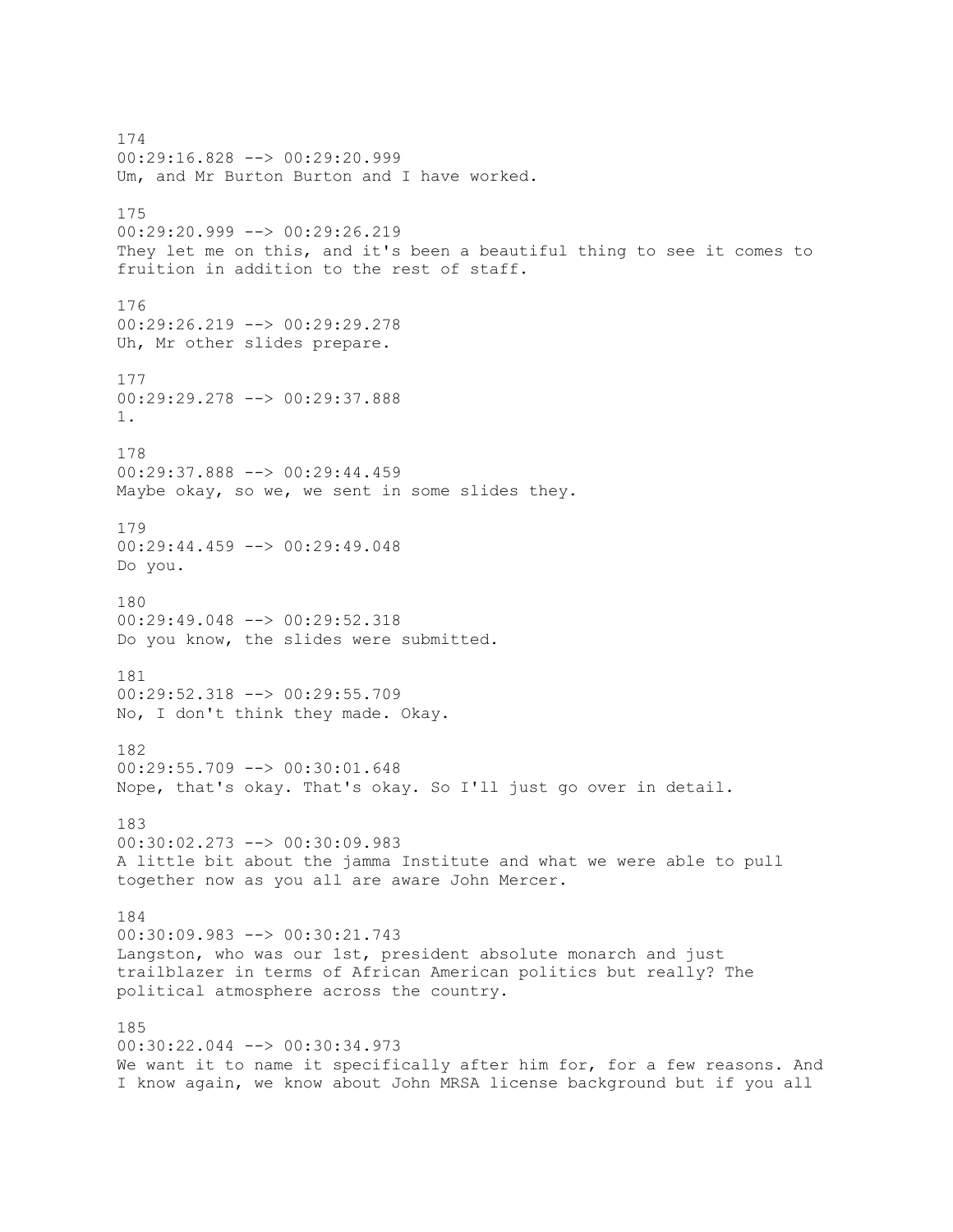would indulge me for about 2 minutes I want to speak to some of the, the other parts. 186 00:30:35.338 --> 00:30:41.249 In regards to why this is so significant for into the, and the importance of us naming this Institute. 187 00:30:41.249 --> 00:30:56.183 After him, just in part the genre, suddenly some Institute for African American, political leadership is a development program suited for collegiate scholars as well. As current and emerging African American Virginians are interested in becoming more active in public service. 188 00:30:56.489 --> 00:31:08.098 Community leaders, local, elected officials, state officials, nonprofit leaders and any African American interested in expanding political power. For African Americans in Virginia also invited to participate. 189 00:31:08.098 --> 00:31:16.679 Now, our Institute is comprised of annual cohorts and the is based on the campus of the historically black college University, Virginia State University. 190 00:31:16.679 --> 00:31:24.419 So, our 1st president is the epitome of black excellence, and arguably 1 of the greatest Americans to ever grace the soul of our land. 191  $00:31:24.419$  -->  $00:31:29.278$ John Mercer exemplifies everything that we want our Institute. 192 00:31:29.278 --> 00:31:40.588 He was 1 of the 1st, black elected officials in the country serving as the township clerk in Ohio, in 1850 file and was the 1st black man's represent Virginia in the US House of Representatives. 193 00:31:40.588 --> 00:31:50.909 It's the 67 precedent length and serve as expected general for the free MS. Burle story. The post war South and encouraging Freeman to seek education opportunities. 194  $00:31:50.909$  -->  $00:32:05.693$ It's in 68 established a law department at Howard University. A new college founded to educate African Americans and in the early 1870 Senator Charles Langston excuse me to send their child summer of Massachusetts thought laces a, and drafting his civil rights bill.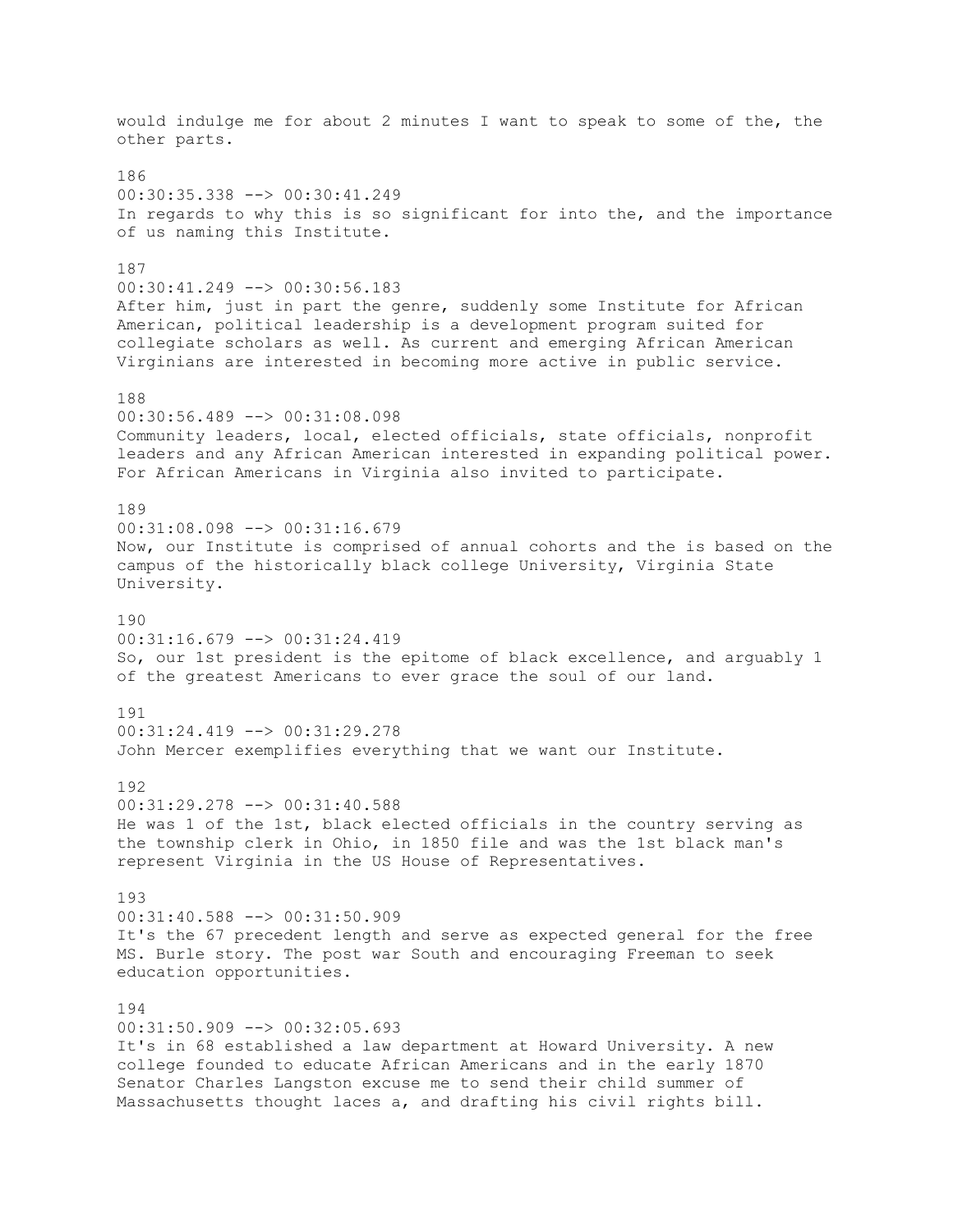195 00:32:06.598 --> 00:32:17.128 An 1871 maximum received an appointment for president, new licenses grant for the district of Columbia board of health and 80 and 77 president rather from behaves points at length. 196 00:32:17.128 --> 00:32:24.538 Resident, the resident minister to Haiti, so when we think about his political that's 1 portion of it. 197 00:32:24.538 --> 00:32:30.564 But President lengths, it also uses educational and political prowess to fight it. Excuse me, to fight for equitable policy. 198 00:32:30.983 --> 00:32:44.304 He petitioned the high courts to ensure that black people were treated equitably and mobilized and organized black people across the country and the quest for ensuring that blacks were not just at the table, had the ability to select what they want it to eat from the menu. 199 00:32:44.638 --> 00:32:54.419 A powerful man to say the least. So, as we look around the commonwealth of Virginia, we know that there is a need for developing a new pipeline of African American, political leaders. 200 00:32:54.419 --> 00:32:58.618 The members who are currently in the general assembly right now.  $201$ 00:32:58.618 --> 00:33:02.699 They are a very small percentage in the totality in the grand scheme of things. 202 00:33:02.699 --> 00:33:07.798 Who are identified as African Americans that's both in the house as want us to finish that. 203 00:33:07.798 --> 00:33:12.538 When you look at from a local elected position, excuse me a local like a perspective. 204 00:33:12.538 --> 00:33:19.949 There's less than 10% of the total local elected positions, including city council board of commissioners, chairs and so forth.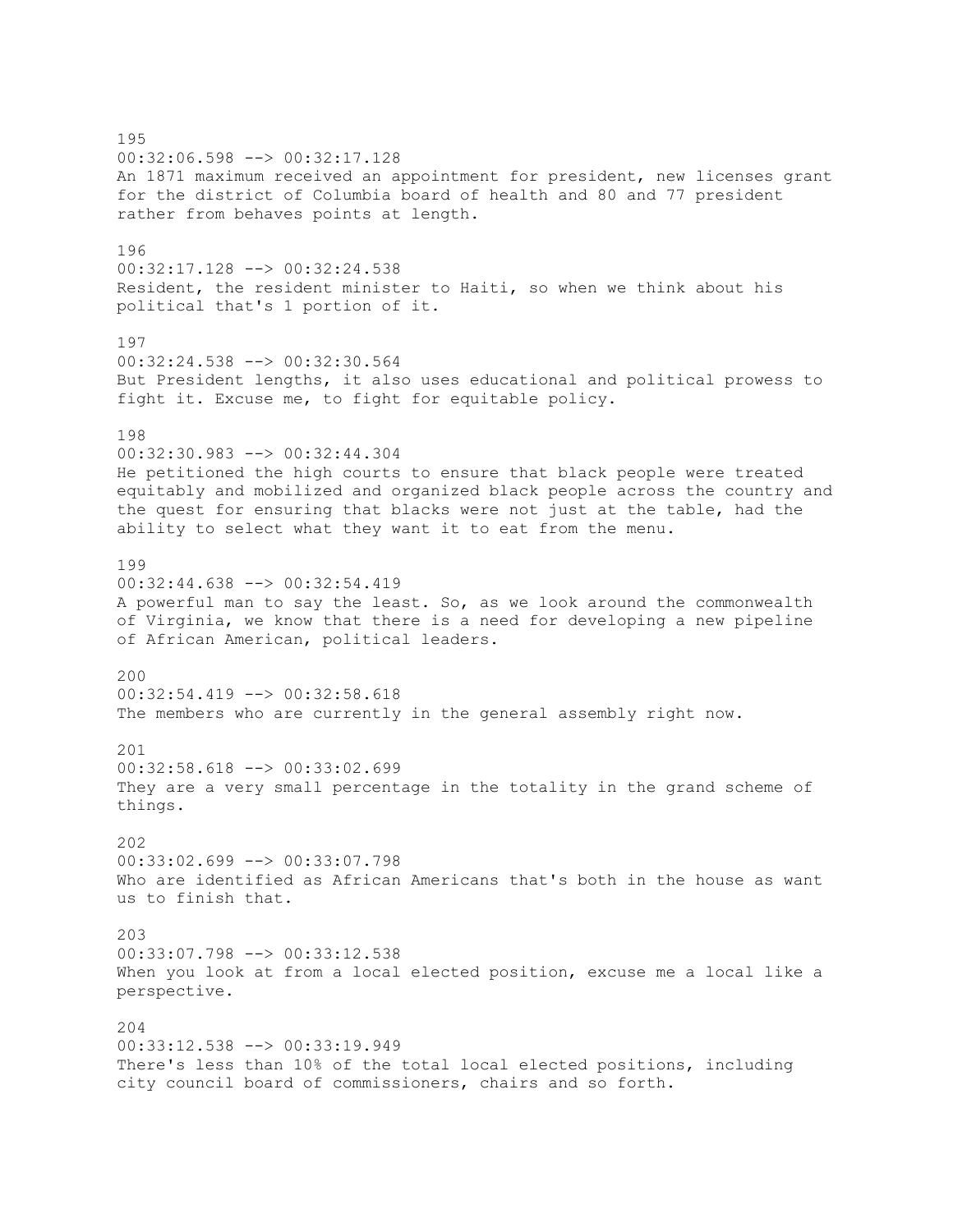205 00:33:19.949 --> 00:33:29.818 Who are actually African American so, for that reason, we know it is imperative that we develop a pipeline on the elected side, but from a policy perspective, and we actually just heard. 206 00:33:29.818 --> 00:33:41.009 From Senator Spruill this week, when he was having conversations with Jay lard in regards to the need for more African American serving and public policy positions to help right and guide policy. 207 00:33:41.009 --> 00:33:46.409 Those are the things that we're looking to address, so our Institute will comprise. 208 00:33:46.409 --> 00:33:51.173 Of several different events, and we're looking to be on par with the sourcing Institute. 209 00:33:51.443 --> 00:34:03.923 The also, the minority political leadership institute that you see at Virginia, Commonwealth University and source and obviously, and UVA we have a dynamic board members of the general assembly and so forth. 210 00:34:03.923 --> 00:34:08.994 We have Senator who was on our advisory board, delegate luxuries. 211 00:34:09.653 --> 00:34:10.884 We have Larry Terry, 212 00:34:10.884 --> 00:34:14.244 who was actually the CEO of the Institute, 213 00:34:14.244 --> 00:34:20.304 and our luxurious professor and fellow at the issue right now, 214 00:34:20.454 --> 00:34:22.643 back to and again, 215  $00:34:22.673$  -->  $00:34:24.353$ a wide variety Angela Ryan, 216 00:34:24.353 --> 00:34:25.824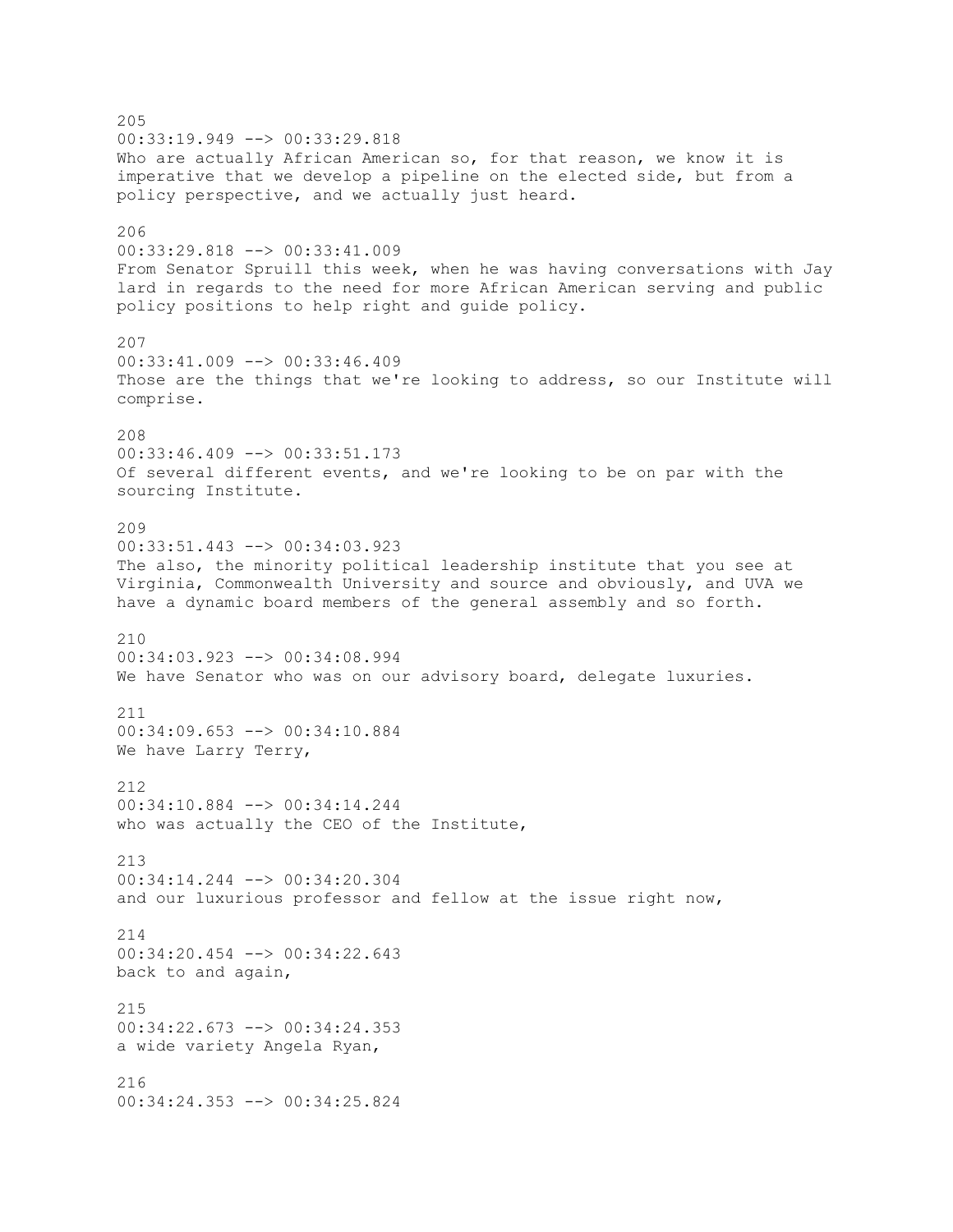who is seeing in political commentary, 217 00:34:26.034 --> 00:34:26.574 commentator, 218 00:34:26.574 --> 00:34:26.903 rather, 219 00:34:27.023 --> 00:34:30.744 and a wide variety of folks who are here to help our scholars move forward. 220 00:34:31.048 --> 00:34:36.594 Focused on ensuring that again, we develop a pipeline, we research and develop policy. 221 00:34:36.773 --> 00:34:46.764 We look at power and capital and we tell the full story, not only African Americans in the political world, but also encourage our students and we're also looking to get into this field. 222 00:34:47.188 --> 00:34:51.989 Just how to do, so it'd be advantageous to our community when they do it. 223 00:34:51.989 --> 00:35:06.804 We were able to kick off our Institute last month and October 14th, and we hit the ground running to say, the links that we were able to put forth and put together our black Virginia voters, 2020. Paul, and we saw that a great deal of responses. We had nearly 500 people from across the commonwealth provide responses. 224 00:35:06.804 --> 00:35:18.114 We are following that up, but the exit poll from the 2028 presidential election, and it will also include information about the 2020 inventorial election and things that African Americans across the commonwealth. I'm looking to see next year's electoral process. 225 00:35:22.918 --> 00:35:28.978 So, I hope that you all will continue to support us and thank you for your time today. I'm hoping to take any questions if there are any. 226 00:35:28.978 --> 00:35:33.268 Thank you for that presentation Thank you for the great work that you.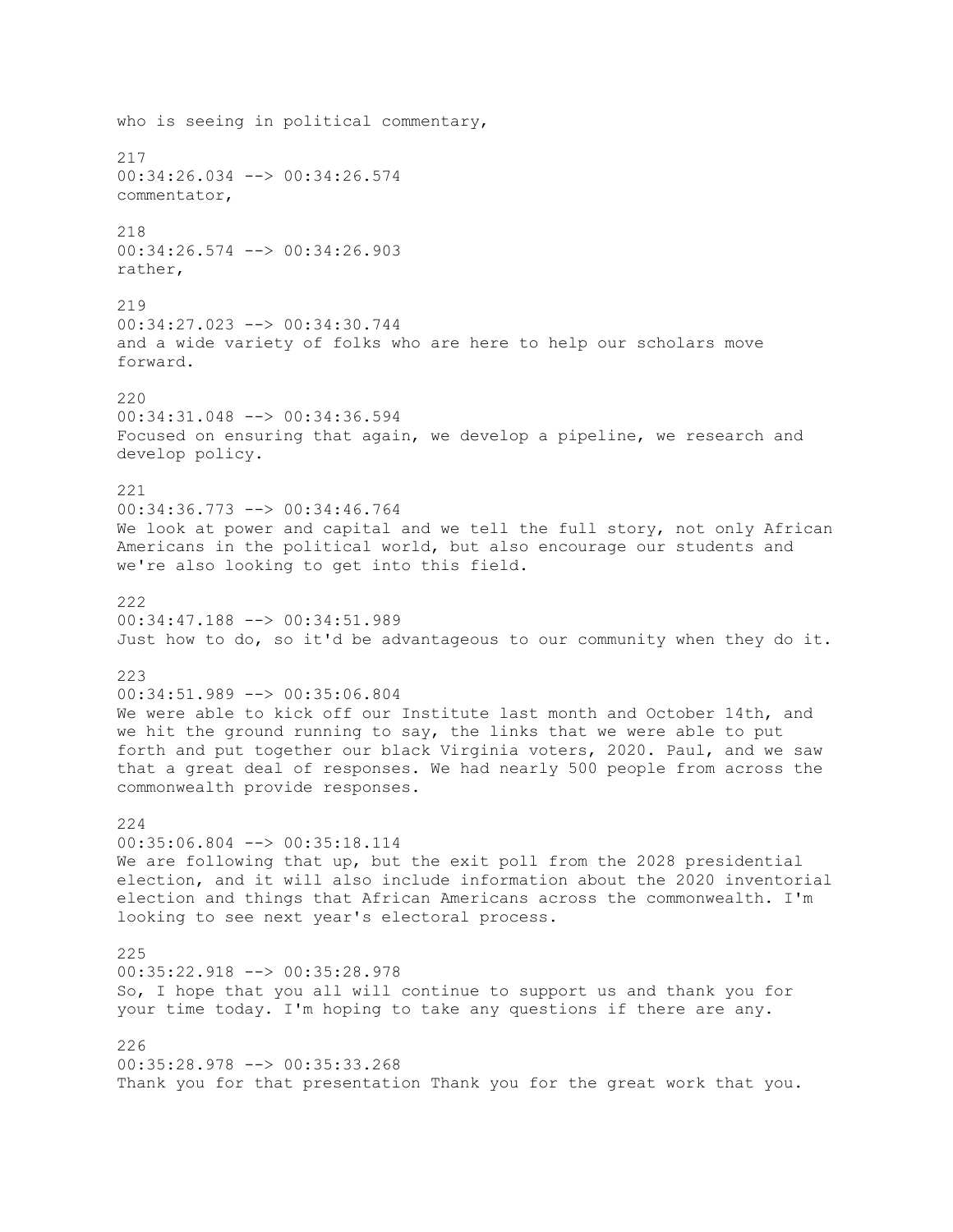227 00:35:33.268 --> 00:35:37.708 And along with your team, have any questions on developing. 228 00:35:41.728 --> 00:35:51.478 Okay, I think this is a great initiative that we're undertaking and certainly quite timely and we know it's destined for success. So. 229 00:35:51.478 --> 00:35:56.728 We'll come back to this a little later to talk about voting on the, the name. 230 00:35:56.728 --> 00:35:59.849 The fall name because we need to. 231 00:35:59.849 --> 00:36:03.778 Uh, presented to the board tomorrow as well. Okay. 232 00:36:03.778 --> 00:36:09.869 Thank you thank you. I think Dr face to face on is ready. 233 00:36:12.659 --> 00:36:17.128 Are you with us out? Can you hear me the time? 234 00:36:17.128 --> 00:36:20.458 Yes, thank you. 235 00:36:21.204 --> 00:36:32.934 All right, so again, thanks. Thanks for being patient. What I am doing is our sponsor programs activity again through the 1st, quarter of 2021 and so that is for the month of July, August and September. 236 00:36:32.934 --> 00:36:47.063 So, the 1st thing that I will present are the proposal process these are grant proposals that have been submitted for funding as you can see here in this 1st, quarter. We submitted 2008 grant proposals. 237 00:36:47.063 --> 00:36:48.114 We're at approximately 2006.3M dollars. 238 00:36:53.548 --> 00:37:05.818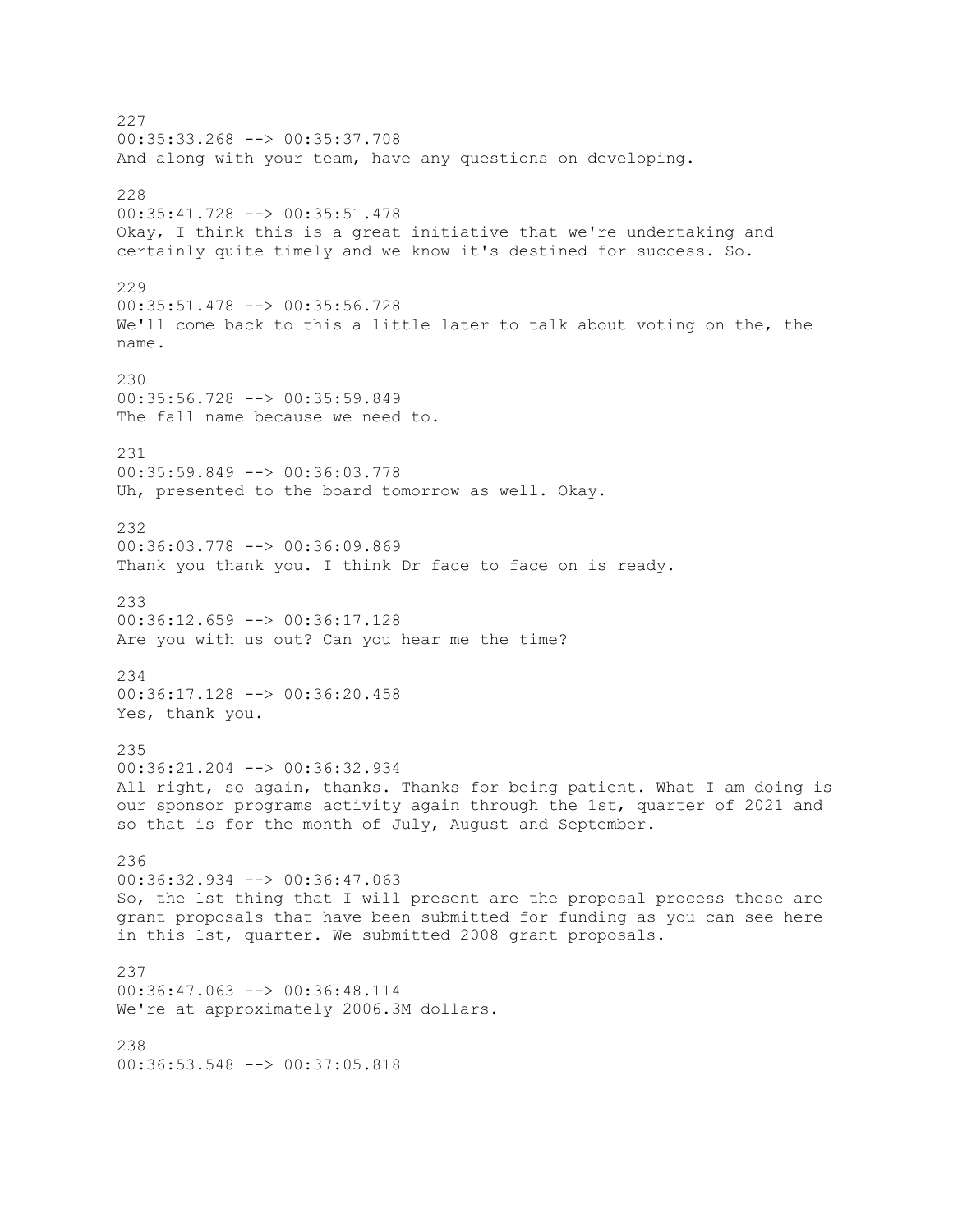This does look like a significant increase over a prior years. I do want to caution us on the interpretation of this number though. Um, what is in this number is.  $230$ 00:37:05.818 --> 00:37:20.603 There's a particular grant proposal mechanism called the capacity building grants that that comes out from USDA each year. We are allowed to submit up to 12 proposals to this mechanism. This normally comes out in the spring. 240 00:37:20.603 --> 00:37:29.244 However, due to Colvin, this was displaced to September submissions and so we submitted, I believe, 10 proposals to that. 241 00:37:30.503 --> 00:37:44.844 If we back those 10 proposals out, then we're back down in 18, which is about where we normally are for this period in the year. So, uh, we are on par, but I'm, I'm not ready to jump up and down in screen. Great things about. 242 00:37:45.599 --> 00:37:50.789 About some of the advancement just yet, um, can we move to the next slide please. 243 00:37:54.148 --> 00:38:08.849 So, the next 1 is, is the number of grants in a portfolio, and we are holding concept and that mid eighties numbers. So we are at 83 at the end of the 1st, quarter of 2021 to the next slide. Please. 244 00:38:12.894 --> 00:38:23.905 Our next slide is sponsor programs expenditures and this is a measure to me of activity that's going on and gets the grant. So, this, these are the salaries that are paid from the grant. 245 00:38:23.934 --> 00:38:36.474 These are supplies and materials that are purchased from the grants and so at the end of the 1st quarter, we were at 6.4M. This does trail the last couple of years. I believe that to a large extent. 246 00:38:36.474 --> 00:38:48.894 This is code related in that especially during the beginning. And middle of the summer, we did have a slow down and grant activity due to social, just a thing, and not necessarily having folks in the labs. 247

00:38:49.405 --> 00:39:02.335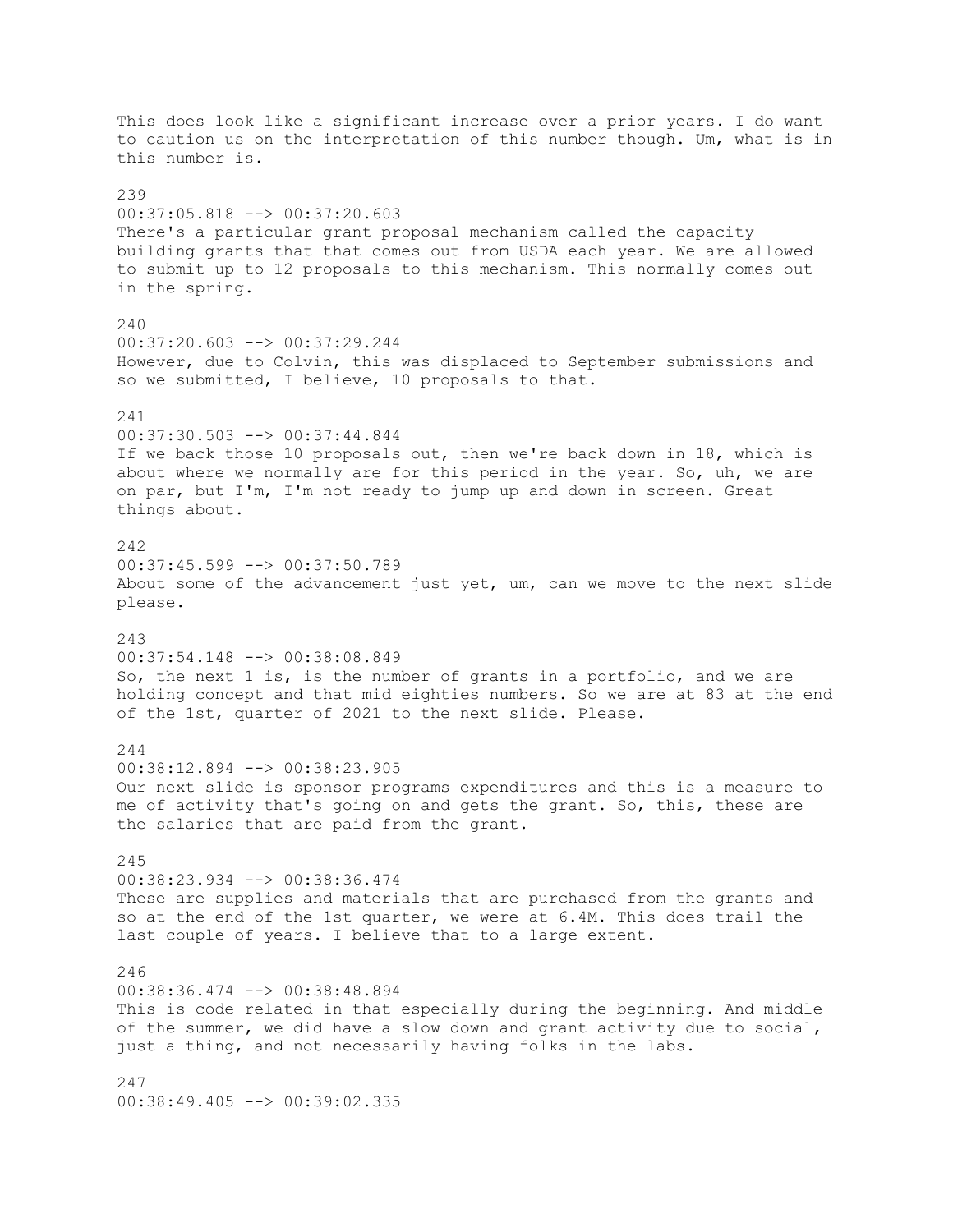And so, while the funding agencies did allow us to continue to pay salaries, they did recognize that some of the other activity was not going to be there at this point. And so I think that's reflected in this number. 248 00:39:03.985 --> 00:39:15.864 Next slide please and so my final slide is indirect cost recovered. This number is actually tied to the expenditure number. 249 00:39:16.074 --> 00:39:22.914 So, just as that number is trailing the last couple of years, this indirect cost recovered number is also trailing. 250 00:39:23.784 --> 00:39:36.204 I do believe that this number is actually going to and actually the, the numbers that we see for October, which are not represented on the slide, but stuff that I'm looking at, on a monthly basis. 251 00:39:36.445 --> 00:39:49.855 They are indicating that we are recovering. Our expenditures are finishes and the attended indirect costs. So, while I don't think we're going to get back to the 2425M dollar number and expenditures that we've had in the last couple years. 252 00:39:49.855 --> 00:39:52.284 I do think that we're going to be in at 22M dollar range. 253 00:39:52.284 --> 00:40:06.204 However, because of the new formula that we have on indirect cost recovery, actually, the numbers indicating that because of the recovery and spending, we are on pace to at least meet the same number. 254 00:40:06.204 --> 00:40:10.105 The same indirect cost recovery number that we had last year. 255 00:40:12.329 --> 00:40:15.389 I'm happy to entertain any questions that you guys may have right now. 256 00:40:20.099 --> 00:40:23.309 All right hearing no questions Thank you. Guys for your attention. 257  $00:40:23.309$  -->  $00:40:29.639$ Well, thank you for the reports and a great work that you're doing there.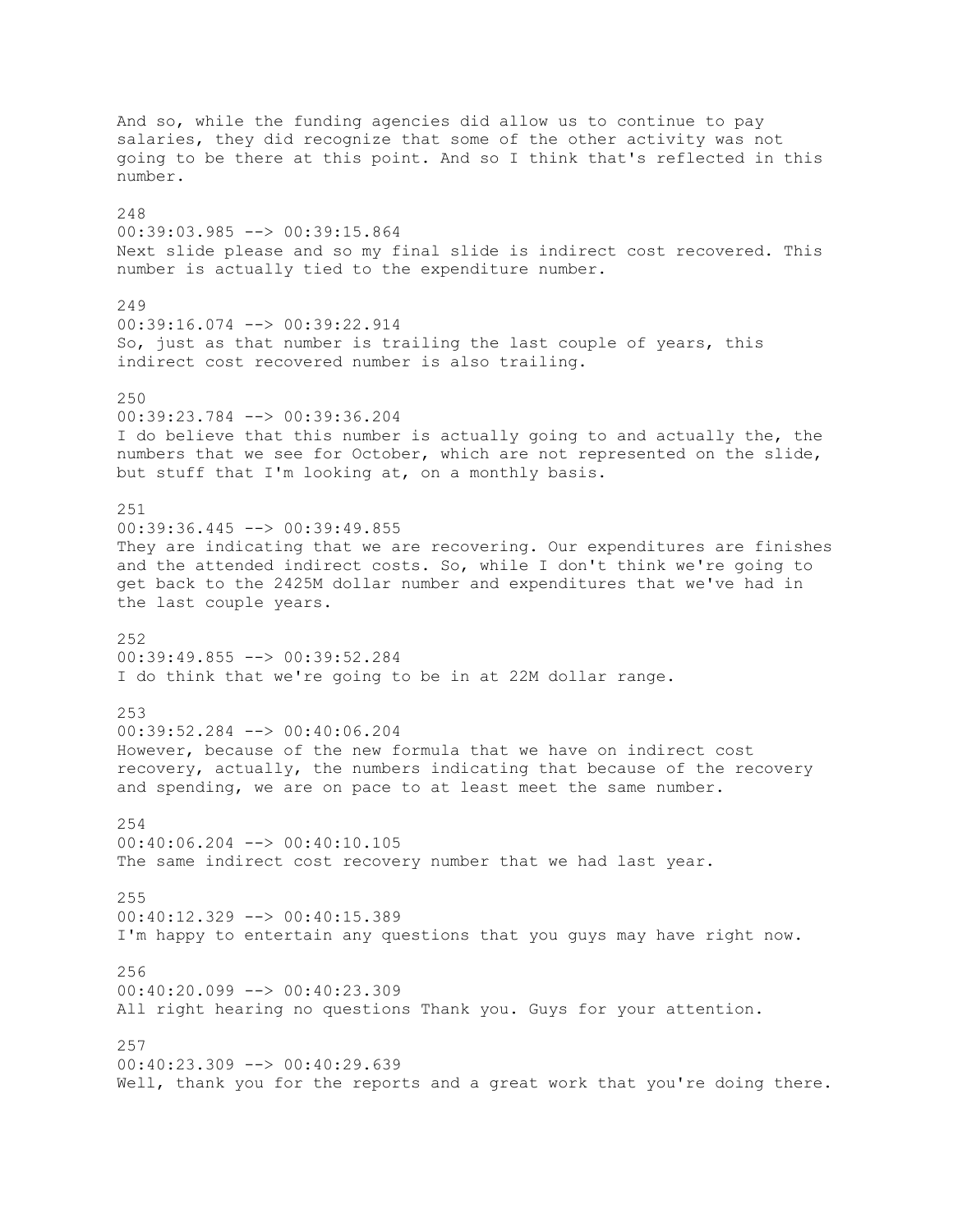258 00:40:30.719 --> 00:40:38.010 Look forward to hearing the next 1, even better progress and thanks for being transparent in terms of those numbers on the 1st slide. 259 00:40:38.010 --> 00:40:41.400 I was ready to give you great, great accolades. 260 00:40:41.400 --> 00:40:46.050 Increase, I'll try to take him 1 of them. 261 00:40:46.050 --> 00:40:50.159 Okay, thanks. Okay. 262 00:40:50.159 --> 00:40:53.639 To enrich the communications update. 263 00:40:53.639 --> 00:41:07.315 Yes, yes, sir. Good afternoon. Everyone and the Department of university relations and communications of course, our goal is to continue to increase positive media interactions as well as increasing our social media presence. 264 00:41:07.675 --> 00:41:13.344 And we are very happy about the fact that since we last minute we have continued to do that, 265 00:41:13.554 --> 00:41:17.215 which lines up with our strategic plan priority for, 266  $00:41:17.215$   $\leftarrow$   $>$  00:41:18.655 which is the issue brand, 267 00:41:18.804 --> 00:41:26.875 defining the issue brand and telling our story of us effectively demonstrating and communicating the value of Virginia State University, 268 00:41:27.085 --> 00:41:34.644 so 1 of the big things that we did since we last medically moved to the next slide was just adopted. 269 00:41:34.644 --> 00:41:47.664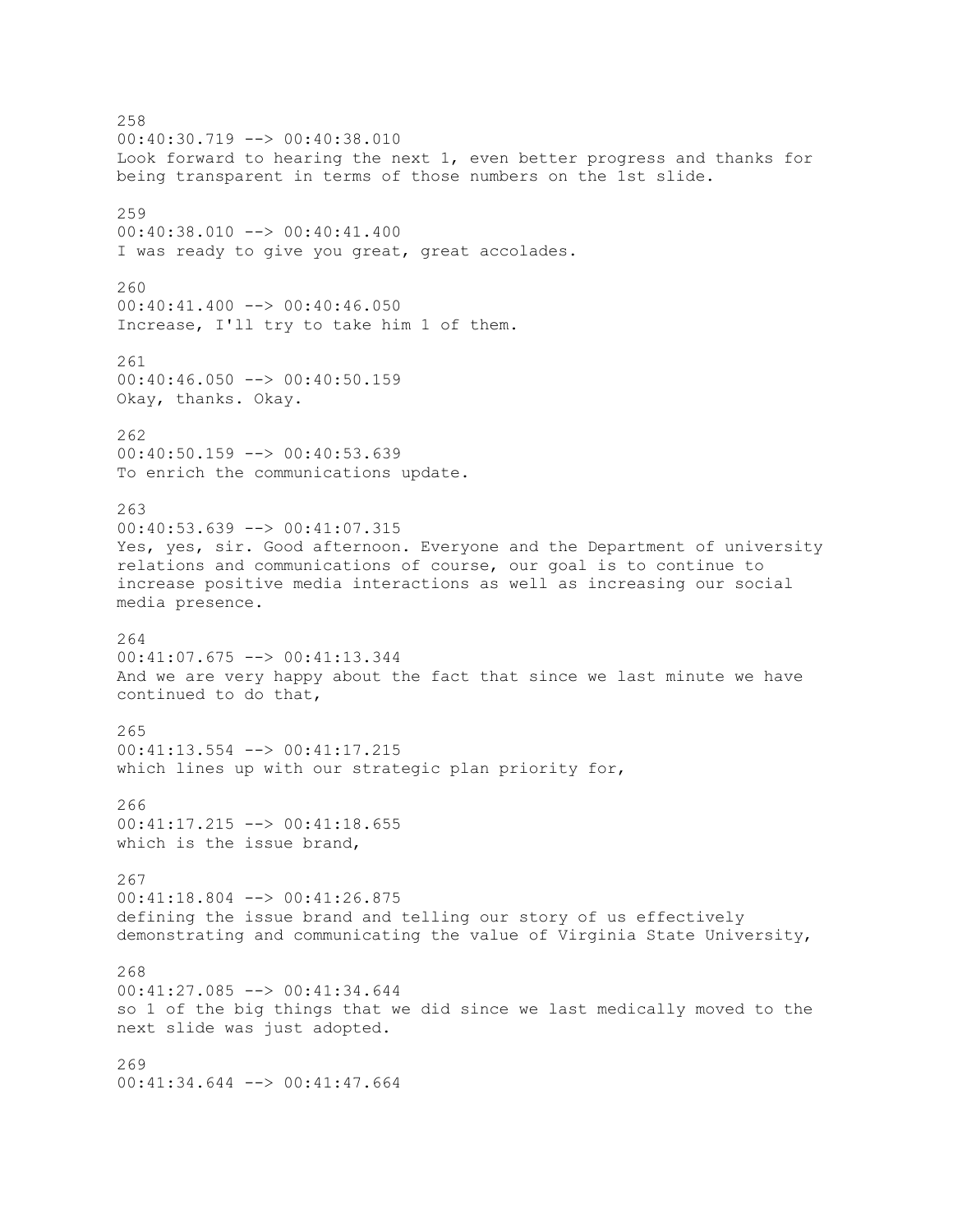Bellamy was just talking about, which is the John Mercer Langston Institute. We held a press conference on campus, and you can see some of the pictures from that press conference. As he mentioned. 270 00:41:47.664 --> 00:41:56.574 We had some state legislators there. You can see doc, delegate, luxuries aired as well as state. Senator made me lock was president as well. 271 00:41:56.724 --> 00:42:01.315 But in the middle picture is 1 of the things that we were very excited about, 272 00:42:01.315 --> 00:42:07.494 was how much of the media showed up to help us tell this story all of the local TV stations, 273 00:42:07.494 --> 00:42:21.985 where they are ABC and CBS as well as all the local newspapers were there as well and so we were able to get some very positive media interactions as a result of this announcement and press conference that we held on campus on October 274 00:42:21.985 --> 00:42:35.244 13 if you move to the next slide is just a quick look at some of the articles and some of the things that we found online of the different media outlets that did cover the Institute announcement. 275  $00:42:35.485$   $\longrightarrow$   $00:42:49.824$ And we got additional bang for the buck on this 1. because after we made the announcement, once the poll was released. We got additional media coverage on the poll that you just heard talk about. 276 00:42:50.065 --> 00:42:53.514 So, in addition to this big announcement, we did. 277 00:42:53.639 --> 00:43:03.150 Some additional stories that made headlines, if we move on to the next slide amongst those was the announcement just this week. 278 00:43:03.150 --> 00:43:06.900 That that. 279 00:43:06.900 --> 00:43:20.425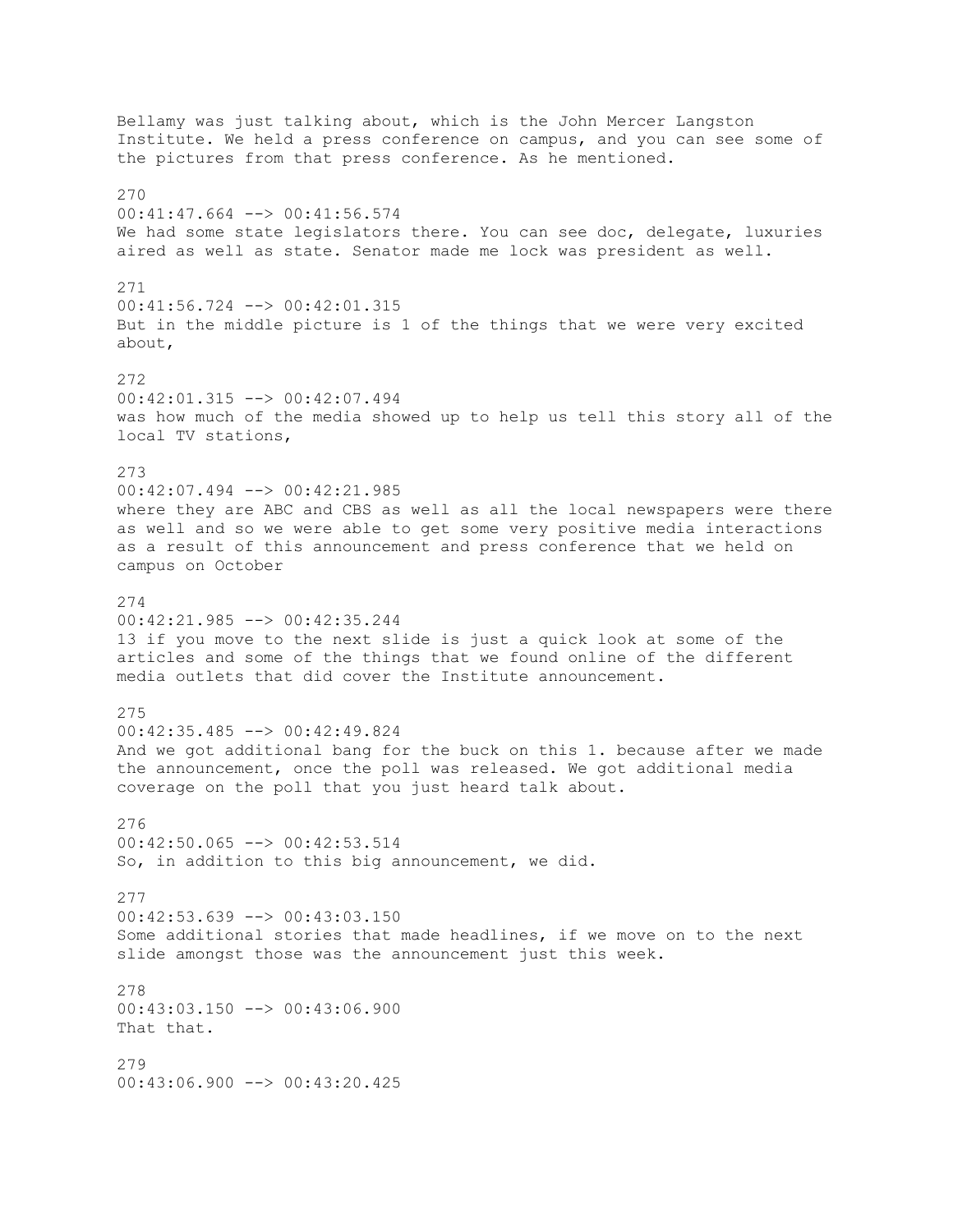President more this is a there is a more updated slide that President more announced this week that we set out the release this week, that he would be donating 500000 dollars to the University. Some of it. 280 00:43:20.425 --> 00:43:26.454 And so that ended up getting quite a bit of media attention over the past few days, 281 00:43:26.695 --> 00:43:33.625 in addition to grow with Google announcement that we put out as well as our reopening plan, 282 00:43:33.625 --> 00:43:35.275 the virtual homecoming, 283 00:43:35.275 --> 00:43:39.775 our civil rights and education signage that was upgraded on canvas. 284 00:43:39.775 --> 00:43:48.204 The media picked up on that and boots 2 routes, and the small form outreach program as well as an announcement about offering free. 285 00:43:49.320 --> 00:43:57.894 Workshop for area farmers, all of that was out of the Department of agriculture, and we were able to get quite a bit of media interactions as a result of that. 286 00:43:58.644 --> 00:44:04.434 In addition to that we continue to leverage the expertise of our faculty members, 287 00:44:04.434 --> 00:44:05.485 and our administration, 288 00:44:05.485 --> 00:44:06.894 if we move to the next slide, 289 00:44:07.525 --> 00:44:15.684 just some of the additional announcements that we were able to get out there and showing some of the expertise of our faculty. 290 00:44:15.925 --> 00:44:30.414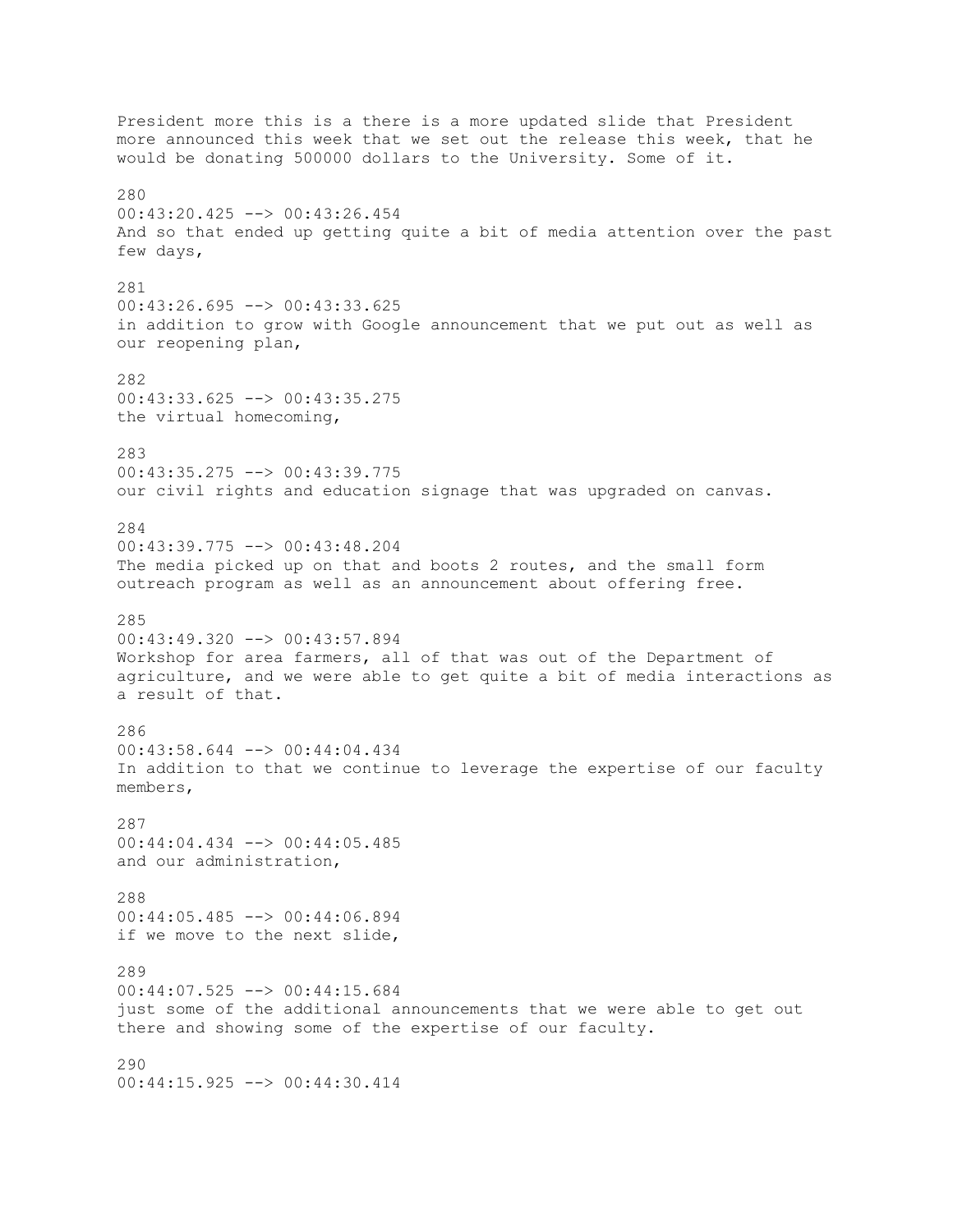Dr. Paul Mr. Rodney hall again Dr West Bellamy all appearing in articles are on TV stations talking about some of the interesting and great things that we have going on at Virginia State University. Again. 291 00:44:30.414 --> 00:44:40.224 If we move onto the next slide, we continue as someone very rapidly said, allowing our encouraging Dr Abdullah to continue to work the crowd. 292 00:44:41.094 --> 00:44:52.105 And so he has made a number of appearances in the media. Some of those you digest black lifestyle magazine as well as news. 293 00:44:52.105 --> 00:44:52.675 1, 294 00:44:52.855 --> 00:45:01.554 you can see the flyer there to your to the right of the screen where he was served as a panelists on news 1, 295 00:45:01.585 --> 00:45:03.264 talking about use, 296 00:45:03.264 --> 00:45:08.125 and how they fit into the black vote during the election season. 297 00:45:08.125 --> 00:45:19.764 So, again, we continue to push them out there. He knows the story, he knows the story. He's very good at telling it. And so we continue to leverage his expertise at doing that. 298 00:45:20.635 --> 00:45:21.085 Now, 299 00:45:21.114 --> 00:45:22.644 in addition to that, 300 00:45:22.945 --> 00:45:24.655 1 of the things that I, 301 00:45:24.715 --> 00:45:27.744 as I used to teach my public relations class, 302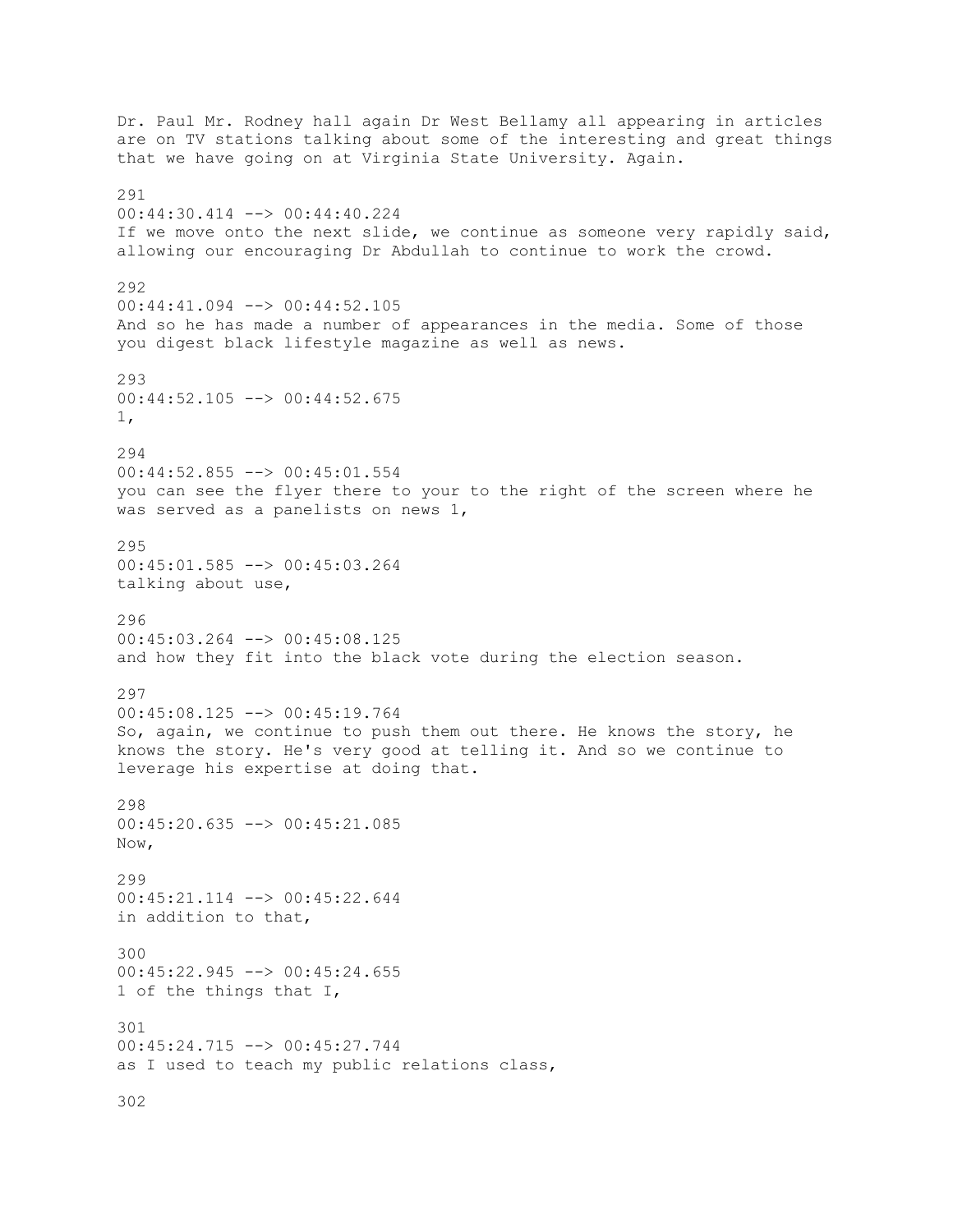00:45:27.744 --> 00:45:38.184 I used to tell my students that advertising is what you pay for the public relations is what you pray for meaning that we can't always control what the media does with the stories that we said, 303 00:45:38.184 --> 00:45:41.934 we can't control whether they actually run those stories or if they don't. 304 00:45:42.114 --> 00:45:49.224 And so we continue to push out press releases and information to the media and hopes that they will carry them. But we also want. 305 00:45:49.320 --> 00:45:54.264 Take control of getting our own message out and we do that through social media. 306 00:45:54.264 --> 00:46:07.224 So, if we move to our next slide, our social media strategist, who has massager, Harris has done a phenomenal job in terms of operating our social media and continuing to get Virginia State University out there. 307 00:46:07.405 --> 00:46:20.934 Because this is another way that we can help to control our own narrative and put our information out there. So, this is just a very quick glimpse at some of our social media interactions, and how we're able to leverage that. 308 00:46:21.414 --> 00:46:33.594 For example, if you look on Facebook, we post an average of 13 posts on Facebook a week. That's at least 2 a day that we're putting out there and on Twitter averaging posting about 41 weekly post. 309 00:46:33.594 --> 00:46:48.114 And you can see how many followers that we have on all of those platforms. And another thing that we're really excited about as it relates to our social media is that not only do we post it but then we see how many people will share it. 310 00:46:48.114 --> 00:47:01.735 So, it extends our reach and extends our arm far beyond what we post on our Virginia State University, social media pages, because we have a lot of other people who continue to push and share that information as well. 311 00:47:01.735 --> 00:47:16.675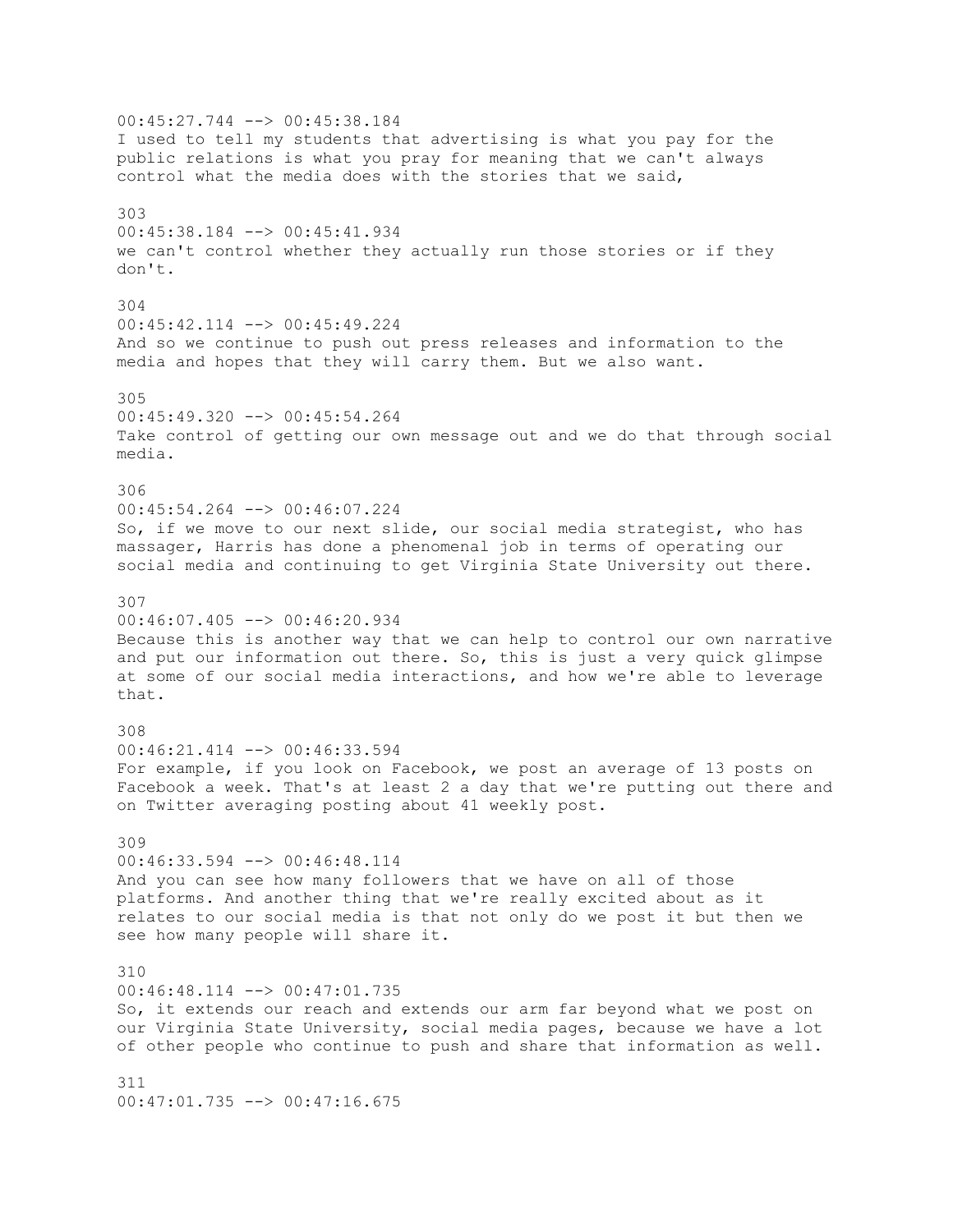So, those are just a couple of the ways that we can take you to try to share the issue story and continue to try to push all of the good and wonderful and transformative things that are happening on the issue campus. That concludes my important. I'm happy to answer any questions if there are any. 312 00:47:20.369 --> 00:47:23.670 Hey, thank you. Alright. Any questions. 313 00:47:27.750 --> 00:47:33.449 Thank you that could sandwich for that report and to Sharon all the great things that are happening. 314 00:47:33.449 --> 00:47:42.420 On campus, um, I have a question, um, do we have a system by which we send out. 315  $00:47:42.420$  -->  $00:47:46.590$ News clips on to any of our, um. 316 00:47:46.590 --> 00:47:50.099 Audiences or. 317 00:47:50.099 --> 00:47:53.789 Or. 318  $00:47:53.789$  -->  $00:47:58.920$ Any particular university with. 319 00:47:58.920 --> 00:48:05.280 Which have been affiliated, they would do like a weekly recap of. 320 00:48:05.280 --> 00:48:08.579 You in the news or something like that. 321 00:48:08.579 --> 00:48:21.954 We do have a page on our website called the issue in the news, and we are, we continue to try to keep that updated. So, with additional news mentions that we will try to keep it updated all of the different places. 322 00:48:21.954 --> 00:48:35.364 But to be honest, there, if we even if we look at the situation of the John Mercer, Langston Institute, because there were so many different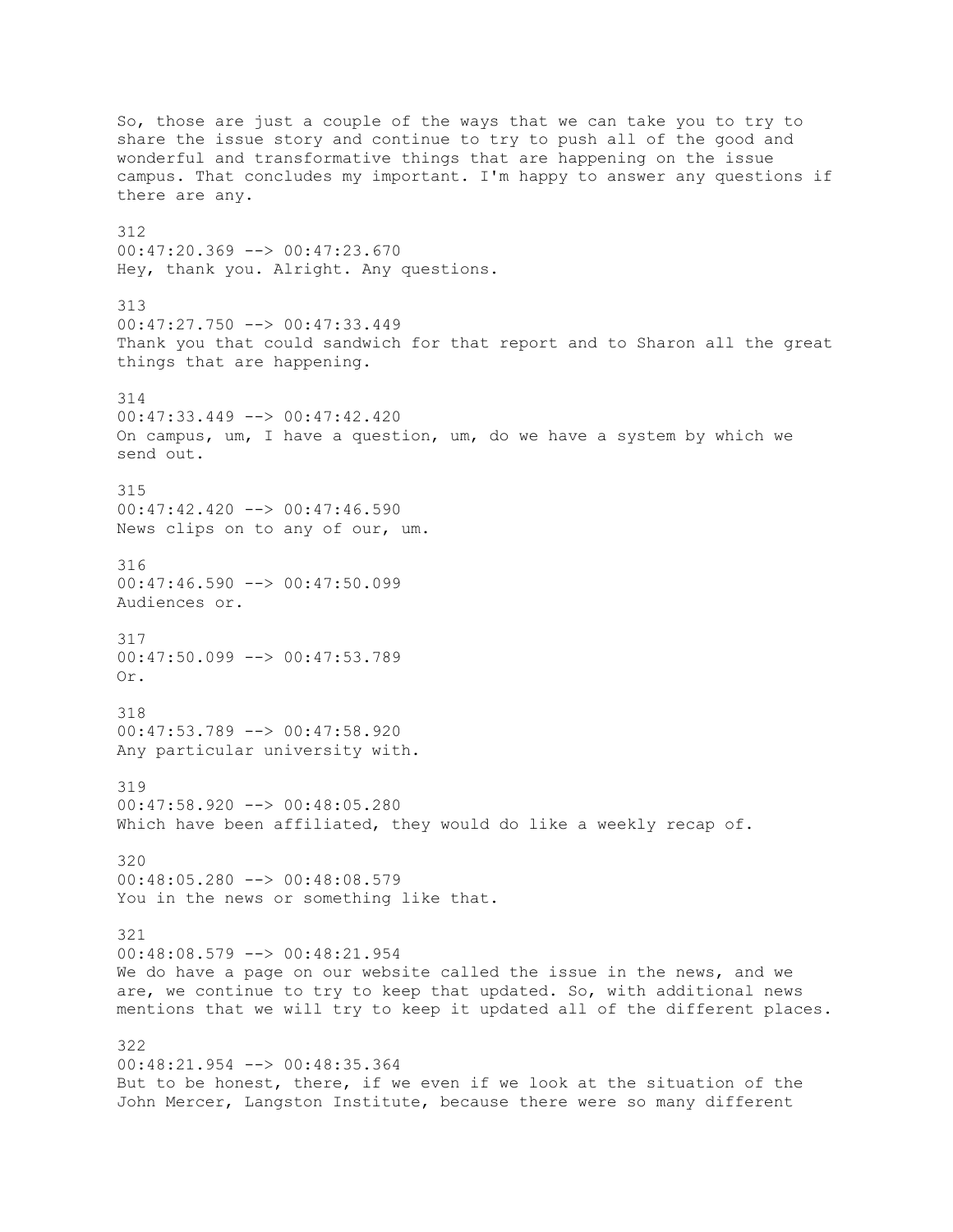media outlets, I carried that 1 story, we can pick and choose which 1 we choose to share. 323 00:48:35.364 --> 00:48:48.835 But that page would really, really, really get long if we share every time that were mentioned in the news. So, that's a good thing. That is a good thing, but we will continue to be more more diligent about ensuring that we share. 324 00:48:49.500 --> 00:48:53.820 It says that you can subscribe to that will let, you know, any time during your. 325 00:48:53.820 --> 00:49:04.914 Your business is mentioned in the news, we'd all subscribe to 1 of those services right now, but I think I along with the president as well as along with some other members of our administration, have alerts on our Google. 326 00:49:04.914 --> 00:49:17.815 So that we know anytime Virginia State University is mentioned anywhere in the news, we kind of keep tabs on that. Yeah. Something to consider because the ones that I've had, I haven't even had to solicit. I don't have a website. 327 00:49:17.815 --> 00:49:28.405 It comes as an email on a regular basis, and it keeps me informed and I think that this with, in terms of keeping alarms and. 328 00:49:28.739 --> 00:49:31.889 Donors and prospective donors, inform that. 329 00:49:31.889 --> 00:49:36.449 Hopefully would result in not only some positive. 330 00:49:36.449 --> 00:49:40.619 Public relations, but also some positive. 331 00:49:40.619 --> 00:49:45.119 It's just something to think about. Yes, sir. We will absolutely look into that. 332 00:49:45.119 --> 00:49:58.650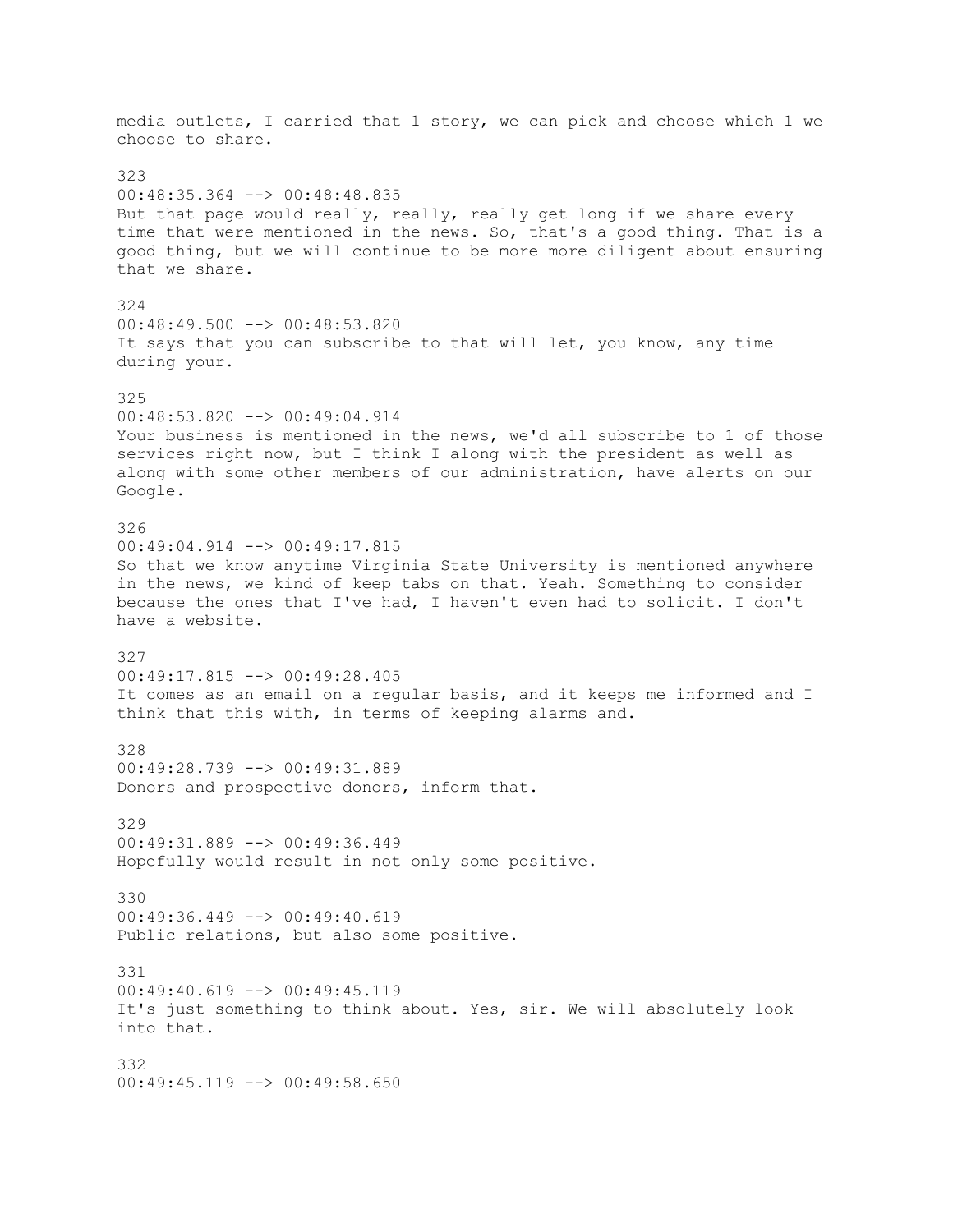Thank you. Mr. Mr. chairman I was going to say, I get those types of of newsletters as well. And I, you know, even if it's just a link to, um. 333 00:49:58.650 --> 00:50:03.360 The page it just it just a reminder at least. 334 00:50:03.360 --> 00:50:07.349 Um, of all the good work that's going on is. 335 00:50:07.349 --> 00:50:10.469 Is helpful to me. I know. 336 00:50:10.469 --> 00:50:14.099 Thank you. Okay Thank you. Very much. 337 00:50:14.099 --> 00:50:19.860 Okay, now we will go on to the institutional investment update. Um. 338 00:50:19.860 --> 00:50:32.039 This should make it. Harris. Yes. Good afternoon again. Everyone. Good afternoon. Thank you for all that. You've done to prepare for this may for prep for this week. Thank you. 339 00:50:32.039 --> 00:50:38.815 No problem, thank you. Thank you. Institutional advancement has been extremely, extremely busy as we continue. 340 00:50:38.815 --> 00:50:53.635 Of course, to solicit and secure philanthropic support and partnerships for the benefit of our students actually will address the photo on the very 1st slide, which was a photo that we took with our guest on campus. 341 00:50:54.295 --> 00:50:59.364 Mr. Charlie luck as well as Dr ackrason from love companies. 342 00:50:59.364 --> 00:51:10.375 A family on business and 1 of the largest in the stone industry located in Brooklyn and so we had an opportunity with the president to visit them earlier this year. 343 00:51:10.375 --> 00:51:15.204 And so we had invited them to come to campus and give them a vs, you experience.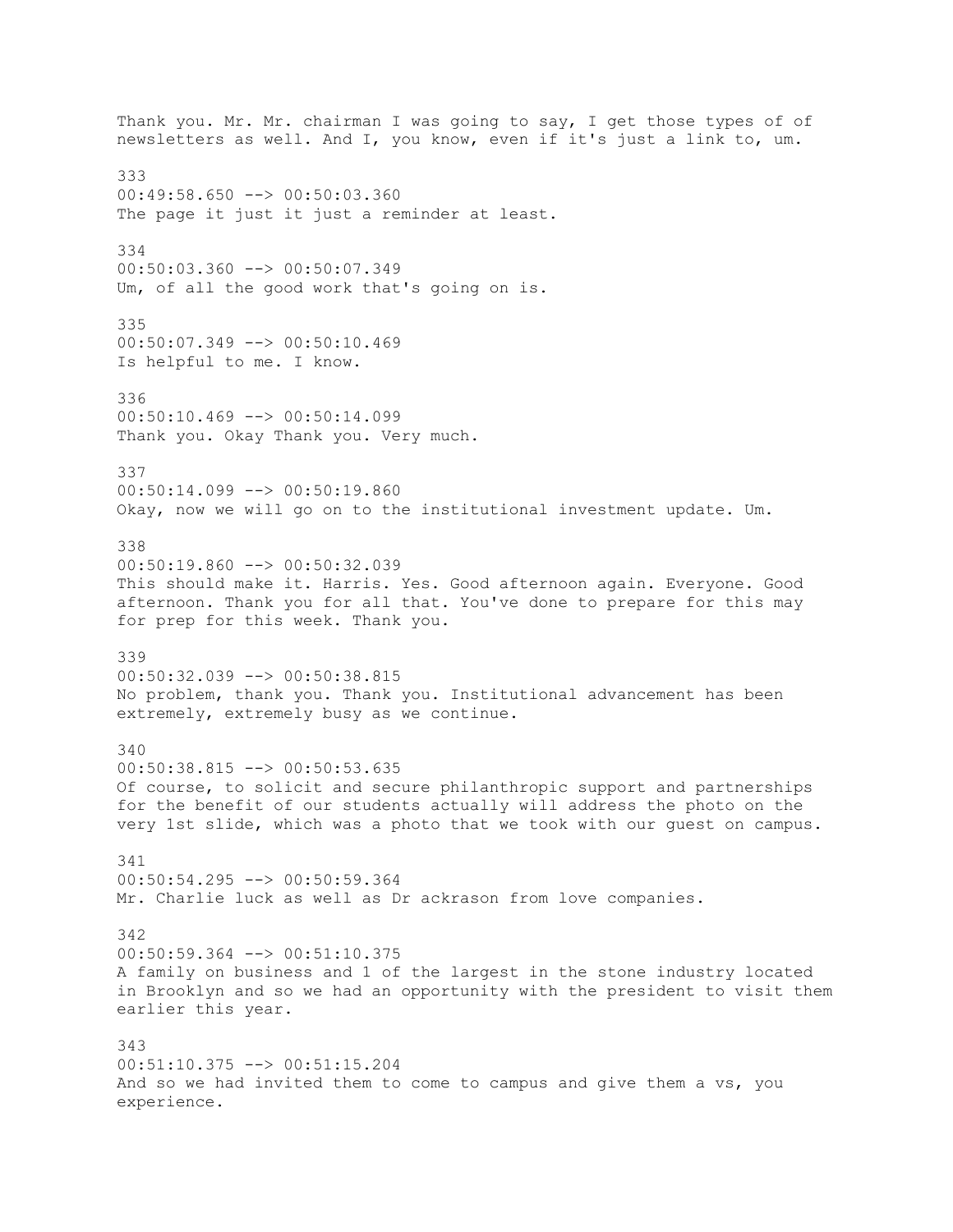344 00:51:15.235 --> 00:51:28.105 And so we had that opportunity just a few weeks ago, giving them our campus talking about leadership and how our students are developing bolts and the curriculum surrounding leadership. 345 00:51:28.494 --> 00:51:30.445 They also have the opportunity to meet Mr. 346 00:51:31.315 --> 00:51:32.514 who was photo with me, 347 00:51:32.514 --> 00:51:33.385 she is a 2020 graduate, 348 00:51:33.385 --> 00:51:35.125 but also in our graduate school currently, 349 00:51:35.125 --> 00:51:38.965 and is a graduate assistant within our office, 350 00:51:38.965 --> 00:51:39.835 a nominal student, 351 00:51:39.864 --> 00:51:42.715 and she most certainly provided her experiences, 352 00:51:42.715 --> 00:51:47.695 her leadership skills that she gained while here at the institution. 353 00:51:47.695 --> 00:52:00.775 And so it was a wonderful opportunity to host them, but also begin to talk about how love can build and help us build leadership skills within our students and partner with career opportunities. 354 00:52:00.775 --> 00:52:05.664 So we will hope to have an uptake soon about what that will bring about. 355 00:52:08.155 --> 00:52:17.364 We go to our next slide. We will jump right into our dashboard update for fiscal year 21. I think the data is as of November the 8.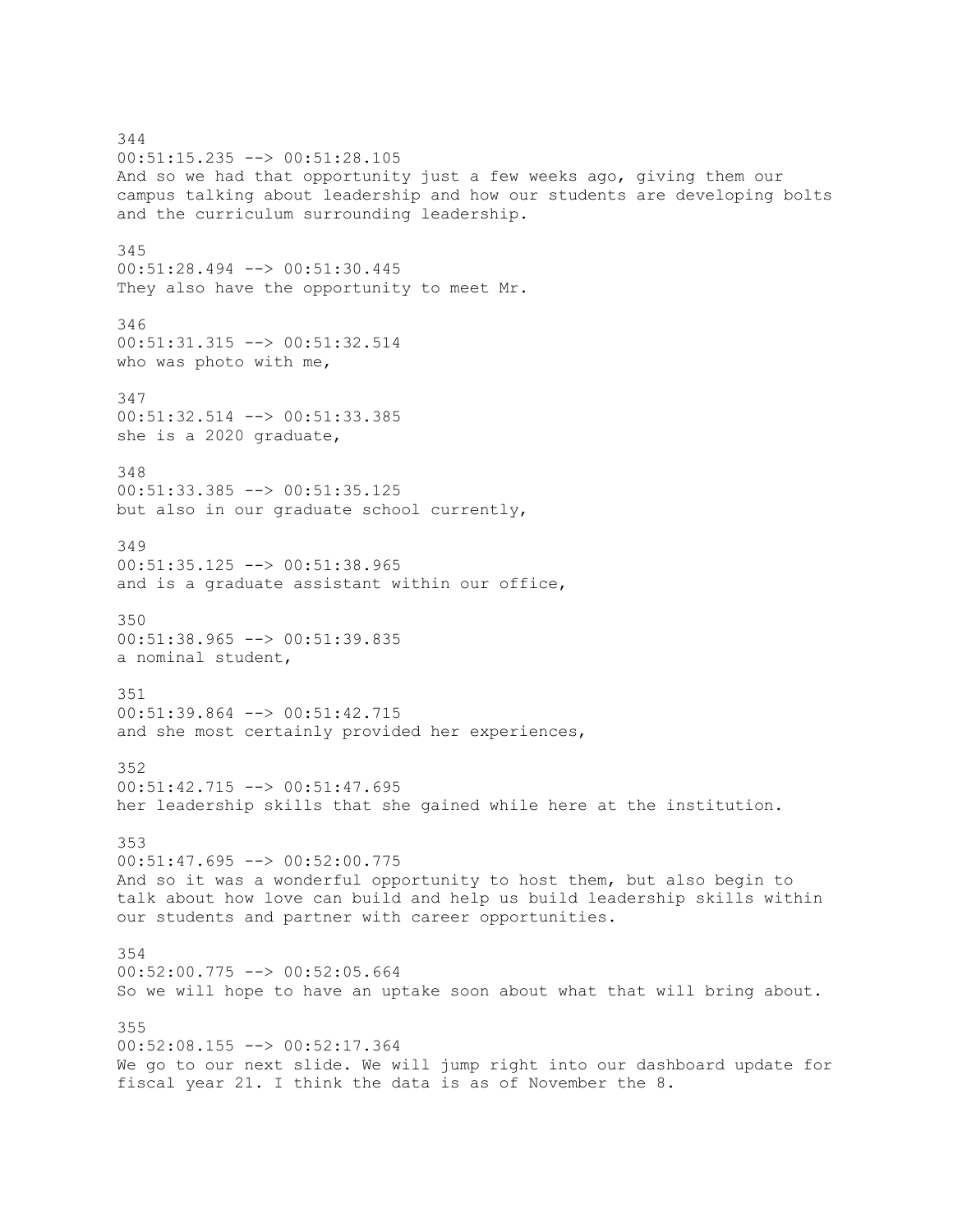356 00:52:17.394 --> 00:52:25.434 so, with our charitable giving, we have a total of 991360 dollars compared to last fiscal year of 855000. 357 00:52:30.150 --> 00:52:41.844 943 and so this is an increase over last fiscal year, and our charitable giving if we look at our non charitable giving that 71820 dollars compared to last fiscal year of 144564 dollars, you'll see there's a decline. 358 00:52:41.844 --> 00:52:56.574 A lot of this will be attributed to homecoming and so where we were not, we did not have a traditional home coming in person without jobs on the hill events and many of our event, the golf tournament. We did not have revenue to come into the institution. 359 00:52:56.574 --> 00:52:59.815 So that non charitable portion has seen a decline this fiscal year. 360 00:52:59.815 --> 00:53:13.824 What the total dollars of 1 1063181 dollars this fiscal year raise as of November the 8, compared to last fiscal year of 1M dollars we look at our total donors, total donors at this time. November. 361 00:53:13.824 --> 00:53:27.655 8 1173 dollars compared to last fiscal year of a 1016 dollars and so we are excited to continue to increase our support within our fundraising efforts and also increase our donors. And so you can see that increase. 362 00:53:43.224 --> 00:53:56.304 Is broken down as we look into the categories below looking at the alumni line of 439000 dollars from alumni, compared to fiscal year 20 of 408000 with the donor account. Of course, as we see higher than it wasn't fiscal year 2020. 363 00:53:56.304 --> 00:54:04.405 and so we'll talk a little bit about it, but I, Roger stadium sell out help. This is donors. We're excited to be able to participate in that homecoming experience. 364 00:54:09.204 --> 00:54:21.744 And our alumni association lines, 21345 dollars compared to last fiscal year of 11400 with 12 alumni association, donors, and compared to last year. 6. and this really includes our alumni association chapters.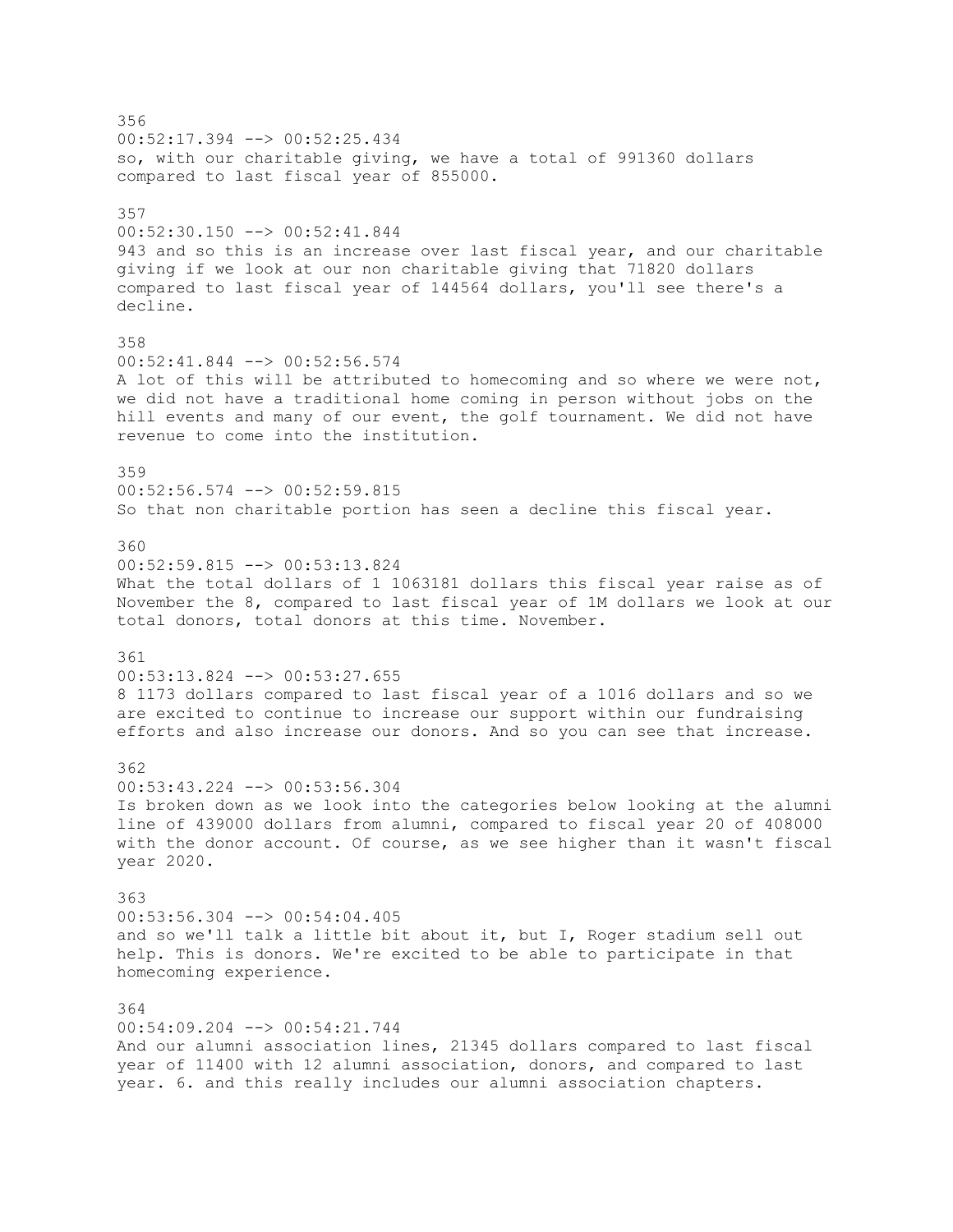365 00:54:21.744 --> 00:54:28.375 And so, when a chapter makes a gift as an organization, that will be that would be shown in this category. 366 00:54:28.375 --> 00:54:37.525 Our faculty and staff much appreciated for their support and their continued support at 60693 dollars compared to last fiscal year at 57277 dollars. 367  $00:54:46.530$  -->  $00:54:48.175$ With a donor count of 63, 368 00:54:48.175 --> 00:54:50.724 compared to last fiscal year of 77, 369 00:54:50.724 --> 00:54:52.405 and our corporations, 370 00:54:52.405 --> 00:55:00.715 foundations and organizations a total of 403692 dollars compared to last fiscal year of 330992 with 39 dollars this fiscal year, 371 00:55:00.715 --> 00:55:02.454 compared to last fiscal year of 71. 372  $00:55:11.065$  -->  $00:55:11.335$ So, 373 00:55:11.335 --> 00:55:11.755 again, 374 00:55:11.755 --> 00:55:25.855 and we continue to focus on these numbers again this is the dashboard that we see every week as we slice and dice and segment and see where our opportunities are to increase and all of our constituency groups especially as we approach the end of the calendar, 375 00:55:26.125 --> 00:55:29.215 so we're focusing our efforts now until December, 376 00:55:29.215 --> 00:55:33.235 30 of on bringing in the calendar year end gifts to the institution.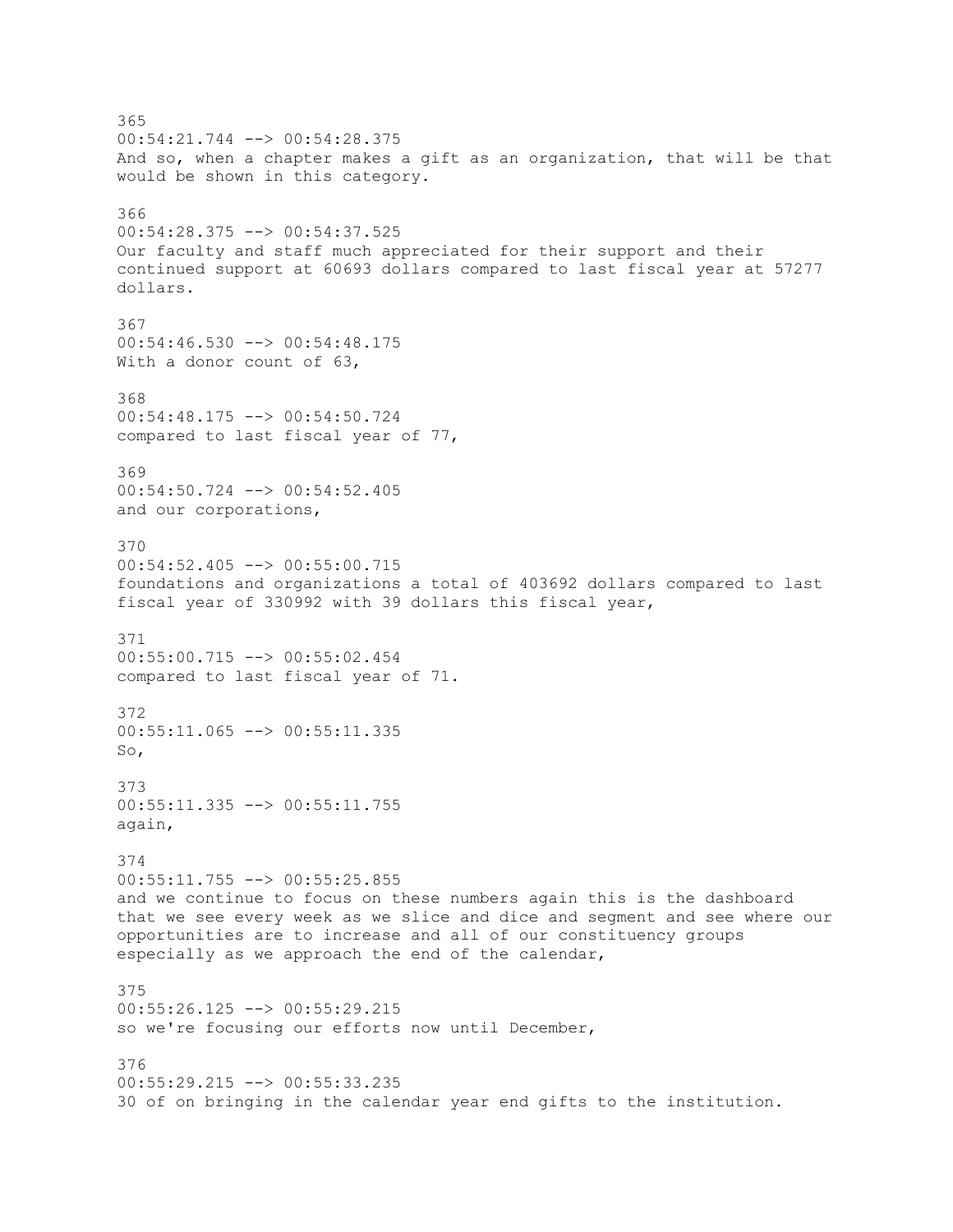377 00:55:33.719 --> 00:55:37.110 Correct. 378 00:55:44.219 --> 00:55:58.465 So, the next slide I wanted to give just an overview of how against slicing and dicing how the dashboard reflects and the funds for the institution, and so by category showing where the funds come into Virginia state. 379 00:55:58.885 --> 00:56:11.155 So, without a doubt funds, currently there have been no, no physical activity and this and when I say in dolphins, this will be an endowed investment of course, investment fund. That is not restricted to Scott. 380 00:56:11.155 --> 00:56:23.844 That is not restricted to scholarships the line below. You will see our undoubt scholarships and so that is where a lot of our support come from with donors and chapters and organization establishing and our funds at the University. 381 00:56:23.844 --> 00:56:38.364 And so that is where much of the support has shown up in our endowed endowed activity without deferred giving. This is, of course, where our donors are are having estate plans and and policies with the institution. 382 00:56:38.364 --> 00:56:48.804 And so they make a gift to the institution that would provide the support for a plan gift. But also for a policy for a life insurance policy. 383 00:56:49.554 --> 00:56:51.414 Without restricted current use funds, 384 00:56:51.954 --> 00:56:58.434 a lot of our donors find this as an opportunity to give immediate need to students by way of scholarships, 385 00:56:58.465 --> 00:57:05.485 but also provide support to the colleges as well as the programs and so our restricted current current use funds. 386 00:57:05.485 --> 00:57:13.255 There are current use funds that we can use right at this moment. However, they are restricted either by way of college or by scholarship.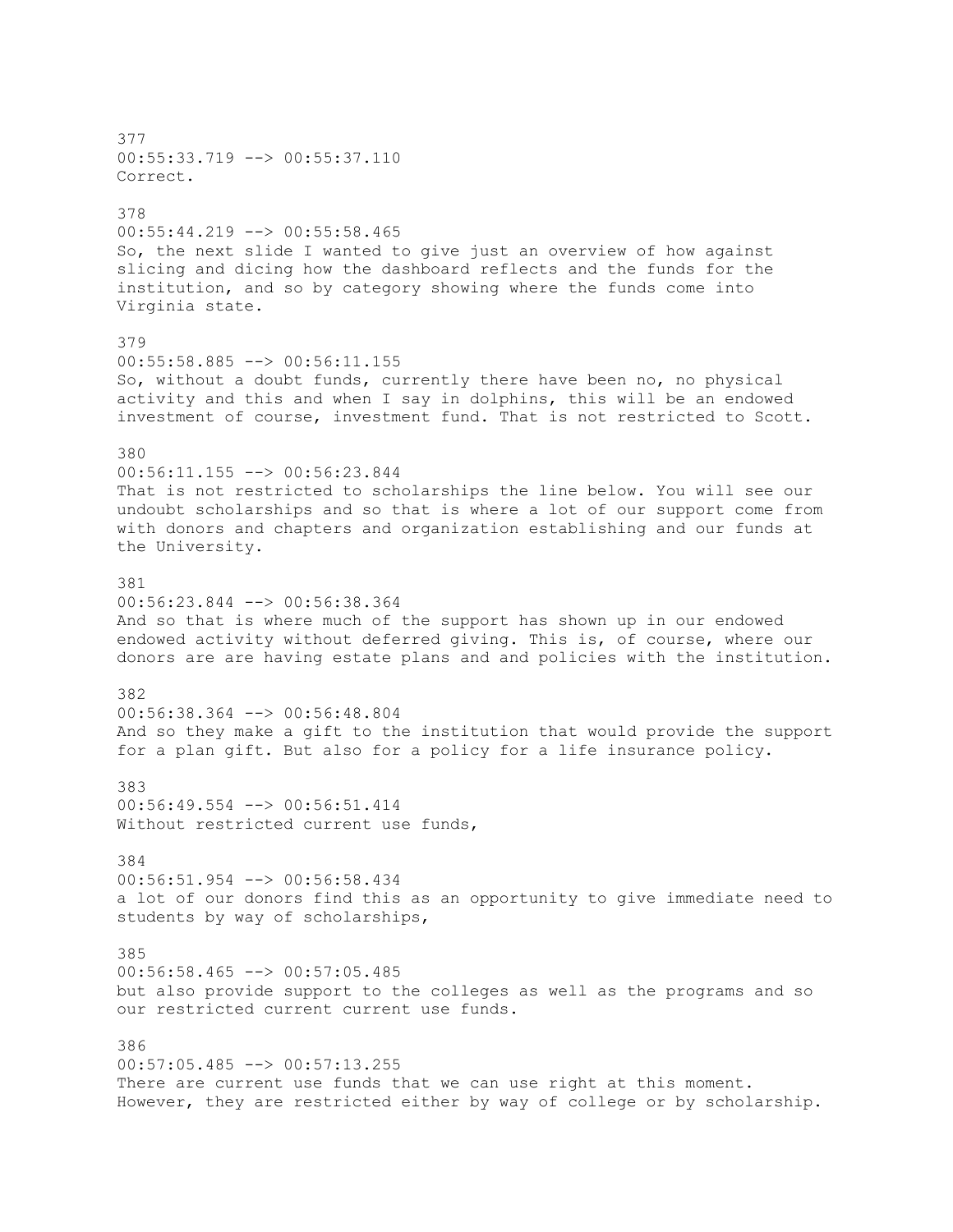387 00:57:13.559 --> 00:57:25.764 And our 1 of our most important funds is, of course, the tuition assistance fund, which provides the critical and immediate support for our students. We see that this right now, this fiscal year, we have raised 132000. 388 00:57:25.764 --> 00:57:37.974 we look at the years, 2020 and 2019 they have increased over the last 2 years and so we are looking and continuing to push to see that number increase as we move into the 2021 end of end of the fiscal year. 389 00:57:37.974 --> 00:57:45.144 And so just wanted to again give you an overview of how the funds coming to the institution and where we also focus our efforts and our fundraising. 390  $00:57:50.940$   $\longrightarrow$   $00:57:55.769$ Can you explain on the deferred giving you says the insurance. 391 00:57:55.769 --> 00:58:00.329 What are these not these numbers representing is. 392 00:58:00.329 --> 00:58:07.260 Right. So the donor makes a gift to the institution, which then pays the policy for that donor. 393 00:58:07.260 --> 00:58:13.170 And so that is the gift to the institution, by way of the donor, which pays the policy. 394 00:58:13.170 --> 00:58:17.280 So, this 1420 will go back out to pay for. 395 00:58:17.280 --> 00:58:20.550 All right. Okay. Thank you. 396 00:58:20.550 --> 00:58:25.019 Next to the. 397 00:58:29.784 --> 00:58:40.914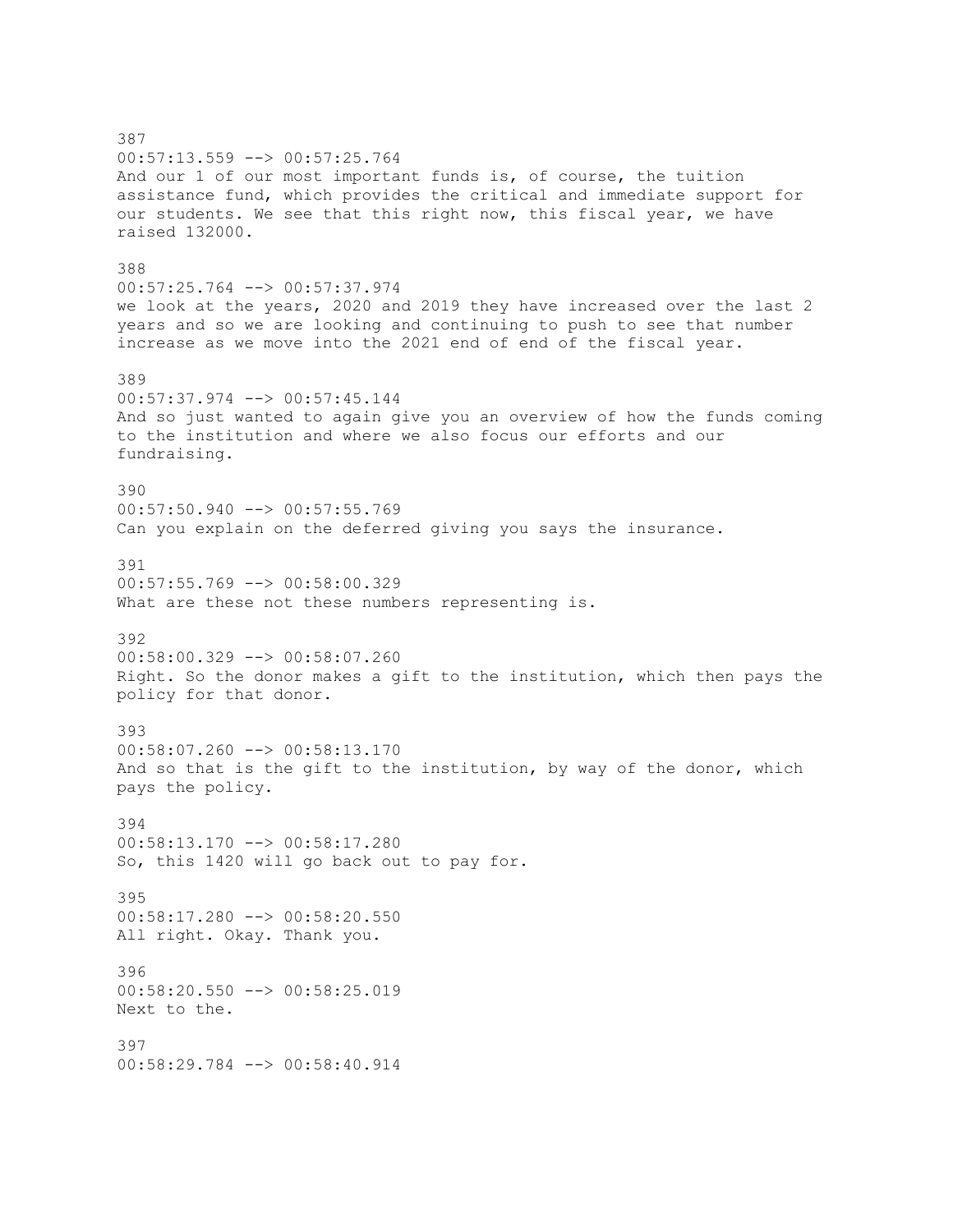So, our funding partnerships want to just give an overview about that. I know we talked about in line by line almost in our last meeting, talking about our partnerships and our funding opportunities. 398 00:58:40.914 --> 00:58:46.164 So wanted to give you an overview of where we were since our last meeting with Atlantic Union bank, 399 00:58:46.195 --> 00:58:49.614 which was a recent announcement that we shared about a partnership, 400 00:58:49.614 --> 00:58:55.704 and a funding opportunity at the university Atlantic Union has committed to 100000 dollars to support scholarships at the institution, 401 00:58:55.704 --> 00:59:05.815 but also to build a pipeline and internship program and so we're excited about that the focus will be in our original Louis college business and so that partnership is well underway. 402 00:59:05.815 --> 00:59:10.855 I believe the president also participated in an interview with the president of Atlantic Union bank on yesterday. 403 00:59:10.855 --> 00:59:24.894 So we look forward to establishing the scholarship and the benefit of our students and the experience they'll also benefit from this partnership at Atlantic Union Bank dominion energy. Of course that we spoke about that last. 404 00:59:25.889 --> 00:59:38.425 Quarter well, last board meeting, which spoke to the, you promised initiative that dominion energy had announced and so we were invited to participate in that proposal along with myself and Dr highly. 405 00:59:38.485 --> 00:59:39.235 And Dr Lee, 406 00:59:39.235 --> 00:59:46.315 we were able to present on the College of engineering and science and technology and opportunity for funding and we want to think, 407 00:59:46.344 --> 00:59:46.795 of course,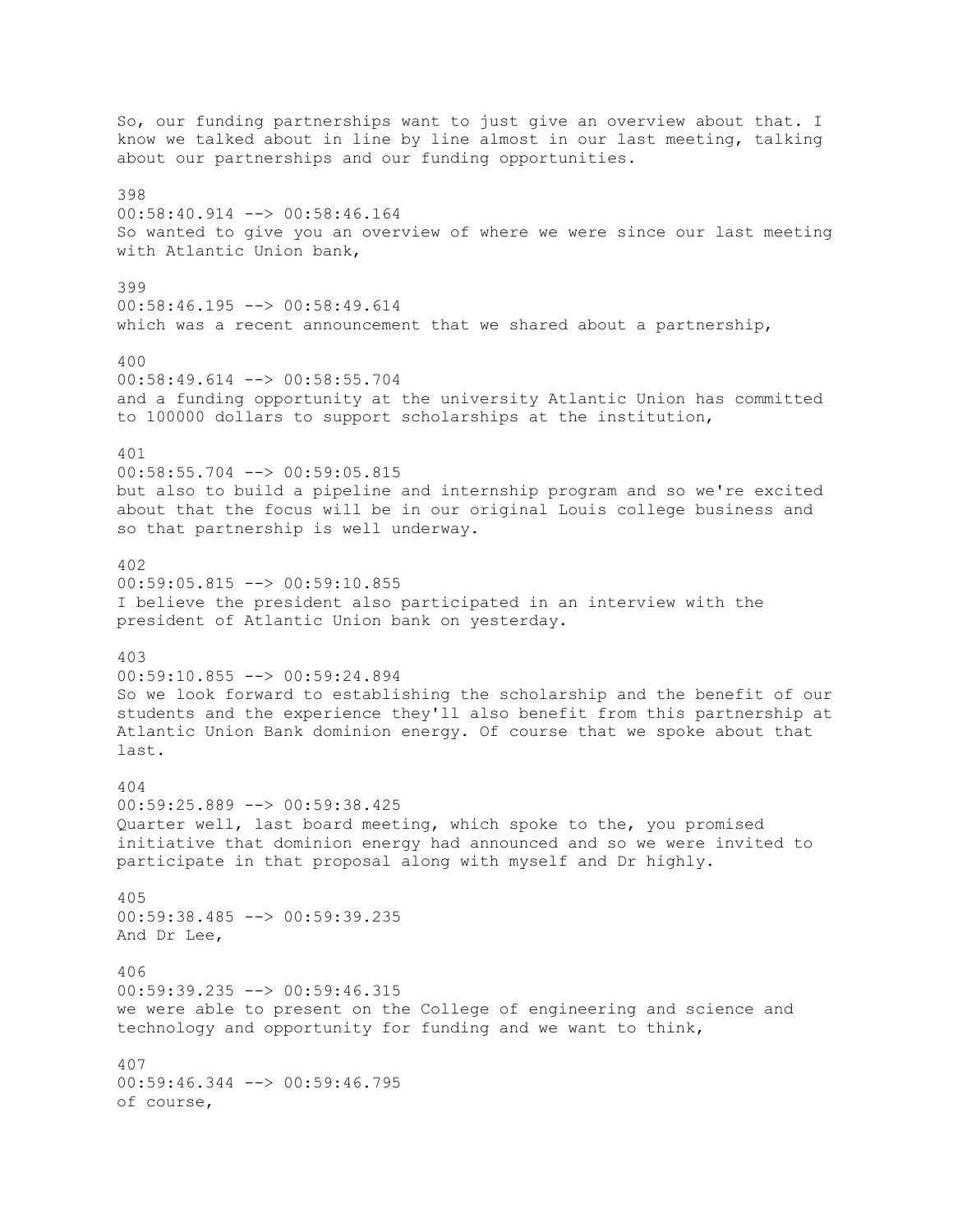408 00:59:46.795 --> 01:00:01.344 the visitor Bill Murray for his support and being in that in that presentation with us as well but we are happy to announce that we have confirmed the gift from dominion energy of 2.7M dollars with will support our college of engineering and technology much 409 01:00:01.494 --> 01:00:15.534 of the focus will be on scholarships as well as being able to provide for our summer bridge program and professional development experiences for students and so we are extremely excited about that and that will come to the institution and benefit 410 01:00:15.864 --> 01:00:17.965 the students for that program that college. 411  $01:00:20.065$  -->  $01:00:33.835$ Idea alliance is also a partner with the institution. They recently contributed to the College of humanities and social sciences to be able to award a scholarship for 2 years for students in the arts program mainly and graphic design. 412 01:00:34.284 --> 01:00:41.005 And they are also doing a partnership where they are mentor students and preparing the experiential learning opportunities. 413 01:00:41.005 --> 01:00:51.114 And so 1 of the partnerships we were able to secure as well I mentioned left companies earlier when we 1st started the presentation Smithfield by way of our visitor member Mr. 414  $01:00:51.114$   $\leftarrow$   $>$   $01:01:04.105$ Fleming being able to build that partnership with Smithfield and make that even stronger than it is currently. But we're looking at a a large different Smithfield in the range of 500000 dollars to support endowed scholarship. 415 01:01:04.735 --> 01:01:10.494 But also get a pipeline partnership for our students as well as internships for our students. 416 01:01:10.494 --> 01:01:24.864 And so, hopefully, we'll have more information on that when our next board meeting in February, and the shortest foundation, which is the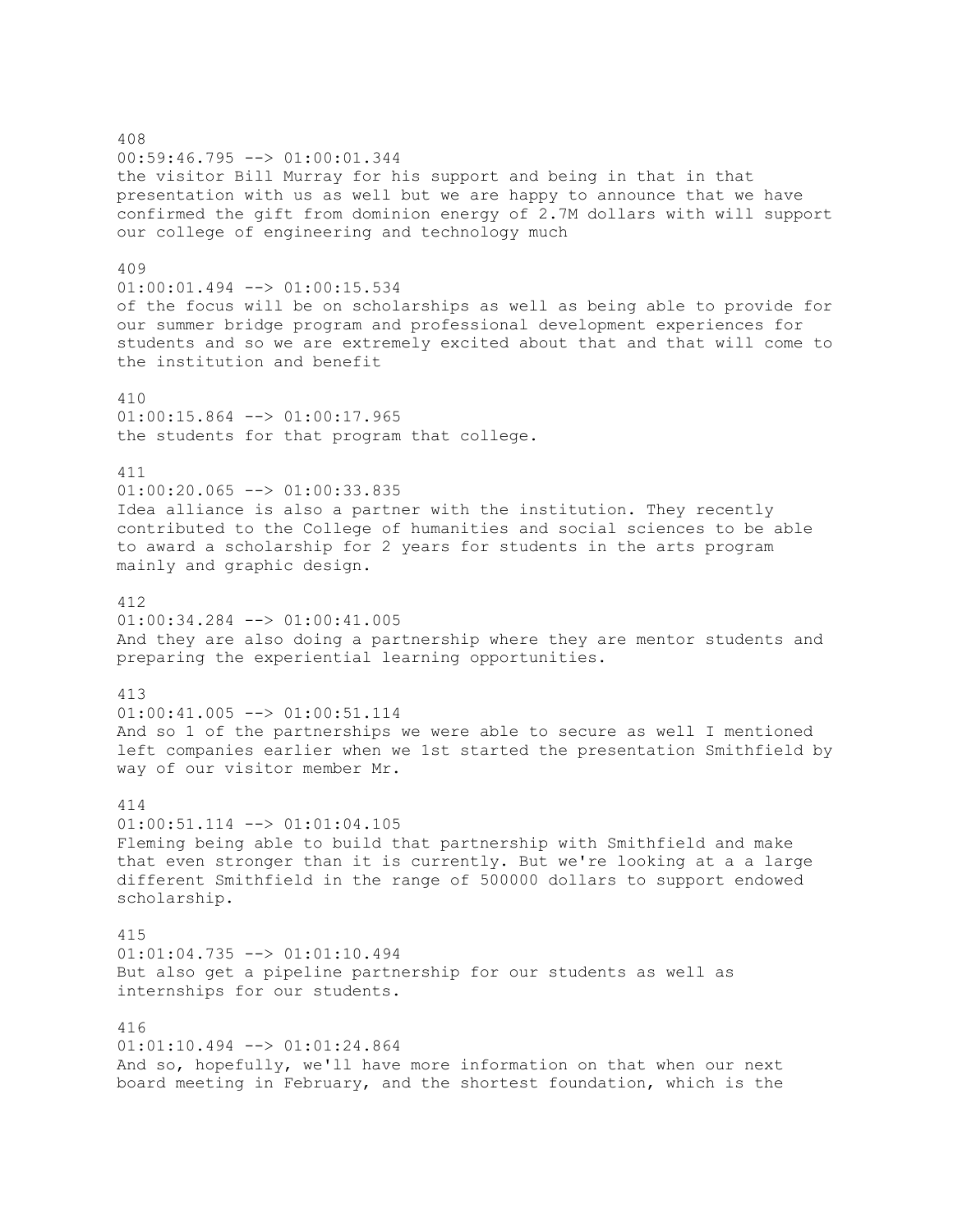merger of SunTrust and Bank of America who has provided gifts to the institution of 10000 dollars to support the tuition assistance fund. 417 01:01:24.864 --> 01:01:36.085 And so just a little bit of activity that have gone on with our office, but also great news for our students who will benefit from this, and these partnerships and funding. 418 01:01:38.364 --> 01:01:53.005 Our next slide, so a brief overview of our progress, but then our 2nd, quarter, I talked a lot about our partnerships and our funding. 419  $01:01:53.005$   $\rightarrow$   $01:02:07.704$ So some of the progress that we've done in other areas, mainly alumni relations, but also on grant proposals, we held our virtual alumni homecoming weekend. And so, if you were able to participate and see all the activity that surrounded that, we had the virtual payments. 420  $01:02:08.304$  -->  $01:02:14.695$ We had the 5 K as well as the Roger stadium spell out and as well as the halftime day party shown. 421  $01:02:14.695$   $\longrightarrow$   $01:02:26.905$ So a lot of excitement about that about that initiative, and that weekend, it was almost as if the alumni had an opportunity to be together in a virtual space, and we're on the yard together in a virtual space. 422  $01:02:27.594$   $\leftarrow$   $>$   $01:02:32.875$ And so I think it provided most certainly an engagement opportunity, even in the midst of 19. 423  $01:02:33.565$   $\leftarrow$   $>$   $01:02:45.114$ Our class we union giving program is well underway and so we are right now working with our class coordinators, the classes ending and ones and sixes and so they are reaching out to their classmates. 424  $01:02:45.114$   $\leftarrow$   $>$   $01:02:57.144$ They have already sent their appeals and their solicitations to their classmates, encouraging them to make a gift to the institution and recognition of their graduation year. But also, in recognition of their anniversary year. 425  $01:02:58.164$  -->  $01:03:10.644$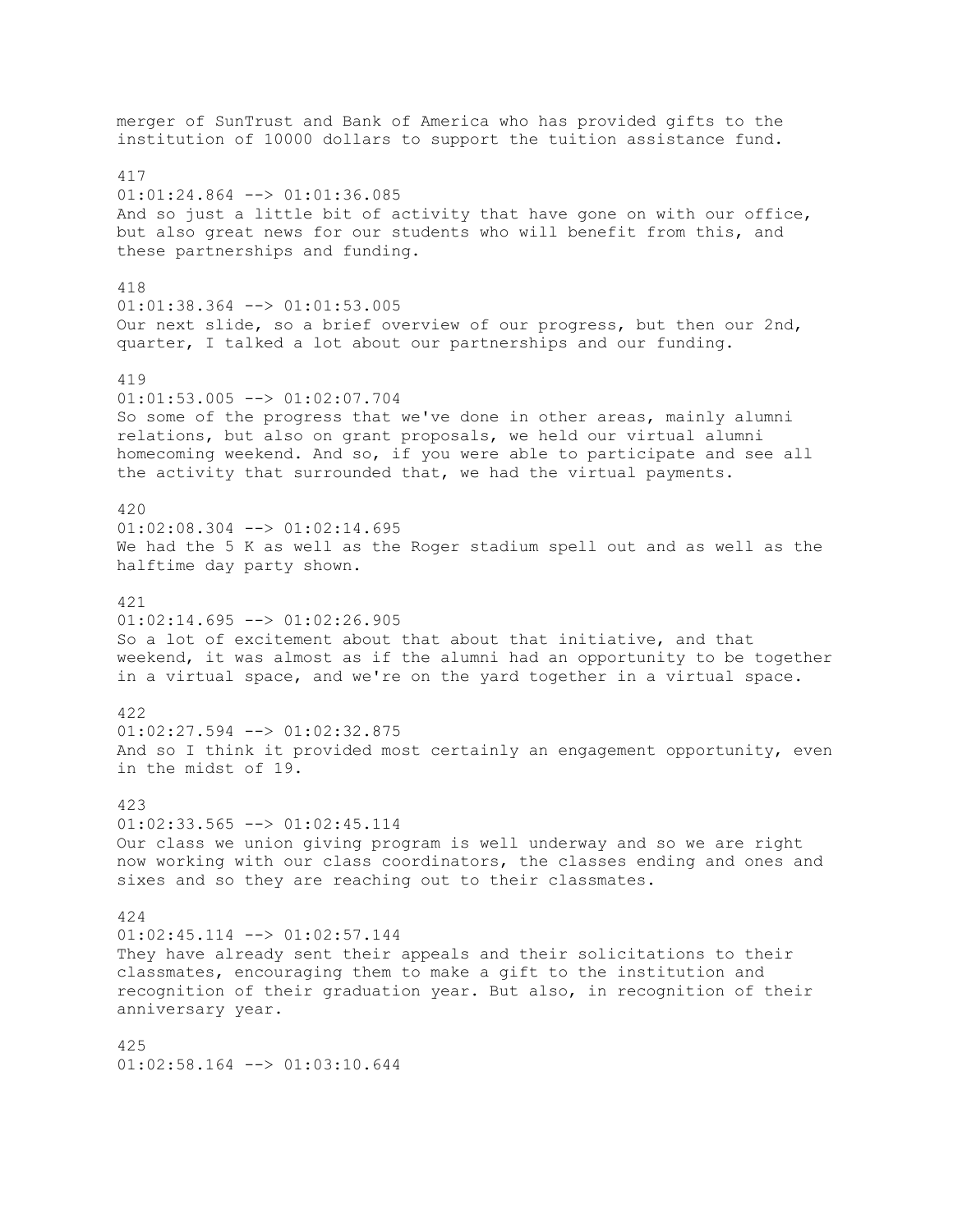Our renewal, and our end of the year solicitation, those have, of course, gone out and they have a John or they have got it a lot of support. Our gift processor is taking a break for the moment. 426 01:03:10.644 --> 01:03:24.775 But she her fingers are most certainly typing away, trying to answer all of the gifts that we will receive based on this mailing. And so we hope that those will also provide the support that our status need I'm going to donors will see the need. And the urgency of that support, by way of the solicitation letter. 427 01:03:25.465 --> 01:03:37.105 And then, October proposals again, trying to keep our focus on doing 2 proposals a month. And so in October, we were able to submit proposals to the rich as rental foundation as well as the wildlife foundation. 428 01:03:37.344 --> 01:03:43.434 And then in November, this month, we are looking to submit our proposals to M and T bank as well as North at Norfolk Southern. 429 01:03:43.769 --> 01:03:47.639 Next slide please. 430 01:03:53.340 --> 01:04:04.494 So just wanted to highlight some of our alumni who have been in the news, but also were elected to elected to political positions within their states. 431  $01:04:04.494$  -->  $01:04:15.385$ And so, of course, starting with Lucy, coming back to the class of 1982 was re, elected to Georgia, 6, congressional district. She also serve as a commissioned speaker if you remember, just a few years ago. 432  $01:04:15.385$   $\leftarrow$  >  $01:04:27.715$ jamila Taylor, who was a class of 90 98 who was elected to the Washington state house of Representatives. And Jason lo was also a class of 1998 who was reelected to the Oklahoma State House of Representatives. 433  $01:04:27.715$   $\leftarrow$   $>$   $01:04:35.965$ And so just some highlights of our alumni who are again making impact and making change in their communities across across the nation. 434  $01:04:38.250$  -->  $01:04:41.909$ Next please.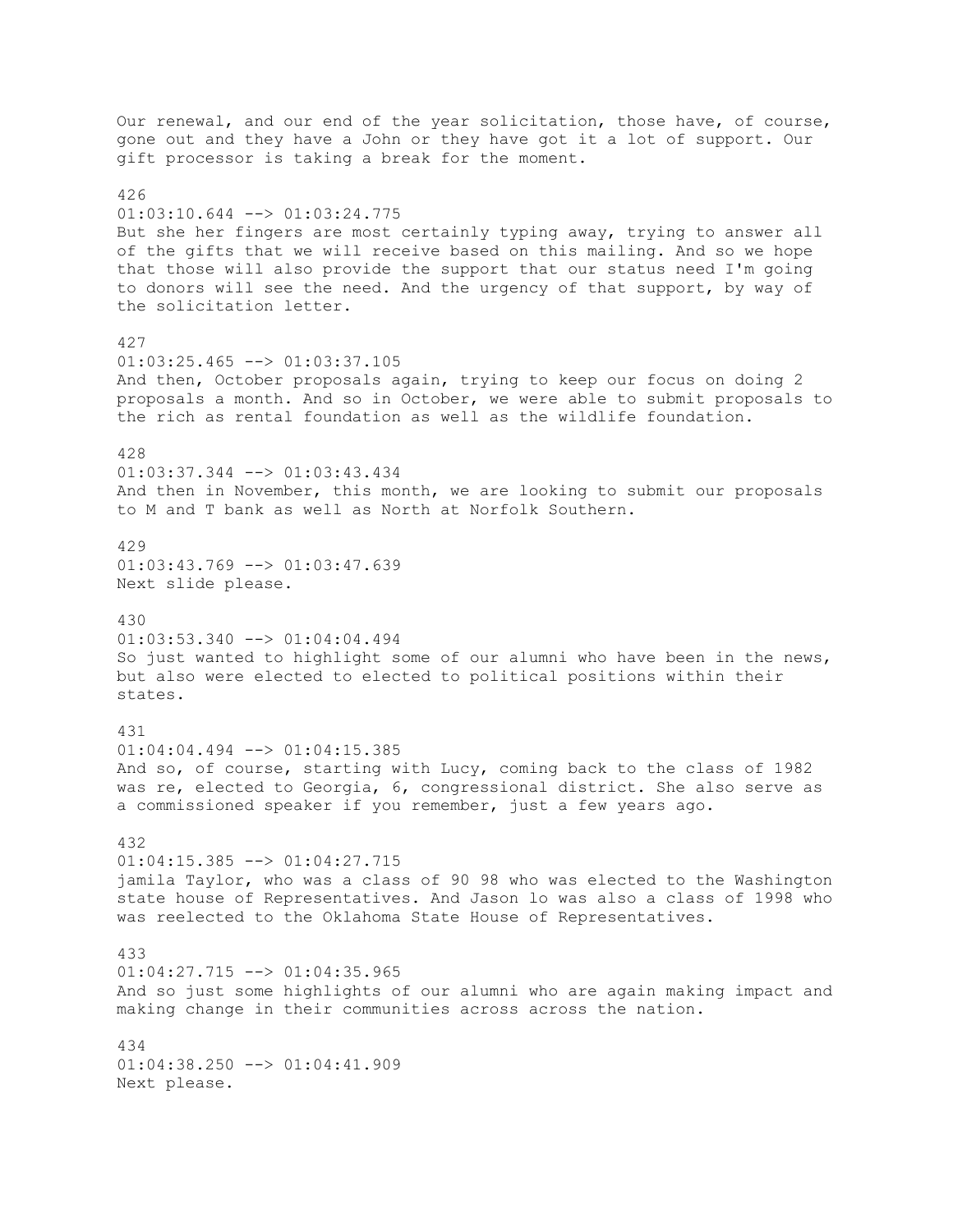435  $01:04:49.614$   $\leftarrow$   $>$   $01:04:56.094$ So, just a brief homecoming overview, just sharing some of the highlights and the photos that were captured over the weekend. 436 01:04:56.094 --> 01:05:05.724 Of course, again, we had we started off the events with our virtual payments stuff and so you'll see a zoom photo of the photos of the images. 437 01:05:05.724 --> 01:05:18.594 And the paintings that were done during that Friday evening event on Saturday, we hosted our 5 K. and so our alumni and friends faculty and staff were able to participate wherever they were, it was their race, their pace. 438 01:05:19.074 --> 01:05:31.525 And so they provided their photos. And, of course, demonstrating their orange and blue and children, wherever they were being healthy and active and participating and engaging on our next slide. 439 01:05:31.829 --> 01:05:40.980 Silence. 440 01:05:40.980 --> 01:05:53.934 We also, of course, had the Roger stadiums, virtual sell out and a half time show. And so this was our fundraising component of the homecoming weekend asking alumni, brand supporters to make a gift to the institution to help us stop the stadium. 441 01:05:54.474 --> 01:06:07.945 And so we were able to sell 1906 seats in the stadium and virtual seat, but also most importantly to raise 47000 dollars and funds to our tuition assistance. Fine part of the cell out was also the daytime party, the daytime half. Sasha. 442  $01:06:07.945$   $\leftarrow$   $>$   $01:06:08.605$ Excuse me, 443  $01:06:08.605$  -->  $01:06:23.485$ and they party and so we were able to again provide an engagement opportunity via the Internet and Livestream have Tom show in day party with 2 alarms of Virginia State University where we had 1851 views 444 01:06:23.485 --> 01:06:24.505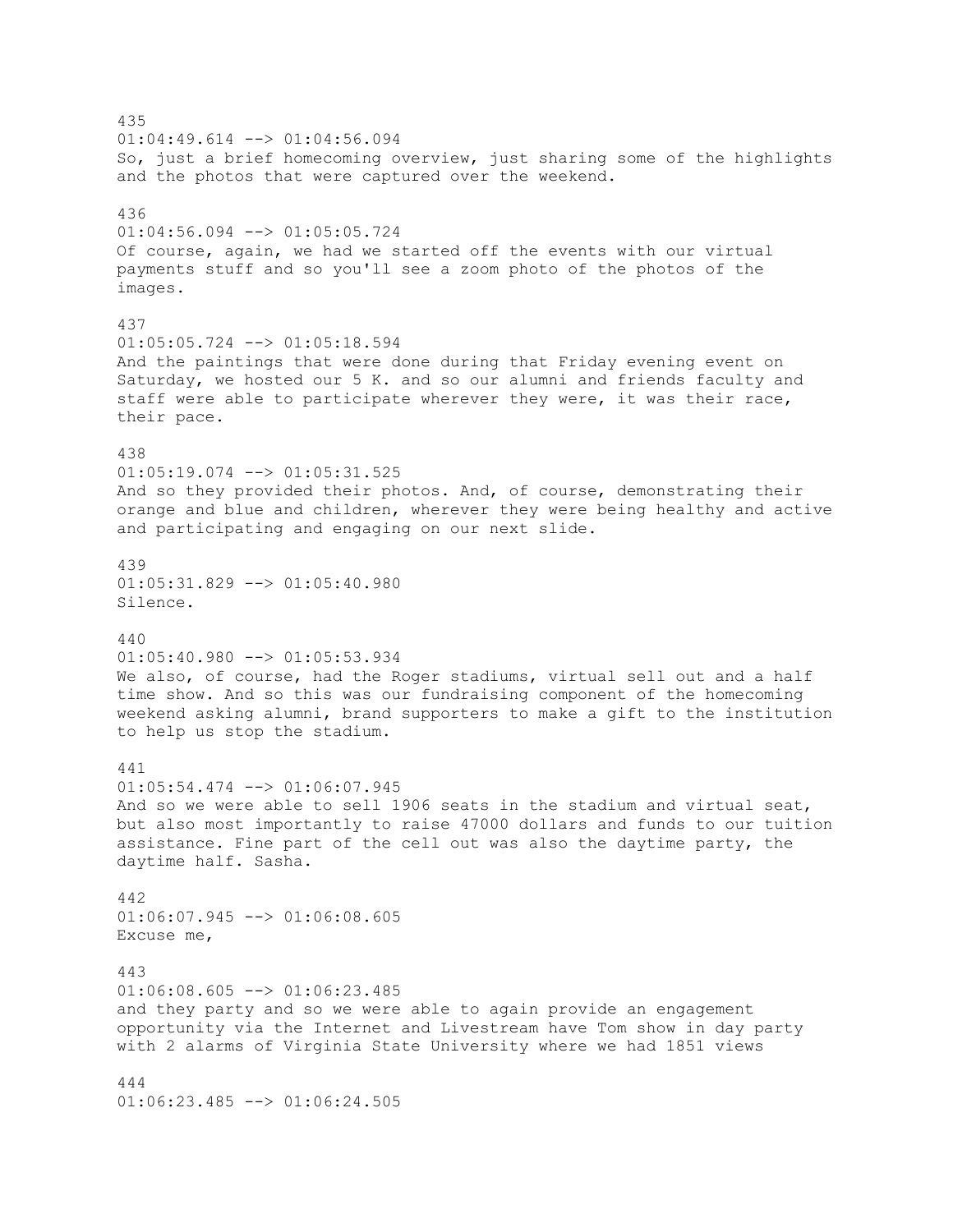on that. 445 01:06:24.534 --> 01:06:32.574 Saturday of the halftime show. So, again, providing an opportunity for engagement in a virtual space, but also building the spirit of Trojan proud across the nation. 446 01:06:38.519 --> 01:06:44.250 And I think that's my less please. 447 01:06:46.889 --> 01:06:58.195 And the last time we talk a little bit, just an overview of our giving Tuesday initiatives. We are planning to participate in giving Tuesday on December. 1st, it is a global day of giving. 448  $01:06:58.195$  -->  $01:07:08.574$ And so it is a day where many nonprofits are reaching out to donors. And friends and supporters to support philanthropic in their organization. 449 01:07:08.574 --> 01:07:16.315 And so we are participating in that, as we have in the past and asking for gifts of any size to any fund to support the institution. 450  $01:07:16.315$   $\leftarrow$   $>$   $01:07:25.764$ And so you will see a lot of the communications come out over the next few weeks, as we build up and lead to giving Tuesday again on December the 1st, 2020. 451  $01:07:26.550$  -->  $01:07:38.849$ That concludes my report, thank you. Lots of great things going on there. And again, thank you for holding things together there. Thank you. Your job that we really appreciate it and. 452 01:07:38.849 --> 01:07:41.969 Any questions. 453 01:07:43.110 --> 01:07:46.619 I have 1 quick 1, the gift. 454  $01:07:46.619$  -->  $01:07:57.480$ That's being made and out of anymore with universal Corp should that be on the report? It's some place on this suddenly give them proper recognition.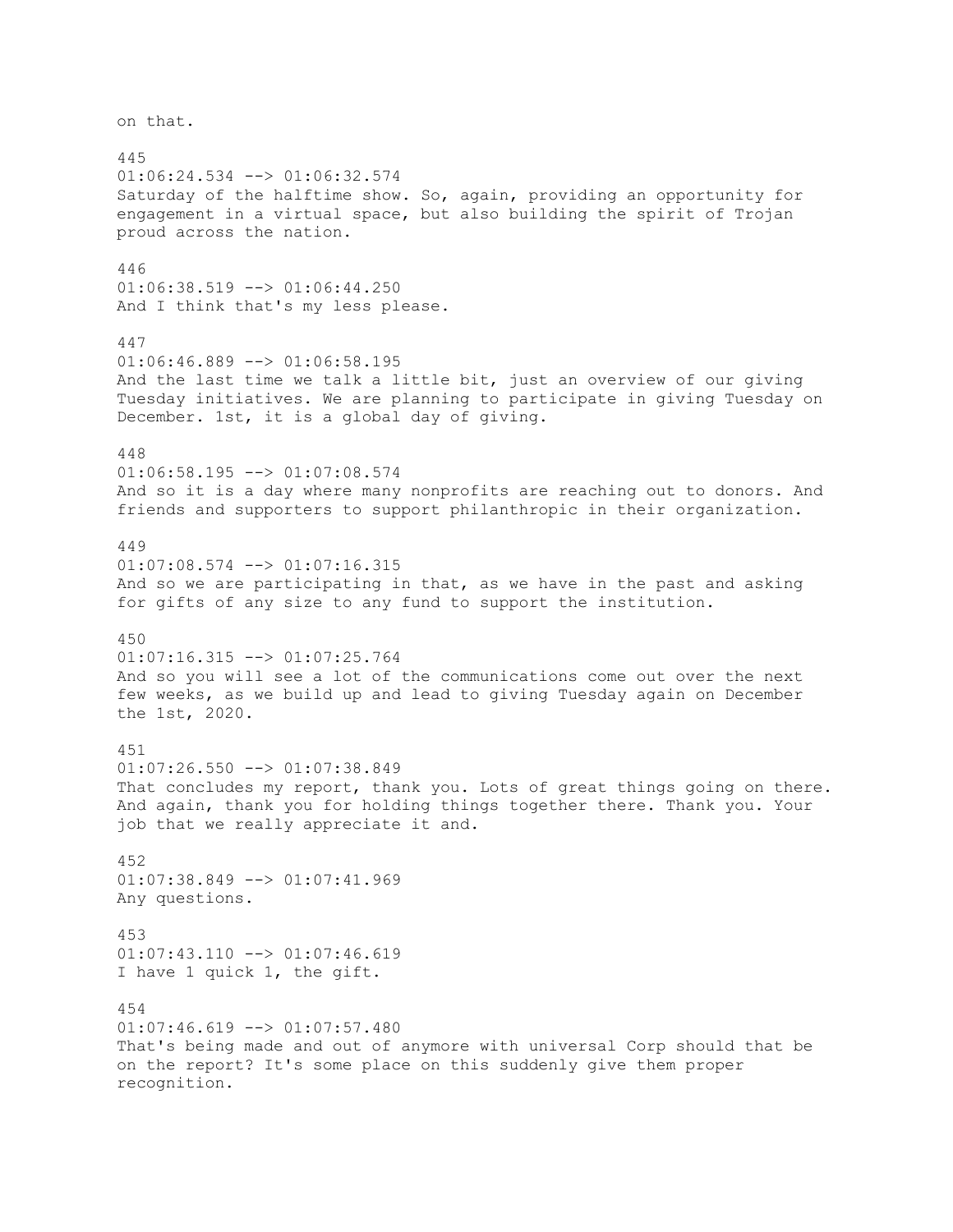455  $01:07:57.480$   $\leftarrow$   $>$   $01:08:10.619$ Yes, yes, it will be. We actually have a donor, a donor list that we do every month and so they are actually on our donor list, but it was not in this presentation that extended. 456 01:08:10.619 --> 01:08:15.809 It's another partnership, another corporation that might be good if it fits into your. 457  $01:08:15.809$  -->  $01:08:19.289$ Um, way of reporting. 458 01:08:19.289 --> 01:08:30.060 Anything else we've heard a lot of excitement about homecoming and thank you for doing that. And we had talked about maybe even continuing that for those who cannot. 459 01:08:30.060 --> 01:08:35.340 Make it out to home coming from, across the world during homecoming even when we. 460 01:08:35.340 --> 01:08:38.850 Have the next in. 461 01:08:38.850 --> 01:08:42.000 Physically present homecoming. Okay. 462  $01:08:42.000$  -->  $01:08:51.659$ The questions, okay if not do we have our legal counsel present? I can't see who is here now. 463  $01:08:51.659$  -->  $01:08:55.380$ On the participant list Dr red. 464  $01:08:55.380$  -->  $01:09:00.840$ Yes, I believe we do. I think I see dev, love it here. 465 01:09:00.840 --> 01:09:03.989 Okay, yeah, I'm I am listening. 466 01:09:03.989 --> 01:09:07.380 Okay, okay. We just need you to be.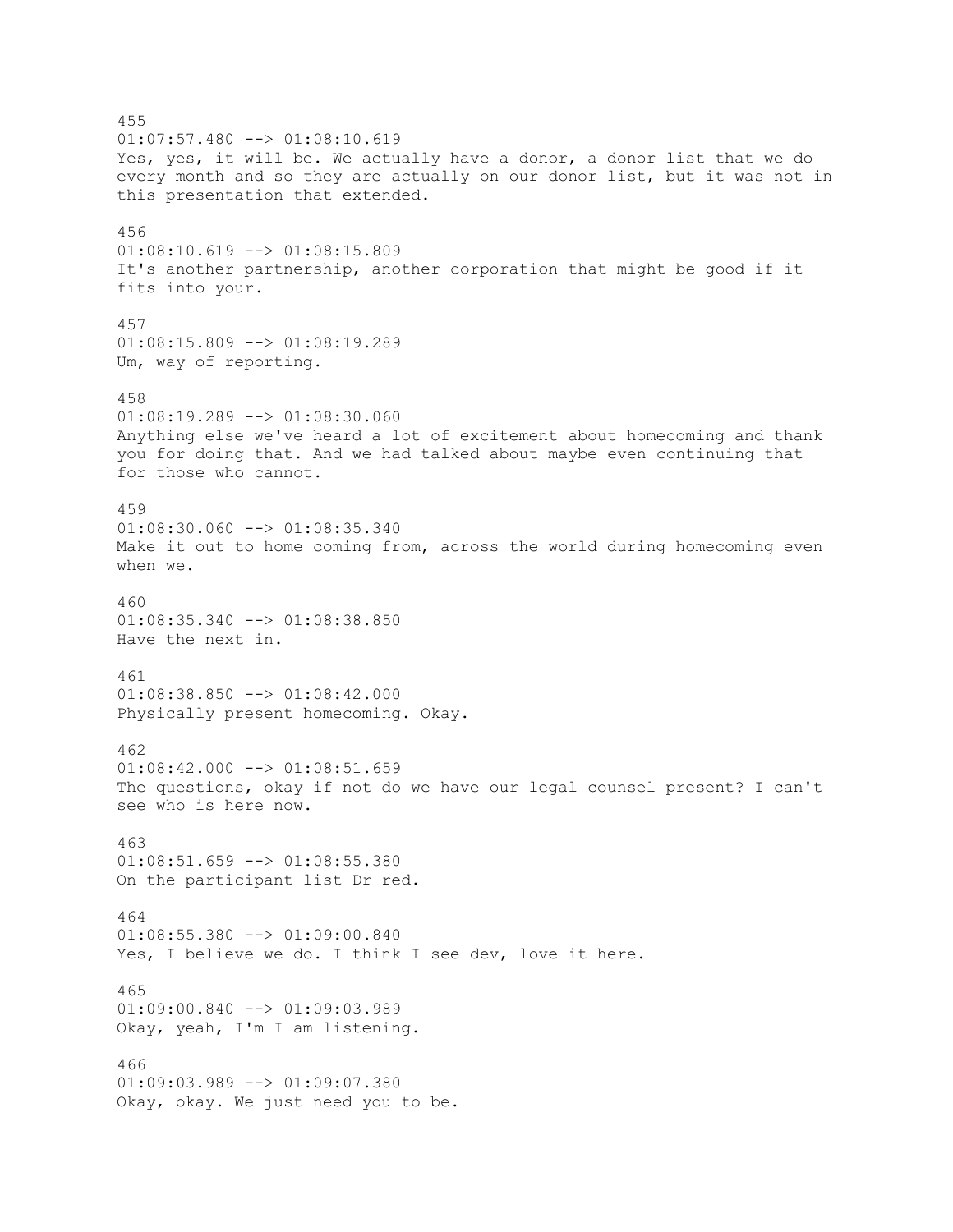467 01:09:07.380 --> 01:09:14.489 Okay, thank you for being here. So then we can take care of a couple of things that we need to vote on a few things. We need to vote on. 468 01:09:14.489 --> 01:09:20.250 But you can make it. Okay the 1st thing is that we need to. 469  $01:09:20.250$  -->  $01:09:25.560$ I do a roll call on approval of the agenda. 470 01:09:25.560 --> 01:09:33.810 Red, and you're ready. 471  $01:09:40.649$  -->  $01:09:44.430$ F\*\*\* you on mute. 472 01:09:44.430 --> 01:09:48.930 Thank you again, it took a few minutes Thank you for your patience. 473  $01:09:48.930$  -->  $01:09:52.109$ Huh. 474  $01:09:53.399$  -->  $01:09:58.619$ So, I am calling role for approval for the minutes. 475  $01:09:58.619$  -->  $01:10:02.369$ 1 of the agenda and a minutes. Is that correct? Correct? 476 01:10:02.369 --> 01:10:06.930 Thank you. 477 01:10:06.930 --> 01:10:10.229 Said failure, which you sent. 478 01:10:10.229 --> 01:10:15.060 Hi, Valerie brown? Yes. 479  $01:10:16.109$  -->  $01:10:20.970$ Is crittendon yes discovery.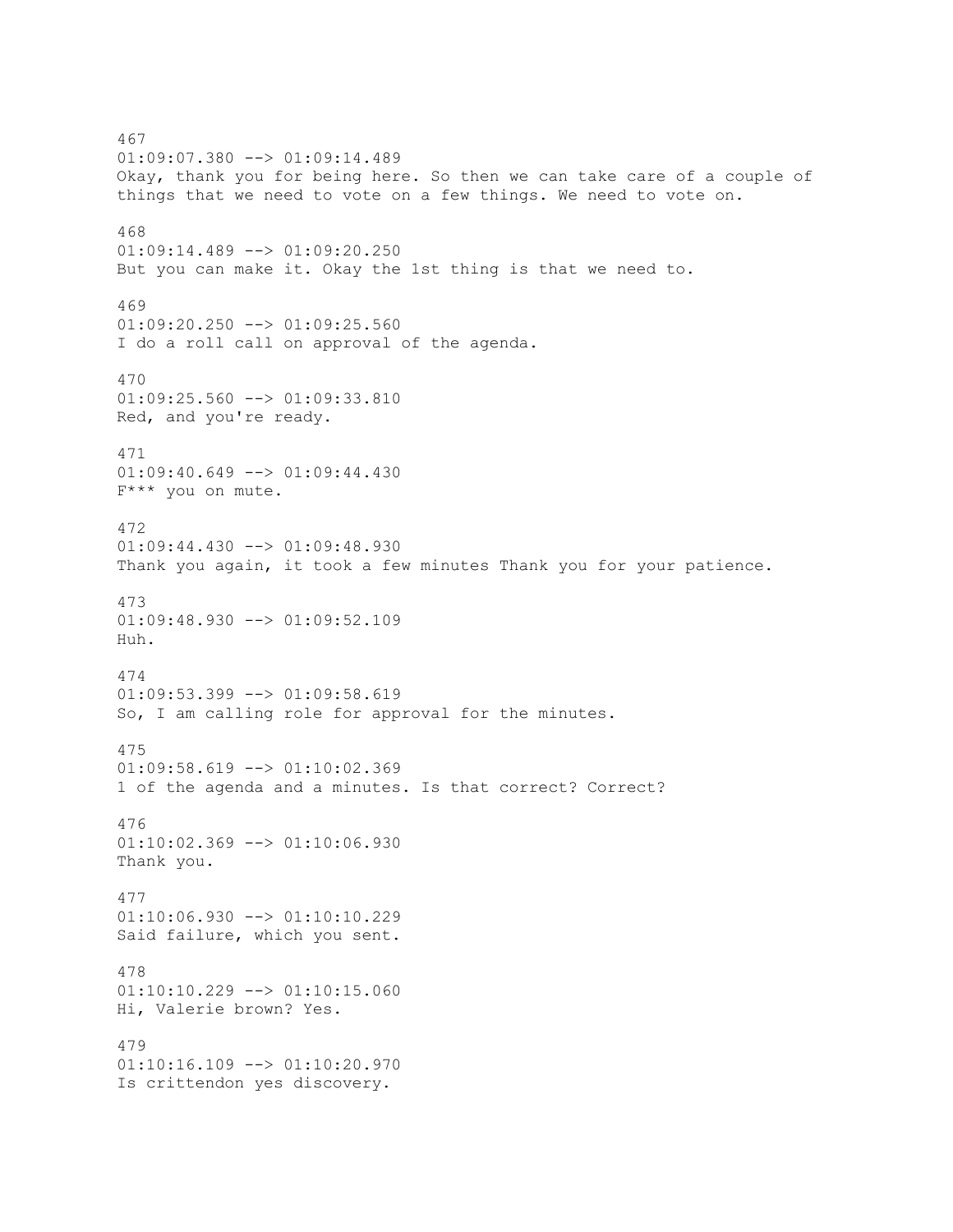480  $01:10:20.970$  -->  $01:10:25.859$ Yes, yes. 481  $01:10:25.859$  -->  $01:10:29.850$ Yes. 482 01:10:29.850 --> 01:10:33.659 Mr, yes. 483  $01:10:36.930$  -->  $01:10:43.979$ That was for the agenda. 484 01:10:43.979 --> 01:10:48.600 For the move in the minutes. 485 01:10:48.600 --> 01:10:51.989 Mr. Richard? Yes. 486 01:10:51.989 --> 01:10:57.899 That yes, yes. 487 01:10:57.899 --> 01:11:02.399 Is curry? Yes. 488  $01:11:02.399$  -->  $01:11:05.460$ Hello. 489 01:11:09.060 --> 01:11:12.869 Yes, that's the Darden. 490 01:11:12.869 --> 01:11:22.289 He's going, yes, yes. Yes. Thank you. Okay. 491 01:11:22.289 --> 01:11:29.939 And the last thing that I have to bring before you is a recommendation for affirmation of the name of the. 492 01:11:29.939 --> 01:11:34.829 African American, political leadership Institute, Iran and John and.

493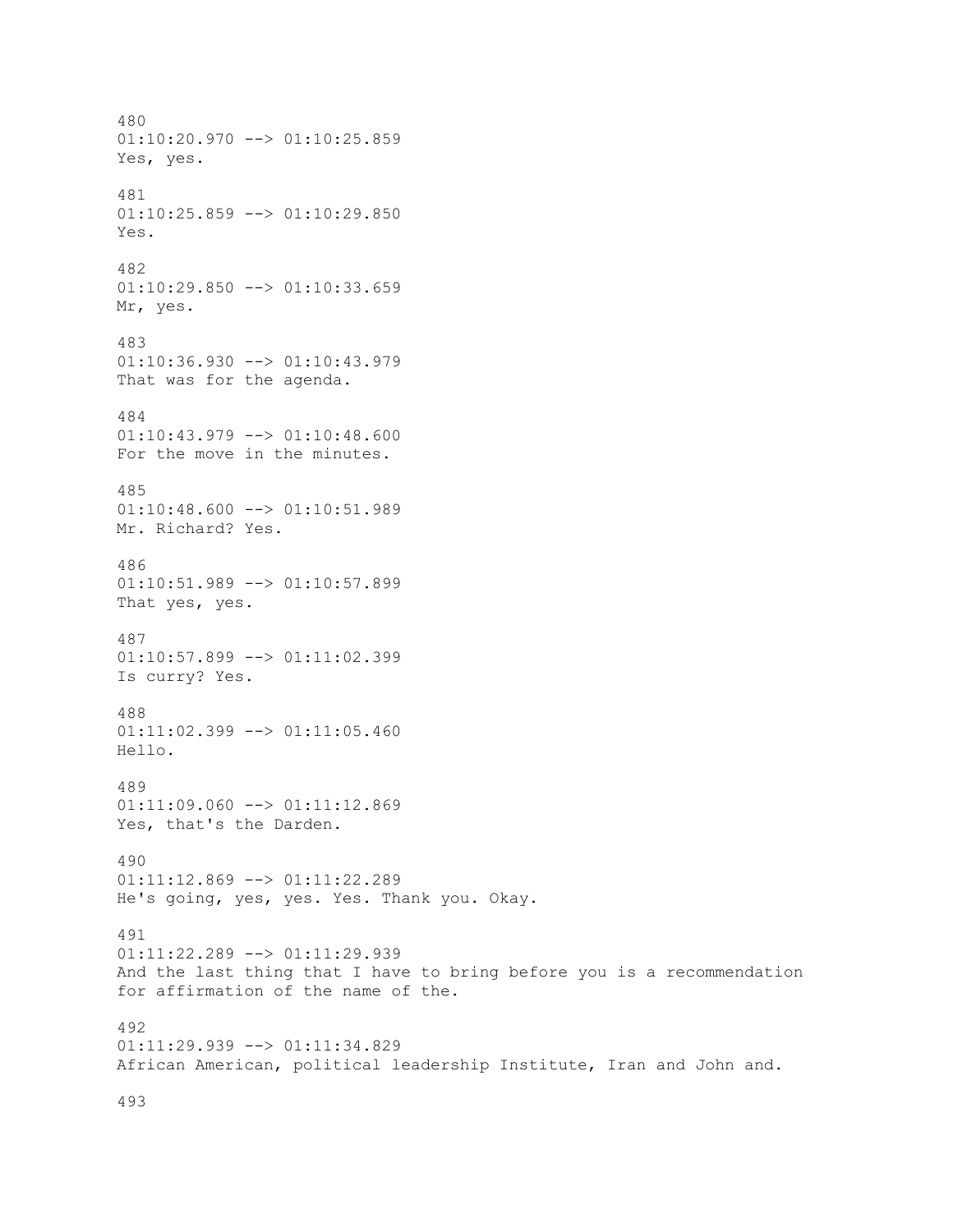01:11:34.829 --> 01:11:39.779 As you heard from Dr Bellamy, he has quite an impressive. 494 01:11:39.779 --> 01:11:46.199 Background and certainly worthy the recognition that we. 495  $01:11:46.199$  -->  $01:11:49.500$ I want to provide my attention, his name. 496  $01:11:49.500$  -->  $01:11:53.970$ To the American political leadership. 497 01:11:53.970 --> 01:11:58.500 So, therefore, I'm requesting that this committee. 498  $01:11:58.500$  -->  $01:12:03.899$ Recommends affirmation of a recent naming by the university to the full board. 499 01:12:03.899 --> 01:12:08.909 Background university created named African American. 500 01:12:08.909 --> 01:12:17.880 Political leadership Institute after John in the 1st, African American congressman from Virginia, and the 1st, president of Virginia State University. 501  $01:12:17.880$  -->  $01:12:24.659$ The sensitive has been created to assess development and power, African, American, political leadership and the commonwealth of Virginia. 502  $01:12:24.659$  -->  $01:12:29.489$ Which embodies the spirit mission and transformative nature of. 503  $01:12:29.489$  -->  $01:12:36.149$ President Langston leaders, his educational and political prowess to policy. 504  $01:12:36.149$  -->  $01:12:40.289$ Petition the Hi course ensure. Black people were treated actively. 505 01:12:40.289 --> 01:12:45.119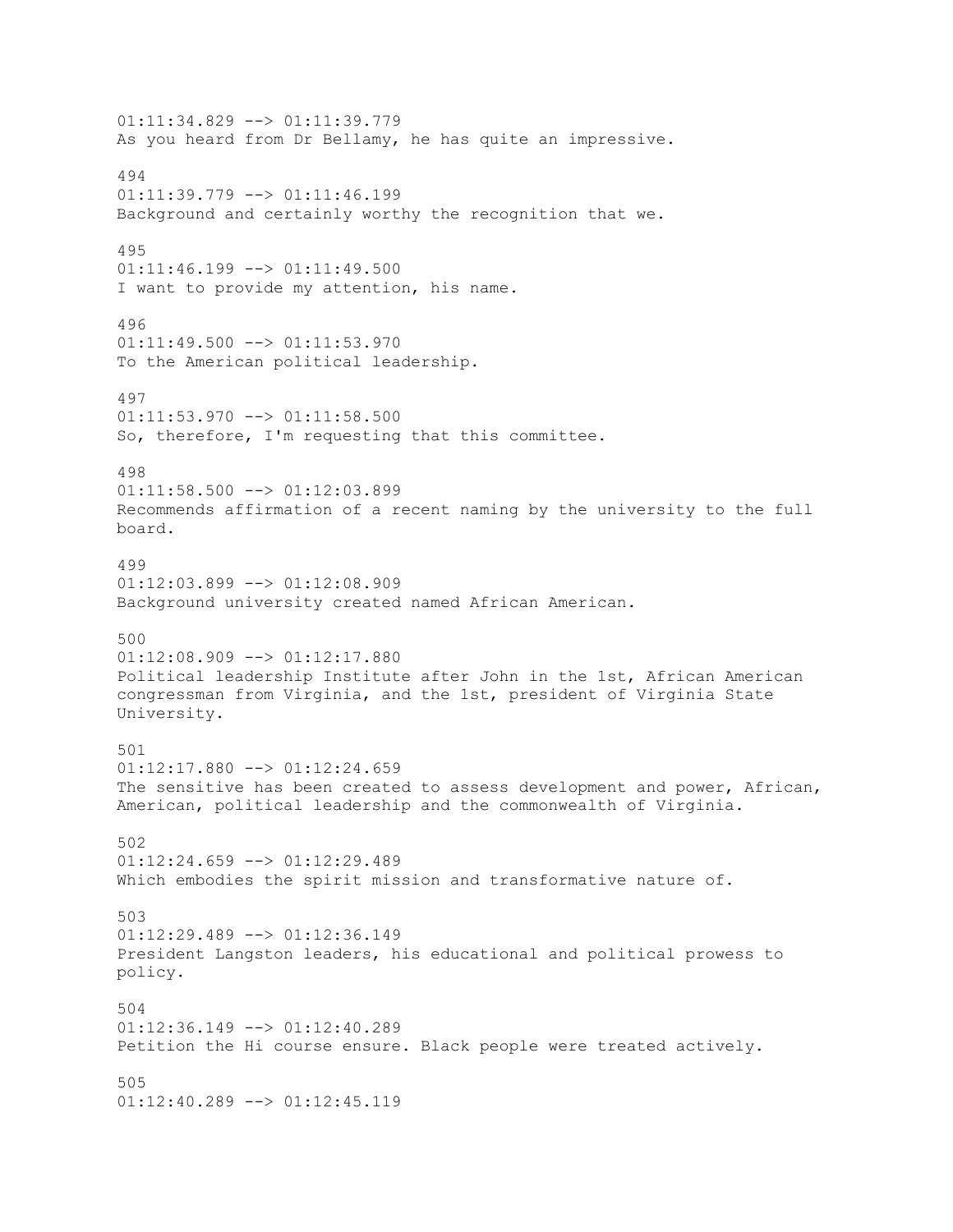And mobilized and organized by people in the quest to ensure quality. 506  $01:12:46.350$  -->  $01:12:50.039$ That is the recommendation I quess I need a. 507  $01:12:50.039$  -->  $01:12:54.359$ I wanted to make that motion in the 2nd. 508 01:12:54.359 --> 01:12:57.479 D\*\*\* curry so moved. 509 01:12:57.479 --> 01:13:01.319 There was a 2nd. Okay. 510  $01:13:01.319$  -->  $01:13:09.149$ I think this can just I though, do we need a full roll call? 511 01:13:09.149 --> 01:13:22.739 I think we should do a roll call to be safe. Oh, okay. It doesn't hurt. Okay. Are you ready to roll? Yes, sir. Call. Okay, David. Yes. 512 01:13:22.739 --> 01:13:25.829 Dr. brown? Yes. 513 01:13:25.829 --> 01:13:29.220 Yes. 514 01:13:29.220 --> 01:13:32.670 Yes. 515  $01:13:32.670$  -->  $01:13:37.560$ Darden? Yes, Gordon. Yes. 516 01:13:37.560 --> 01:13:40.649 Yes. 517  $01:13:40.649$  -->  $01:13:46.409$ Thank you, thank you. That was unanimous. And this will be taken to the full board tomorrow. 518 01:13:47.699 --> 01:13:51.210